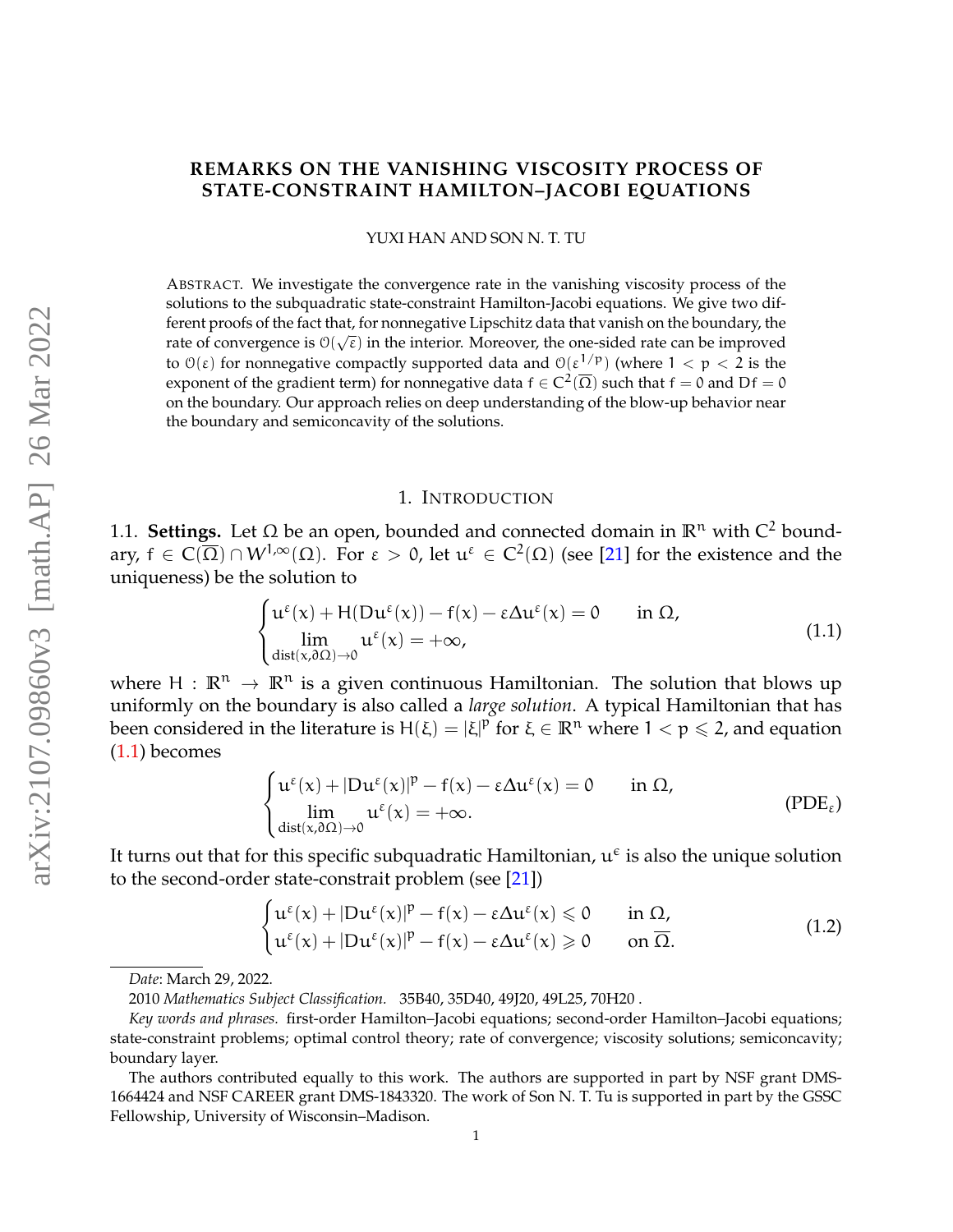We focus on this Hamiltonian in our paper, which follows the setting of [\[21\]](#page-34-0), where the specific structure of the Hamiltonian enables more explicit estimates for the solution of [\(PDE](#page-0-1)<sub>ε</sub>). In fact, for  $1 < p \le 2$ , the solution to equation (PDE<sub>ε</sub>) is the value function associated with a minimization problem in stochastic optimal control theory with state constraints ([\[13,](#page-34-1) [21\]](#page-34-0)). We briefly recall the setting and all the domains and target spaces are omitted for simplicity. For a given stochastic control  $\alpha(\cdot)$ , we can solve for a solution (a state process) of the feedback control system

<span id="page-1-2"></span>
$$
\begin{cases} dX_t = \alpha(X_t) dt + \sqrt{2\epsilon} dB_t & \text{for } t > 0, \\ X_0 = x. \end{cases}
$$
\n(1.3)

Here,  $\mathbb{B}_t \sim \mathcal{N}(0, t)$  is the Brownian motion with mean zero and variance t. To constrain the state  $X_t$  inside  $\Omega$ , we define

$$
\widehat{\mathcal{A}}_x = \left\{ \alpha(\cdot) \in C(\Omega) : \mathbb{P}(X_t \in \Omega) = 1 \text{ for all } t \geqslant 0 \right\}
$$

and hope to minimize a cost function in expectation to get the value function

<span id="page-1-0"></span>
$$
\mathfrak{u}^{\varepsilon}(\mathbf{x}) = \inf_{\alpha \in \widehat{\mathcal{A}}_{\mathbf{x}}} \mathbb{E}\left[\int_0^{\infty} e^{-t} L(X_t, \alpha(X_t)) \, dt\right],\tag{1.4}
$$

where  $L(x, v) : \overline{\Omega} \times \mathbb{R}^n \to \mathbb{R}$  is the running cost. More specifically,  $L(x, v) = c |v|^q + f(x)$ is the Legendre transform of  $H(x,\xi) := |\xi|^p - f(x)$  with  $q > 1$ ,  $f \in C(\overline{\Omega})$  nonnegative, and some constant c. Using the Dynamic Programming Principle (see  $[21]$ ), we expect the value function [\(1.4\)](#page-1-0) to solve [\(1.2\)](#page-0-2), which means that  $u^ε$  is a subsolution in  $Ω$  and a supersolution on  $Ω$ .

We are interested in studying the asymptotic behavior of  $\{u^\varepsilon\}_{\varepsilon>0}$  as  $\varepsilon\to0^+$ . Heuristically, the solution of the second-order state-constraint equation converges to that of a firstorder state-constraint equation associated with the deterministic optimal control problem, namely,

<span id="page-1-3"></span>
$$
\begin{cases} u(x) + |Du(x)|^p - f(x) \leqslant 0 & \text{in } \Omega, \\ u(x) + |Du(x)|^p - f(x) \geqslant 0 & \text{on } \overline{\Omega}. \end{cases}
$$
 (PDE<sub>0</sub>)

and indeed equation [\(PDE](#page-1-1)<sub>0</sub>) admits a unique viscosity solution  $u \in C(\Omega)$ (see [\[10,](#page-34-2) [30\]](#page-35-0)). From the viewpoint of optimal control theory, as  $\varepsilon \to 0^+$ , the stochastic control system [\(1.3\)](#page-1-2) becomes a deterministic control system. In particular, let  $A_x = \{\zeta \in AC([0,\infty);\overline{\Omega}) :$  $\zeta(0) = x$  and we have

<span id="page-1-1"></span>
$$
u(x) = \inf_{\zeta \in \mathcal{A}_x} \int_0^\infty e^{-t} L(\zeta(t), \dot{\zeta}(t)) dt
$$

where  $L(x, v)$  is again the Legendre transform of  $H(x, \xi) := |\xi|^p - f(x)$ .

The problem is interesting since in the limit there is no blowing up behavior near the boundary, as  $\mathfrak{u}\in\mathrm{C}(\overline{\Omega}).$  In this paper, we investigate the rate of convergence of  $\mathfrak{u}^\varepsilon\to\mathfrak{u}$ as  $\varepsilon \to 0^+$ . What is intriguing and delicate here is the blow-up behavior of  $\mathfrak{u}^\varepsilon$  in a narrow strip near ∂Ω as  $\varepsilon \to 0^+$ . This is often called the boundary layer theory in the literature.

Note that a comparison principle holds for [\(PDE](#page-1-1)<sub>0</sub>) since we always assume  $Ω$  is an open, bounded and connected domain in  $\mathbb{R}^n$  with  $C^2$  boundary ([\[10,](#page-34-2) [30\]](#page-35-0)).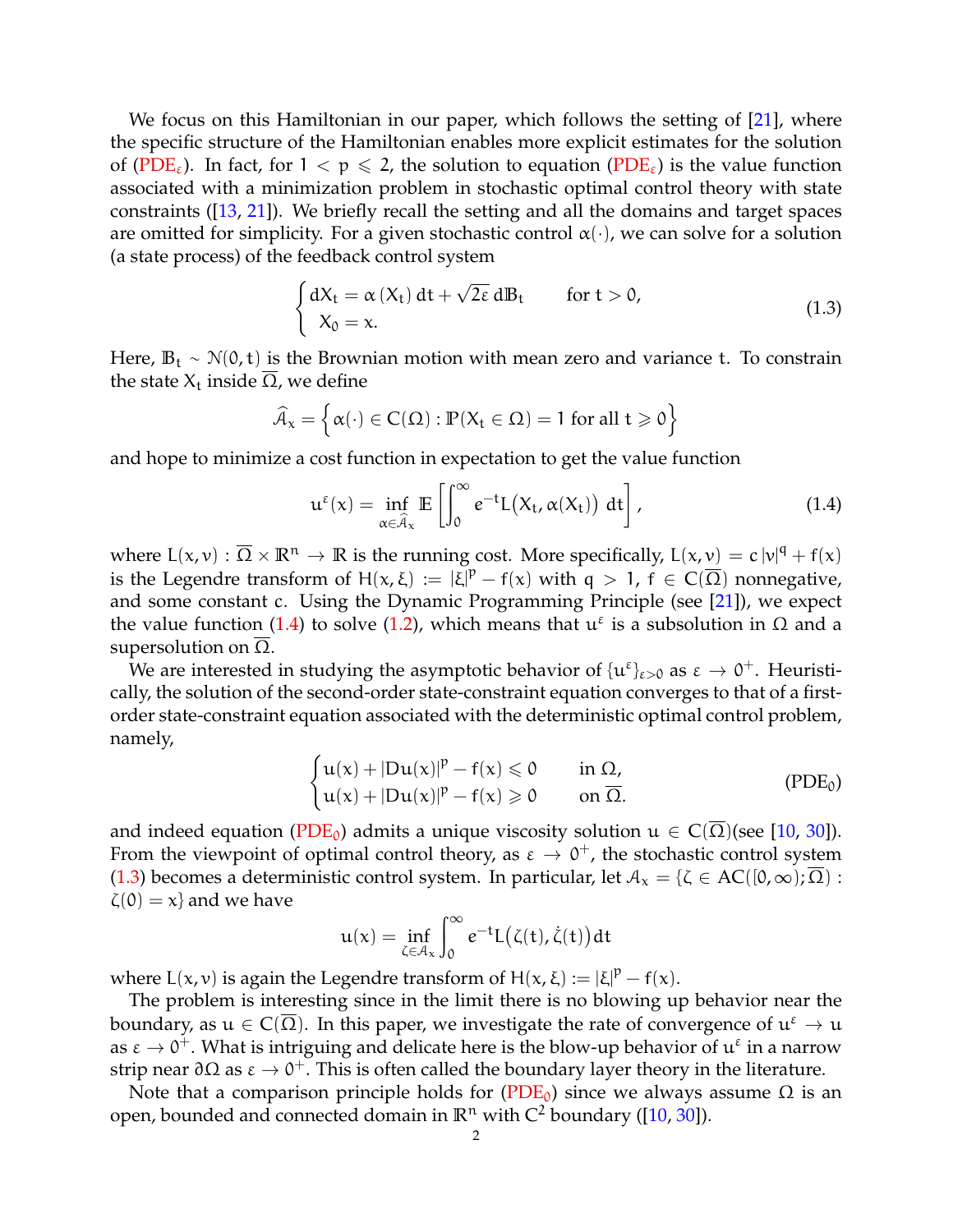1.2. **Relevant literature.** There is a vast amount of work in the literature on viscosity solutions with state constraints and large solutions. We would like to first mention that the problem ( $PDE_0$ ) with general Hamiltonian is a huge subject of research interest, started with the pioneer work [\[30\]](#page-35-0) (see also [\[17,](#page-34-3) [18\]](#page-34-4)). Some of the recent work related to the asymptotic behavior of solutions of  $(PDE_0)$  $(PDE_0)$  can be found in [\[19,](#page-34-5) [20,](#page-34-6) [25,](#page-35-1) [33\]](#page-35-2). The prob-lem [\(PDE](#page-0-1)<sub>ε</sub>) was first studied in [\[21\]](#page-34-0) and subsequently many works have been done in understanding deeper the properties of solutions (see [\[27,](#page-35-3) [28,](#page-35-4) [2,](#page-34-7) [24\]](#page-34-8) and the references therein). The time-dependent version of  $(1.1)$  was also studied by many works, for instance, [\[5,](#page-34-9) [6,](#page-34-10) [22,](#page-34-11) [26\]](#page-35-5) and the references therein.

In terms of rate of convergence, that is, the convergence rate of  $\mathfrak{u}^{\varepsilon} \to \mathfrak{u}$  as  $\varepsilon \to 0^+$ , to the best of our knowledge, such a question has not been studied in the literature. For the case where ( $PDE_{\varepsilon}$ ) is equipped with the Dirichlet boundary condition, a rate  $\mathfrak{O}(\sqrt{\varepsilon})$  is well known with multiple proofs (see [\[3,](#page-34-12) [11,](#page-34-13) [32\]](#page-35-6)).

# 1.3. **Main results.** For  $1 < p \le 2$ , define

$$
\alpha=\frac{2-p}{p-1}\in[0,\infty).
$$

Let Ω be an open, bounded and connected subset of  $\mathbb{R}^n$  with boundary  $\partial\Omega$  of class  $\mathcal{C}^2$ . For small  $\delta > 0$ , denote  $\Omega_{\delta} = \{x \in \Omega : dist(x, \partial \Omega) > \delta\}$  and  $\Omega^{\delta} = \{x \in \mathbb{R}^n : dist(x, \overline{\Omega}) < \delta\}.$ 

**Definition 1.** *Define*

$$
\delta_{0,\Omega} = \frac{1}{2} \sup \big\{ \delta > 0 : x \mapsto \text{dist}(x, \partial \Omega) \text{ is } C^2 \text{ in } \Omega^{\delta} \setminus \overline{\Omega}_{\delta} \big\}. \tag{1.5}
$$

*We will write*  $\delta_0$  *instead of*  $\delta_{0,\Omega}$  *when the underlying domain is understood.* 

The reader is referred to [\[16\]](#page-34-14) for the regularity of the distance function defined in  $\Omega^{\delta_0}\backslash\Omega_{\delta_0}.$  We then extend dist(x,  $\partial\Omega$ ) to a function  $d(x)\in C^2(\mathbb{R}^n)$  such that

$$
\begin{cases}\nd(x) \geqslant 0 \text{ for } x \in \Omega \text{ with } d(x) = +\text{dist}(x, \partial \Omega) \text{ for } x \in \Omega \setminus \Omega_{\delta_0}, \\
d(x) \leqslant 0 \text{ for } x \notin \Omega \text{ with } d(x) = -\text{dist}(x, \partial \Omega) \text{ for } x \in \Omega^{\delta_0} \setminus \Omega.\n\end{cases}
$$
\n(1.6)

Assumption on f. We assume that  $f \in C(\overline{\Omega}) \cap W^{1,\infty}(\Omega)$  with  $f = \min_{\overline{\Omega}}$  on  $\partial \Omega$ .

By replacing f by f – min<sub> $\overline{O}$ </sub>, without loss of generality, we can assume min $\overline{O}$  f = 0 and  $f = 0$  on  $\partial \Omega$ . The reason why this assumption is needed is elaborated in Remark 1. The main results of the paper are the following theorems.

<span id="page-2-0"></span>**Theorem 1.1.** *Let* Ω *be an open, bounded and connected subset of* **R**<sup>n</sup> *with* C 2 *boundary. Assume*  $t$ hat  $1 < p \leqslant 2$  and  $f$  is nonnegative and Lipschitz with  $f = 0$  on  $\partial \Omega$ . Let  $\mathfrak{u}^\varepsilon$  be the unique solution *to* [\(PDE](#page-0-1)ε) *and* u *be the unique solution to* [\(PDE](#page-1-1)0)*. Then there exists a constant* C *independent of*  $\varepsilon \in (0, 1)$  *such that for*  $x \in \Omega$ ,

$$
-C\sqrt{\epsilon} \leqslant u^{\epsilon}(x) - u(x) \leqslant C\left(\sqrt{\epsilon} + \frac{\epsilon^{\alpha+1}}{d(x)^{\alpha}}\right), \qquad 1 < p < 2,
$$
  
-C $\sqrt{\epsilon} \leqslant u^{\epsilon}(x) - u(x) \leqslant C\left(\sqrt{\epsilon} + \epsilon \left|\log(d(x))\right|\right), \qquad p = 2.$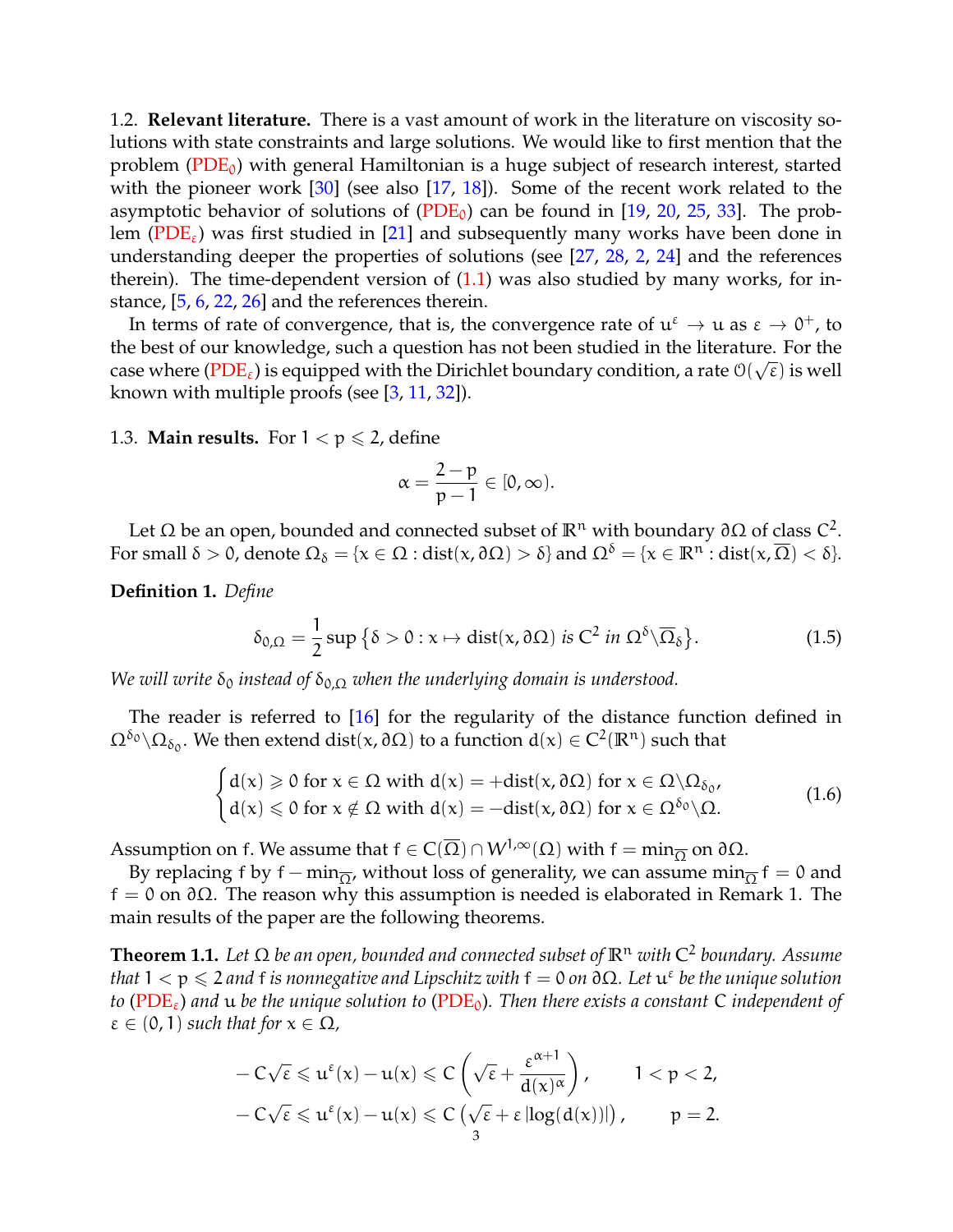**Remark 1.** To the best of our knowledge, this theorem is new in the literature. The precise boundary behavior is very delicate and deserves further investigation. The condition  $f =$ 0 on ∂Ω is a little bit restrictive but is naturally needed in the proof. As is illustrated in the proof of Theorem [1.1,](#page-2-0) we will first show the result for f that is compactly supported and nonnegative. Then, to further generalize the main result, if we make the assumption that f = 0 on  $\partial\Omega$  and f is nonnegative, we can approximate f *uniformly* in  $L^{\infty}(\Omega)$  by a sequence of compactly supported Lipschitz functions with uniformly bounded Lipschitz constants. Using the previous result obtained for the case where f is compactly supported and nonnegative, we can pass to the limit and prove Theorem [1.1](#page-2-0) for nonnegative f with  $f = 0$  on  $\partial \Omega$ , which is more general than the compactly supported case. At the current moment, we do not yet know how to extend the result to general f where f does not vanish or is not equal to its minimum on the boundary.

To prove the result for the case where f is compactly supported and nonnegative, it is natural to consider the doubling variable method. Indeed, for instance, if  $1 < p < 2$ , one would consider constructing an auxiliary function with

<span id="page-3-0"></span>
$$
\psi^{\varepsilon}(x) := \mathfrak{u}^{\varepsilon}(x) - \frac{C_{\alpha} \varepsilon^{\alpha+1}}{d(x)^{\alpha}}
$$
\n(1.7)

and u(x), where  $C_{\alpha} \epsilon^{\alpha+1} d(x)^{-\alpha}$  is the leading order term in the asymptotic expansion of  $u^{\epsilon}(x)$  as  $d(x) \to 0^+$  with  $C_{\alpha} := \alpha^{-1}(\alpha+1)^{\alpha+1}$ . If we take the derivative of [\(1.7\)](#page-3-0) formally, it becomes

<span id="page-3-1"></span>
$$
D\psi^{\varepsilon}(x) = Du^{\varepsilon}(x) + C_{\alpha}\alpha \left(\frac{\varepsilon}{d(x)}\right)^{\alpha+1} Dd(x).
$$
 (1.8)

We will see that  $D\psi^{\varepsilon}(x)$  is uniformly bounded if  $d(x) \geq \varepsilon$  (Lemma [4.2\)](#page-18-0). Indeed,

$$
-C_\alpha\alpha\left(\frac{\epsilon}{d(x)}\right)^{\alpha+1}Dd(x)
$$

is more or less the leading order term in the asymptotic expansion of Du<sup> $ε$ </sup> near ∂Ω. Heuristically, this means that the boundary layer is  $\mathcal{O}(\varepsilon)$  from the boundary.

However, to get a useful estimate by the doubling variable method, at the maximum point  $x_0$  of  $\psi^{\epsilon}(x) - u(x)$ , we need to have  $d(x_0) \geq \epsilon^{\gamma}$  for  $\gamma < 1$  so that the latter term in [\(1.8\)](#page-3-1) vanishes as  $\varepsilon \to 0^+$ . Otherwise, we cannot obtain a convergence rate via the doubling variable method as there are still nonvanishing constant terms. In the other case where  $d(x_0) < \varepsilon^{\gamma}$ , we introduce a new localization idea, that is, we construct a blow-up solution in the ball of radius  $\varepsilon^{\gamma}$  from the boundary. Finally, a technical (and common for the doubling variable method) computation leads to  $\gamma = 1/2$ .

As a different approach, the convexity of  $|\xi|^p$  and the semiconcavity of the solution to [\(PDE](#page-1-1)<sub>0</sub>) give us a better one-sided  $\mathcal{O}(\varepsilon)$  estimate for nonnegative compactly supported f which is semiconcave in its support (see Theorem [1.2\)](#page-4-0). Such an one-sided  $\mathcal{O}(\varepsilon)$  rate is well known for the Dirichlet boundary problem (see [\[3,](#page-34-12) [32\]](#page-35-6)). Moreover, the result in Theorem [1.2](#page-4-0) further provides us with a better one-sided estimate  $O(\epsilon^{1/p})$  than that in Theorem [1.1,](#page-2-0) as in Corollary [1.3.](#page-5-0) We recall that f is (uniformly) semiconcave in  $\overline{\Omega}$  with linear modulus (or semiconcavity constant)  $c > 0$  if

$$
f(x+h) - 2f(x) + f(x-h) \leq c |h|^2
$$
,  $\forall x, h \in \mathbb{R}^n$  such that  $x + h, x$ , and  $x - h \in \overline{\Omega}$ .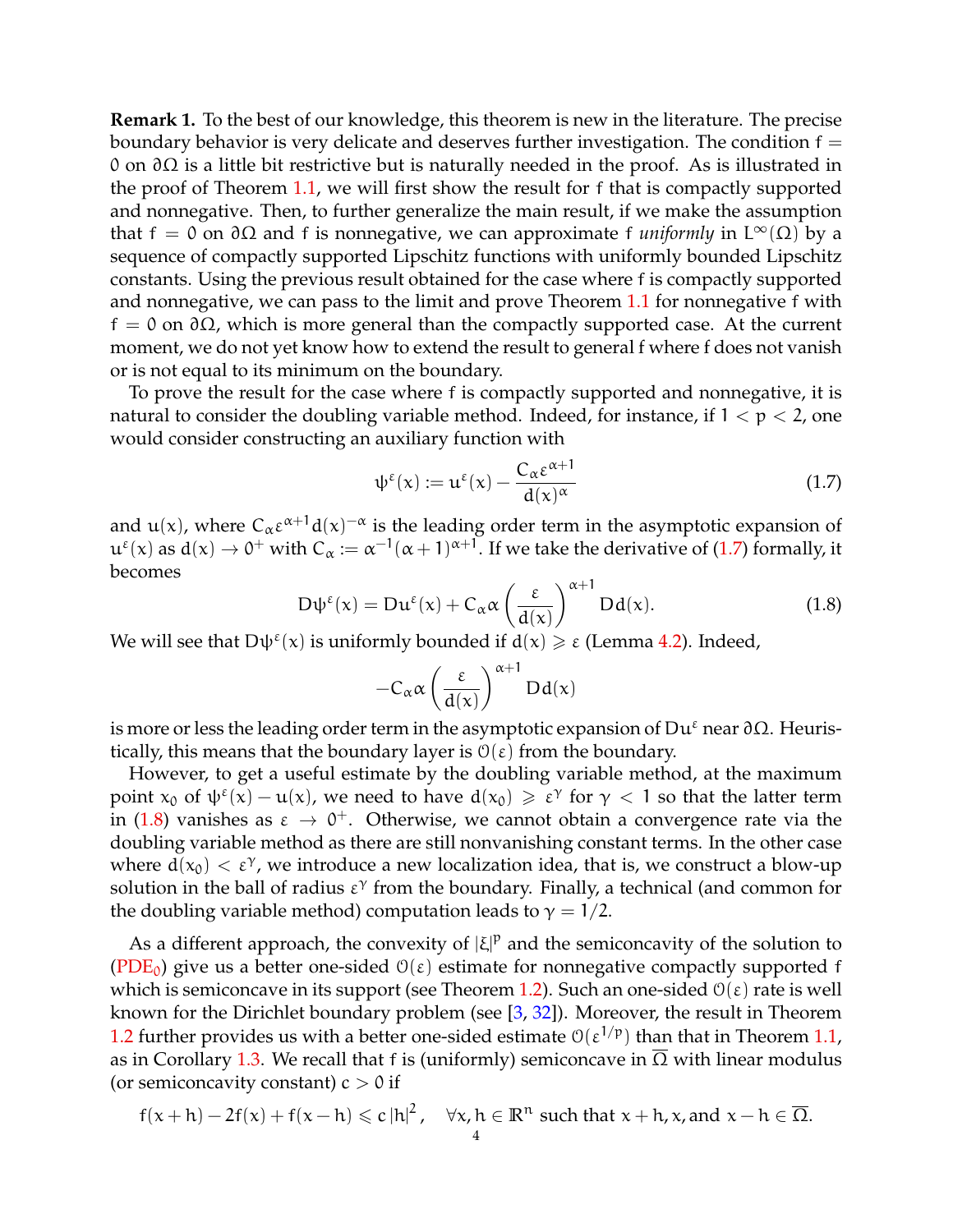Note that any  $\mathsf{f}\in\mathsf{C}^2_\mathrm{c}(\Omega)$  is semiconcave on its support with the constant

$$
c=max\left\{D^2f(x)\xi\cdot\xi:|\xi|=1, x\in\Omega\right\}
$$

in the above definition. It is well known that the solution  $\mu$  to [\(PDE](#page-1-1)<sub>0</sub>) is *locally* semiconcave given f is uniformly semiconcave in  $\overline{\Omega}$ . Using tools from the optimal control theory, we provide the explicit blow-up rate of the semiconcavity modulus of  $u(x)$  when x approaches ∂Ω. As an application, we can improve the rate of convergence as follows.

<span id="page-4-0"></span>**Theorem 1.2** (One-sided O(ε) rate for nonnegative compactly supported data)**.** *Under the conditions of Theorem [1.1,](#page-2-0) suppose* f *also satisfies the following conditions:*

- f *is semiconcave in its support;*
- f *has a compact support in*  $\Omega_{\kappa} := \{x \in \Omega : dist(x, \Omega) > \kappa\}$  *for some*  $\kappa \in (0, \delta_0)$ *,*  $0 < \delta_0 < 1$  *defined in* [\(1.5\)](#page-1-3).

*Then there exist two constants*  $\nu > 1$  *and* C *independent of*  $\varepsilon$  *and*  $\kappa$  *such that*  $\forall x \in \Omega$ *,* 

$$
u^{\epsilon}(x) - u(x) \leqslant \frac{\nu C_{\alpha}\epsilon^{\alpha+1}}{d(x)^{\alpha}} + C\left(\left(\frac{\epsilon}{\kappa}\right)^{\alpha+1} + \left(\frac{\epsilon}{\kappa}\right)^{\alpha+2}\right) + \frac{Cn\epsilon}{\kappa}, \quad \text{ if } p < 2, \\ u^{\epsilon}(x) - u(x) \leqslant \nu\epsilon\log\left(\frac{1}{d(x)}\right) + C\left(\left(\frac{\epsilon}{\kappa}\right) + \left(\frac{\epsilon}{\kappa}\right)^{2}\right) + \frac{Cn\epsilon}{\kappa}, \quad \text{ if } p = 2.
$$

<span id="page-4-2"></span>**Remark 2.** If  $f \in C_c^2(\Omega)$ , then the last term  $(Cn\varepsilon) \kappa^{-1}$  in the equations above can be improved to ncε, where c is the semiconcavity constant of f. This improvement is due to the fact that we can prove u is uniformly semiconcave with a semiconcavity constant that only depends on the semiconcavity constant c of f (see Theorem [A.1](#page-32-0) in the Appendix). Hence, in the proof of Theorem [1.2,](#page-4-0) in equation [\(4.7\)](#page-19-0), instead of C $\kappa^{-1}$ , we can bound  $c(x_0)$ by the semiconcavity constant c of f, independent of  $\kappa$ . Similarly, see Remark [8](#page-20-0) for this improvement on the last term. It turns out that in general, if f can be extended to a semiconcave function  $\tilde{f} : \mathbb{R}^n \to \mathbb{R}$  by setting  $f = 0$  on  $\Omega^c$ , then u is uniformly semiconcave, and hence this improvement happens. See Fig. [1.1](#page-4-1) for two examples where f can and cannot be extended to a semiconcave function in the whole space by setting  $f = 0$  outside  $\Omega$ .

<span id="page-4-1"></span>

FIGURE 1.1. The one on the right corresponds to a general f in Theorem [1.2,](#page-4-0) while the one on the left corresponds to the situation in Remark [2](#page-4-2) where the improvement happens.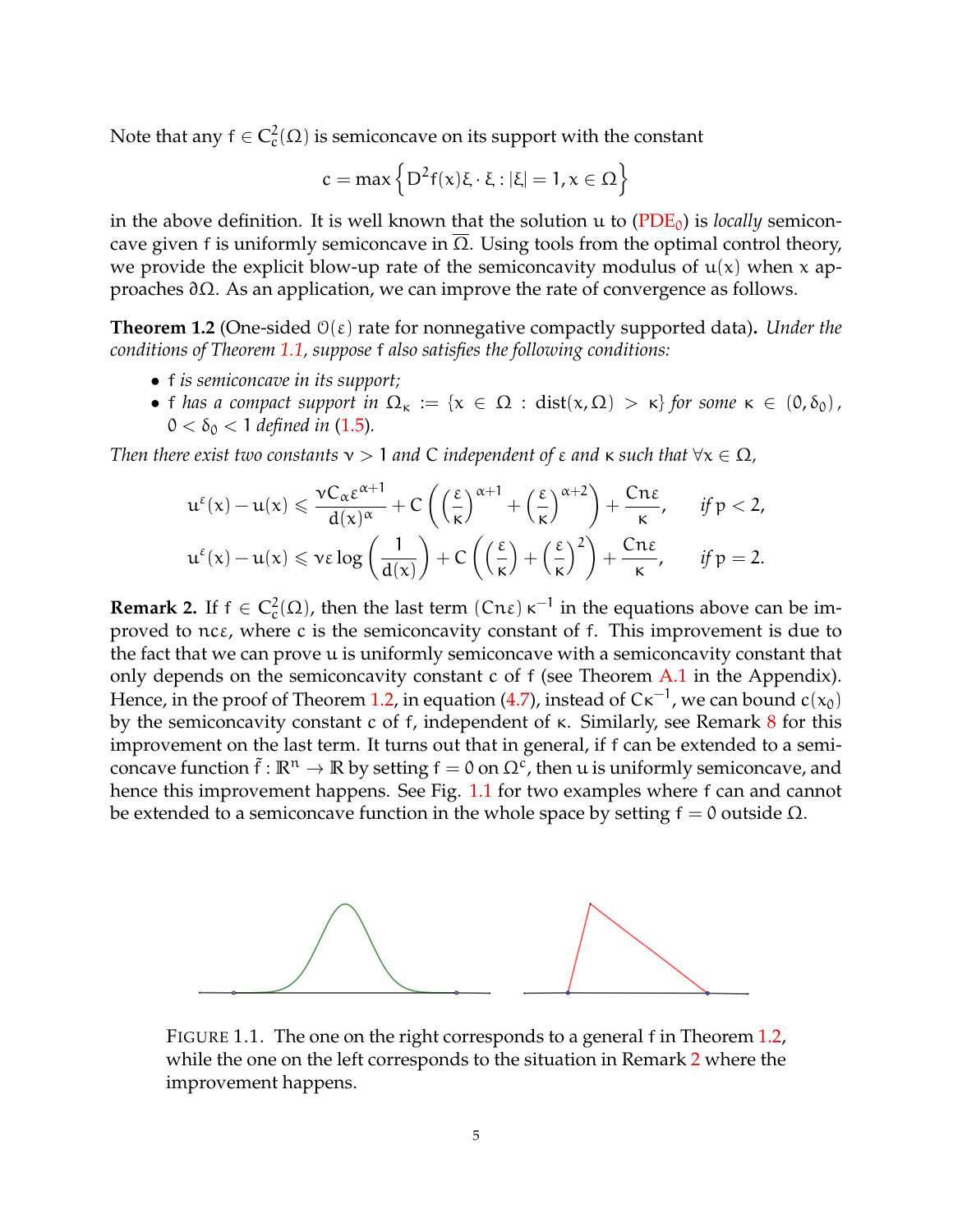<span id="page-5-0"></span>**Corollary 1.3** (One-sided  $O(\epsilon^{1/p})$  rate). Let  $1 < p < 2$ . If  $f \in C^2(\overline{\Omega})$  is nonnegative,  $f = 0$  and Df = 0 *on* ∂Ω*, then there exists a constant* C *independent of* ε ∈ (0, 1) *such that*

$$
-C\epsilon^{1/2} \leqslant u^{\epsilon}(x) - u(x) \leqslant C\left(\epsilon^{1/p} + \frac{\epsilon^{\alpha+1}}{d(x)^\alpha}\right)
$$

*for all*  $x \in \Omega$ *.* 

**Remark 3.** While the second approach looks more powerful, we need the gradient bound of  $u^{\epsilon}$  (Lemma [4.2\)](#page-18-0), the blow-up rate of the semiconcavity constant of u (Theorem [4.1\)](#page-17-0), and higher regularity on f. On the other hand, the first approach by doubling variable is relatively simple and does not require any explicit asymptotic behavior of  $\mathrm{D}\mathrm{u}^{\bar{\varepsilon}}$ , except the fact that it is locally bounded.

**Organization of the paper.** Section 2 contains some preliminary results. The proof of Theorem [1.1](#page-2-0) is given in Section 3. Then in Section 4, we give the proof of Theorem [1.2](#page-4-0) and Corollary [1.3.](#page-5-0) Finally, the proofs of some useful lemmas are presented in Appendix.

#### 2. PRELIMINARIES

Let  $K_0 := \max_{x \in \overline{\Omega}} |d(x)|$ ,  $K_1 := \max_{x \in \overline{\Omega}} |Dd(x)|$ , and  $K_2 := \max_{x \in \overline{\Omega}} |\Delta d(x)|$ . Note that  $d(x) = dist(x, \partial \Omega)$  for  $x \in \Omega$  and  $|Dd(x)| = 1$  in the classical sense in  $\Omega^{\delta_0} \setminus \Omega_{\delta_0}$ . Denote by  $\mathcal{L}^{\varepsilon}: C^2(\Omega) \to C(\Omega)$  the operator

$$
\mathcal{L}^{\epsilon}[u](x):=u(x)+|D u(x)|^p-f(x)-\epsilon \Delta u(x), \qquad x\in \Omega.
$$

2.1. **Local gradient estimate.** For  $\varepsilon \in (0,1)$  and  $p > 1$ , we state an a priori estimate for  $C^2$  solutions to [\(PDE](#page-0-1)<sub>ε</sub>) ([\[21,](#page-34-0) Appendix]). Since we are working with smooth solutions, the proof is relatively simple by the classical Bernstein method ([\[7\]](#page-34-15)), which is provided in Appendix for the reader's convenience.

<span id="page-5-1"></span>**Theorem 2.1.** Let  $f \in C(\overline{\Omega}) \cap W^{1,\infty}(\Omega)$  and  $u^{\varepsilon} \in C^2(\Omega)$  be a solution to  $\mathcal{L}^{\varepsilon}[u^{\varepsilon}] = 0$  in  $\Omega$  with  $1 < p \leqslant 2$ . Let  $m := max_{\overline{\Omega}} f(x)$ . Then for  $\delta > 0$ , there exists  $C_{\delta} = C(m, p, \delta, ||Df||_{L^{\infty}(\Omega)})$  such *that*

$$
\sup_{x\in\overline{\Omega}_\delta}\Big(|u^\epsilon(x)|+|Du^\epsilon(x)|\Big)\leqslant C_\delta
$$

*for* ε *small enough.*

2.2. **Well-posedness of** ( $PDE<sub>\epsilon</sub>$ ). In this section, we recall the existence and the uniqueness of solutions to [\(PDE](#page-0-1)<sub>ε</sub>) for  $1 < p \le 2$  and  $f \in C(\overline{\Omega}) \cap W^{1,\infty}(\Omega)$ . In fact, the assumption of f can be relaxed to  $f \in L^{\infty}(\Omega)$  ([\[21\]](#page-34-0)).

<span id="page-5-2"></span>**Theorem 2.2.** Let  $f \in C(\overline{\Omega}) \cap W^{1,\infty}(\Omega)$ . There exists a unique solution  $\mathfrak{u}^{\varepsilon} \in C^2(\Omega)$  of  $(PDE_{\varepsilon})$  $(PDE_{\varepsilon})$ *such that:*

<span id="page-5-3"></span>(i) If 
$$
1 < p < 2
$$
, then  
\n
$$
\lim_{d(x) \to 0} (u^{\varepsilon}(x) d(x)^{\alpha}) = C_{\alpha} \varepsilon^{\alpha+1},
$$
\n
$$
\text{where } \alpha = (p-1)^{-1} (2-p) \text{ and } C_{\alpha} = \alpha^{-1} (\alpha+1)^{\alpha+1}.
$$
\n(2.1)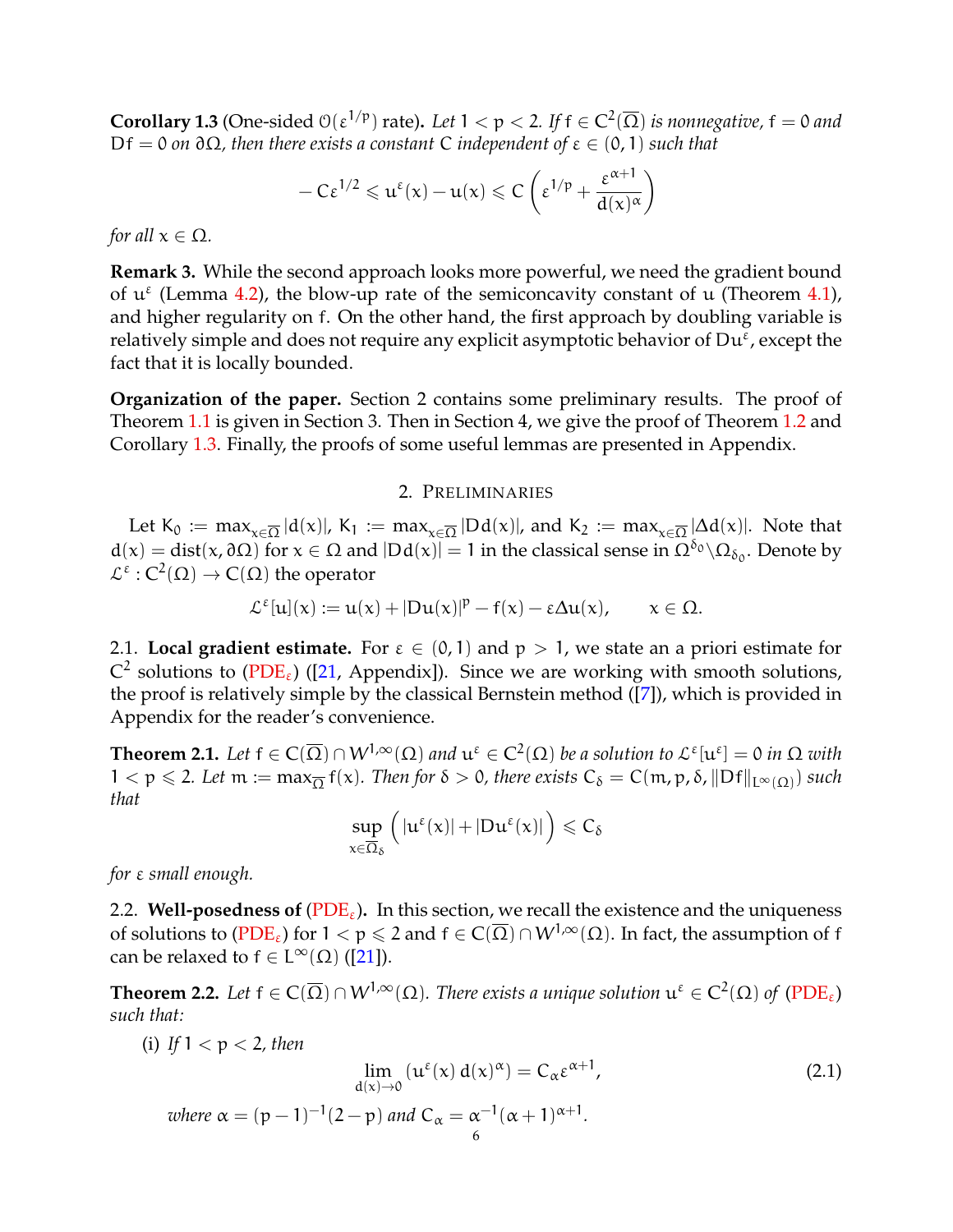(ii) If  $p = 2$ , then

<span id="page-6-3"></span>
$$
\lim_{d(x)\to 0} \left(-\frac{u^{\varepsilon}(x)}{\log(d(x))}\right) = \varepsilon.
$$
\n(2.2)

*Furthermore,*  $u^{\varepsilon}$  *is the maximal subsolution among all the subsolutions*  $v \in W^{2,r}_{loc}(\Omega)$  *for all*  $r \in [1,\infty)$  *of* [\(PDE](#page-0-1)<sub> $\epsilon$ </sub>).

This is Theorem I.1 in [\[21\]](#page-34-0) with an explicit dependence on  $\varepsilon$ . The proof of this theorem is carried out explicitly in Appendix for later use. Also, it is useful to note that  $\alpha + 1 =$  $(p-1)^{-1}$ . More results on the behavior of the gradient of  $u^{\varepsilon}$  can be found in [\[28\]](#page-35-4) and Lemma [4.2,](#page-18-0) where we show  $|Du^{\varepsilon}| \leqslant C + C \left( \frac{\varepsilon}{d \Omega} \right)$  $d(x)$  $\big)^{\alpha+1}.$  We believe Lemma [4.2](#page-18-0) is new in the literature.

2.3. **Convergence results.** We first state the following lemma ([\[10\]](#page-34-2)), which characterizes the solution to the first-order state-constraint equation  $(PDE_0)$  $(PDE_0)$ .

<span id="page-6-0"></span>**Lemma 2.3.** Let  $u \in C(\overline{\Omega})$  be a viscosity subsolution of [\(PDE](#page-1-1)<sub>0</sub>) such that, for any viscosity *subsolution*  $v \in C(\overline{\Omega})$  *of* [\(PDE](#page-1-1)<sub>0</sub>), one has  $v \leq u$  *on*  $\overline{\Omega}$ *. Then*  $u$  *is a viscosity supersolution of*  $(PDE_0)$  $(PDE_0)$  *on*  $\overline{\Omega}$ *.* 

Again, the proof of Lemma [2.3](#page-6-0) is given in Appendix for the reader's convenience.

<span id="page-6-2"></span>**Lemma 2.4.** Assume  $1 < p \le 2$ . Let  $\mathfrak{u}^{\varepsilon} \in C^2(\Omega)$  be the solution to  $(PDE_{\varepsilon})$  $(PDE_{\varepsilon})$  and  $\mathfrak{u} \in C(\overline{\Omega})$  be the  $solution$  to ( $PDE_0$ ). We have  $\{u^\varepsilon\}_{\varepsilon>0}$  is uniformly bounded from below by a constant independent  $\phi$ *f* ε. More precisely,  $\mathfrak{u}^{\varepsilon} \geqslant \min_{\Omega} \mathfrak{f}$  and  $\mathfrak{u} \geqslant \min_{\Omega} \mathfrak{f}$ .

*Proof.* For  $m \in \mathbb{N}$ , let  $\mathfrak{u}_m^{\varepsilon} \in C^2(\Omega) \cap C(\overline{\Omega})$  solve the Dirichlet problem

$$
\begin{cases} u^\epsilon_m(x)+|Du^\epsilon_m(x)|^p-f(x)-\epsilon\Delta u^\epsilon_m(x)=0 \qquad &\text{in }\Omega,\cr u^\epsilon_m(x)=m \qquad &\text{on }\partial\Omega.\end{cases}\qquad \qquad \text{(PDE}_{\epsilon,m})
$$

We have  $u_{m}^{\epsilon}(x) \to u^{\epsilon}(x)$  in  $\Omega$  as  $m \to \infty$ . Let  $\varphi(x) \equiv \inf_{\Omega} f$  for  $x \in \overline{\Omega}$ . Then  $\varphi(x)$  is a closical subset with  $g(\Omega)$   $\Omega$  and  $\Omega$ classical subsolution of ( $PDE_{\varepsilon,m}$ ) in  $\Omega$  with

<span id="page-6-1"></span>
$$
\phi(x)=\inf_\Omega f\leqslant m=u^\epsilon_m(x)\qquad\text{on }\partial\Omega
$$

for m large enough. By the comparison principle of the uniformly elliptic equation [\(PDE](#page-6-1)<sub> $\varepsilon$ ,m),</sub>

$$
\inf_\Omega f\leqslant u_m^\epsilon(x)\qquad\text{for all }x\in\Omega.
$$

As  $m \to \infty$ , we obtain  $u^{\varepsilon} \geq m \text{ in } \Omega$  f. The inequality  $u \geq m \text{ in } \Omega$  f follows from the com-parison principle of [\(PDE](#page-1-1)<sub>0</sub>) applied to the supersolution u on  $\Omega$  and the subsolution φ in .<br>Ω. Π

We present here a simple proof of the convergence  $u^{\epsilon} \to u$  using Lemma [2.3.](#page-6-0) See also [\[10,](#page-34-2) Theorem VII.3].

**Theorem 2.5** (Vanishing viscosity). Let  $u^{\varepsilon}$  be the solution to [\(PDE](#page-0-1)<sub> $\varepsilon$ </sub>). Then there exists  $u \in$  $C(\overline{\Omega})$  *such that*  $\mathfrak{u}^{\varepsilon} \to \mathfrak{u}$  *locally uniformly in*  $\Omega$  *as*  $\varepsilon \to 0$  *and*  $\mathfrak{u}$  *solves* [\(PDE](#page-1-1)<sub>0</sub>).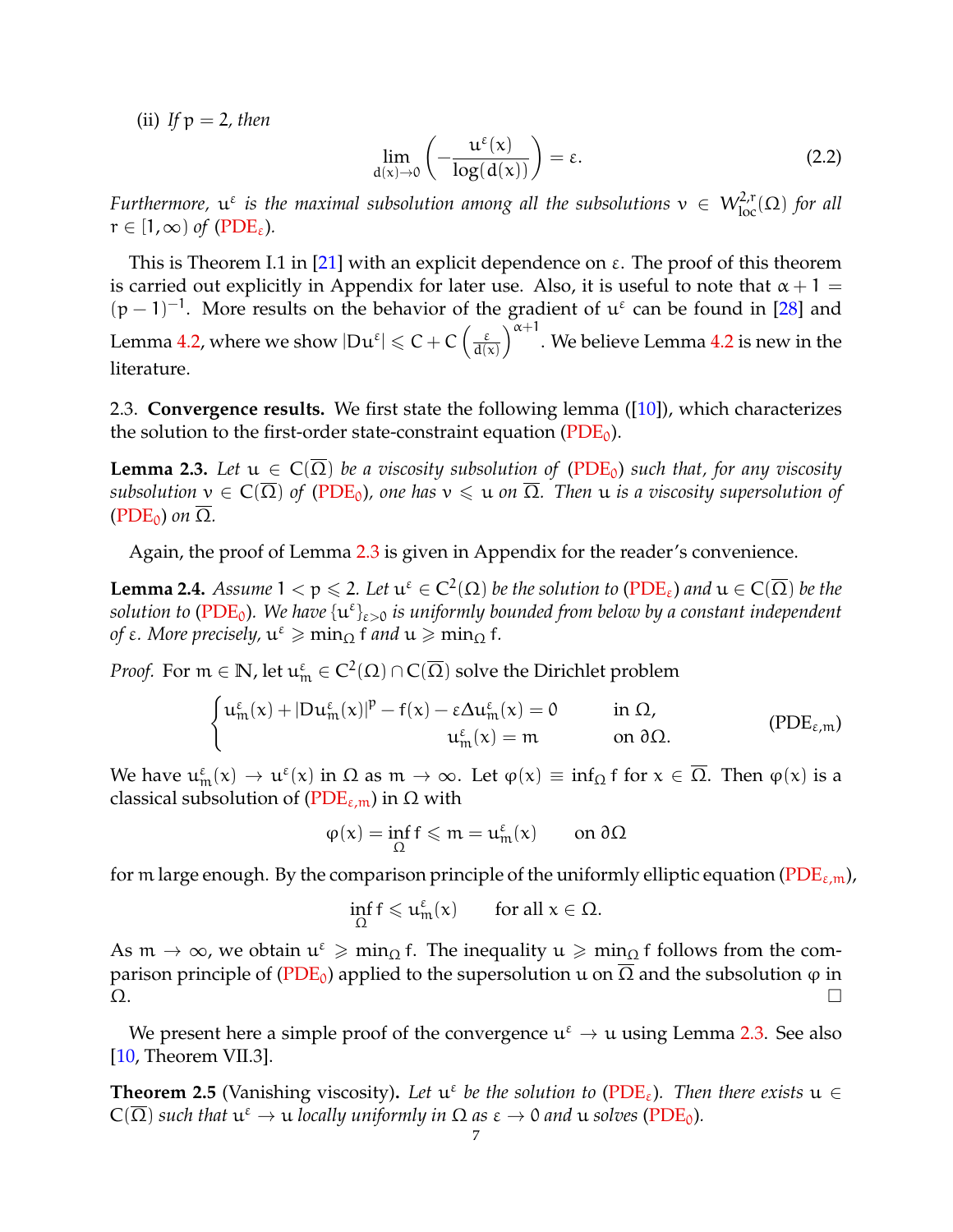*Proof.* By the a priori estimate (Theorem [2.1\)](#page-5-1),

$$
|u^{\varepsilon}(x)|+|Du^{\varepsilon}(x)|\leqslant C_{\delta} \qquad \text{for } x\in\overline{\Omega}_{\delta}.
$$
 (2.3)

By the Arzelà–Ascoli theorem, there exists a subsequence  $\varepsilon_i \to 0$  and a function  $u \in C(\Omega)$ such that  $u^{\epsilon_j} \to u$  locally uniformly in  $\Omega$ . From the stability of viscosity solutions, we easily deduce that

<span id="page-7-0"></span>
$$
u(x) + |Du(x)|^p - f(x) = 0 \quad \text{in } \Omega.
$$
 (2.4)

From Lemma [2.4,](#page-6-2)  $u^{\epsilon}(x) \geqslant \min_{\Omega} f$  and  $u(x) \geqslant \min_{\Omega} f$  for all  $x \in \Omega$ . Together with [\(2.4\)](#page-7-0), we obtain  $|\xi|^p \leq \max_{\Omega} f - \min_{\Omega} f$  for all  $\xi \in D^+u(x)$  and  $x \in \Omega$ . This implies there exists a constant  $C_0$  such that

<span id="page-7-2"></span>
$$
|u(x) - u(y)| \leq C_0 |x - y| \qquad \text{for all } x, y \in \Omega.
$$
 (2.5)

Thus, we can extend u uniquely to  $u \in C(\overline{\Omega})$ . We use Lemma [2.3](#page-6-0) to show that u is a supersolution of ( $PDE_0$ ) on Ω.

It suffices to show that  $u \geq w$  on  $\overline{\Omega}$ , where  $w \in C(\overline{\Omega})$  is the unique solution to [\(PDE](#page-1-1)<sub>0</sub>). For  $\delta > 0$ , let  $u_{\delta} \in C(\overline{\Omega}_{\delta})$  be the unique viscosity solution to

$$
\begin{cases} u_{\delta}(x) + |Du_{\delta}(x)|^{p} - f(x) \leq 0 & \text{in } \Omega_{\delta}, \\ u_{\delta}(x) + |Du_{\delta}(x)|^{p} - f(x) \geq 0 & \text{on } \overline{\Omega}_{\delta}. \end{cases}
$$
(2.6)

Since  $u_\delta\to w$  locally uniformly as  $\delta\to 0^+$  (see [\[20\]](#page-34-6)) and w is bounded,  $\{u_\delta\}_{\delta>0}$  is uniformly bounded. Let  $v_\delta^\varepsilon\in C^2(\Omega_\delta)\cap C(\overline{\Omega}_\delta)$  be the unique solution to the Dirichlet problem

$$
\begin{cases}\n\nu_{\delta}^{\varepsilon}(x) + |D\nu_{\delta}^{\varepsilon}(x)|^{p} - f(x) = \varepsilon \Delta \nu_{\delta}^{\varepsilon}(x) & \text{in } \Omega_{\delta}, \\
\nu_{\delta}^{\varepsilon} = u_{\delta} & \text{on } \partial \Omega_{\delta}.\n\end{cases}
$$
\n(2.7)

It is well known that  $v_{\delta}^{\varepsilon} \to u_{\delta}$  uniformly on  $\overline{\Omega}_{\delta}$  as  $\varepsilon \to 0$  ([\[11,](#page-34-13) [15,](#page-34-16) [31\]](#page-35-7)).

For δ small enough,  $u_\delta\leqslant u^\varepsilon$  on  $\partial\Omega_\delta.$  Hence, by the maximum principle,  $v^\varepsilon_\delta\leqslant u^\varepsilon$  on  $\overline{\Omega}_\delta.$ Now we first let  $\varepsilon \to 0$  to obtain  $u_\delta \leq u$  on  $\overline{\Omega}_\delta$ . Then let  $\delta \to 0$  to get  $w \leq u$  in  $\Omega$ , which implies  $w \leq u$  on Ω since both w, u belong to  $C(Ω)$ .

#### 3. RATE OF CONVERGENCE

In this section, we focus on the rate of convergence for the case where  $f \in W^{1,\infty}(\Omega) \cap$  $C(\overline{\Omega})$  is nonnegative. As a consequence,  $u^{\epsilon}(x)$ ,  $u(x) \geqslant 0$  for  $x \in \Omega$  by Lemma [2.4.](#page-6-2) In our main results, we have an additional assumption that  $f = 0$  on  $\partial \Omega$ .

Before we show any result about the rate of convergence, we would like to mention a lower bound of  $u^{\epsilon}$  – u and some properties of u from its optimal control formulation.

**Theorem 3.1.** Let  $u^{\varepsilon}$  be the unique solution to [\(PDE](#page-1-1)<sub> $\varepsilon$ </sub>) and  $u$  be the unique solution to (PDE<sub>0</sub>). *Then there exists a constant* C *independent of* ε *such that*

<span id="page-7-1"></span>
$$
-C\sqrt{\varepsilon} \leq u^{\varepsilon}(x) - u(x) \qquad \text{for all } x \in \Omega.
$$
 (3.1)

*Proof.* The proof relies on a well-known rate of convergence for vanishing viscosity of the viscous Hamilton–Jacobi equation with the Dirichlet boundary condition (see [\[11,](#page-34-13) [12,](#page-34-17) [14,](#page-34-18)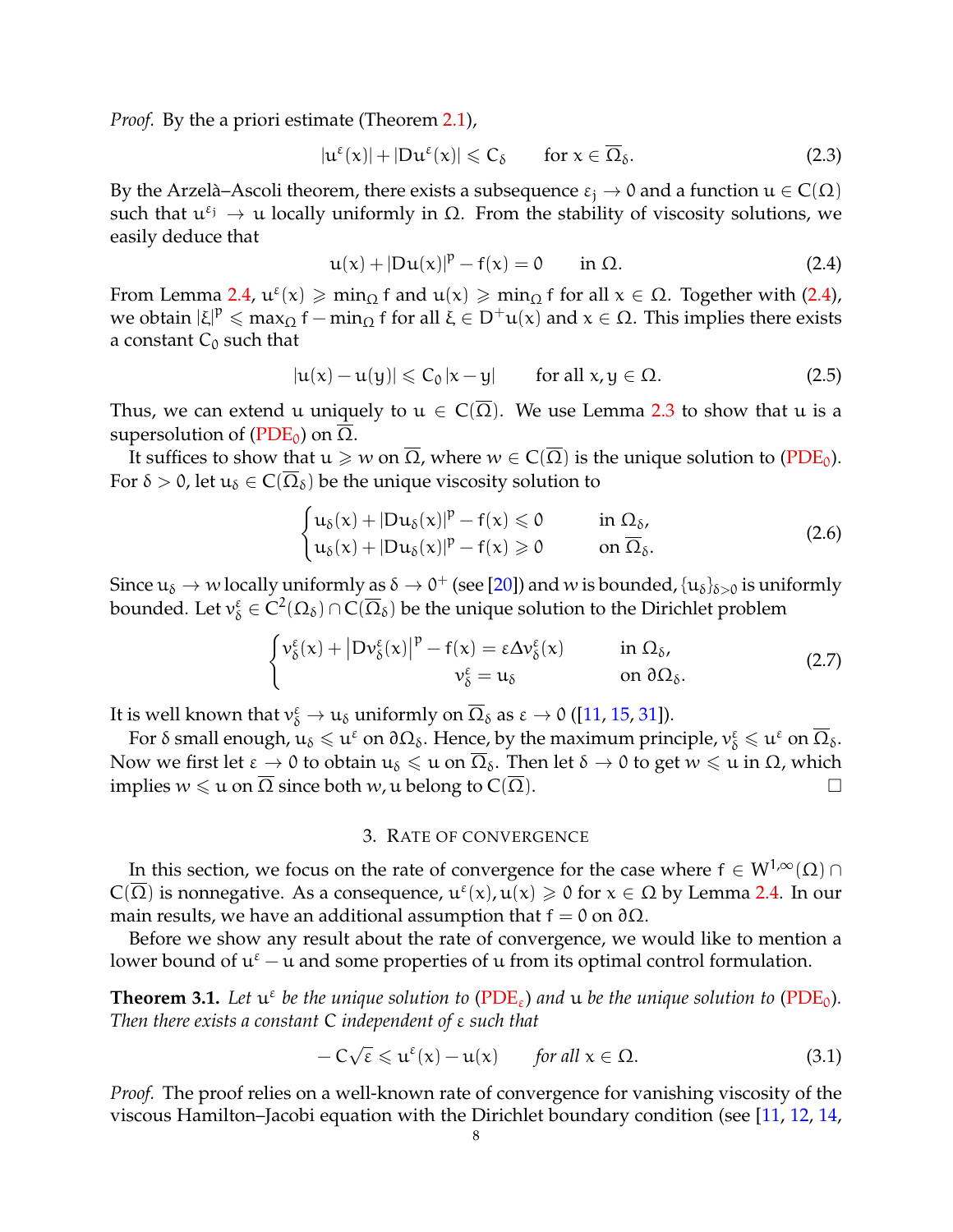[31\]](#page-35-7)). Let g(x) = u(x) for  $x \in \partial \Omega$ . Let  $v^ε ∈ C^2(Ω) ∩ C(Ω)$  be the unique viscosity solution to  $\sqrt{ }$ 

$$
\begin{cases}\nv^{\varepsilon}(x) + |Dv^{\varepsilon}(x)|^p - f(x) - \varepsilon \Delta v^{\varepsilon}(x) = 0 & \text{in } \Omega, \\
v^{\varepsilon}(x) = g(x) & \text{on } \partial\Omega.\n\end{cases}
$$

It is well known that  $v^{\epsilon} \to u$  ([\[11,](#page-34-13) [15,](#page-34-16) [31\]](#page-35-7)). Furthermore, there exists a positive constant C independent of  $\varepsilon \in (0,1)$  such that

<span id="page-8-0"></span>
$$
|\nu^{\varepsilon}(x) - \mathfrak{u}(x)| \leqslant C\sqrt{\varepsilon} \qquad \text{for } x \in \overline{\Omega}.
$$
 (3.2)

By the comparison principle for ( $PDE_{\varepsilon}$ ), we have

<span id="page-8-1"></span>
$$
\nu^{\varepsilon}(x) \leqslant u^{\varepsilon}(x) \qquad \text{for } x \in \Omega. \tag{3.3}
$$

From  $(3.2)$  and  $(3.3)$ , we obtain the lower bound  $(3.1)$ .

<span id="page-8-2"></span>**Lemma 3.2.** *Assume*  $f \ge 0$  *in*  $\Omega$ *. Then*  $u(x) = 0$  *if and only if*  $f(x) = 0$ *. In particular,*  $f \equiv 0$ *implies*  $u \equiv 0$ *.* 

*Proof.* It is clear to see that  $f \equiv 0$  implies  $u \equiv 0$  by the uniqueness of [\(PDE](#page-1-1)<sub>0</sub>).

It is not hard to prove the converse by contradiction. Suppose  $u \equiv 0$  and  $f(x_0) > 0$ . Then there exists  $\varepsilon$ ,  $\delta > 0$  such that  $f(x) > \varepsilon$  for all  $x \in B_{\delta}(x_0)$ . Let  $\eta \in AC([0,\infty); \Omega)$  such that  $\eta(0) = x_0$  and t be the time that  $\eta$  first hits  $\partial B_\delta(x_0)$ . Note that t could be  $+\infty$ . Then

$$
\int_0^\infty e^{-s} \left( |\dot{\eta}(s)|^q + f(\eta(s)) \right) ds \ge \int_0^t e^{-s} \left( |\dot{\eta}(s)|^q + f(\eta(s)) \right) ds
$$
  

$$
\ge \frac{1}{e^t t^{q-1}} \left| \int_0^t \dot{\eta}(s) ds \right|^q + \varepsilon (1 - e^{-t})
$$
  

$$
\ge \frac{\delta^q}{e^t t^{q-1}} + \varepsilon (1 - e^{-t}),
$$

where we used Jensen's inequality in the second line. This implies  $u(x_0) > 0$  since  $q \ge 2$ , which is a contradiction.  $\Box$ 

The following lemma is about a crucial estimate that will be used. It is a refined construction of a supersolution for  $(PDE_{\varepsilon})$  $(PDE_{\varepsilon})$ .

<span id="page-8-3"></span>**Lemma 3.3.** *Let*  $\delta_0$  *be defined as in* [\(1.5\)](#page-1-3)*. There exist positive constants*  $v = v(\delta_0) > 1$  *and*  $C_{\delta_0} = \mathcal{O}\left(\delta_0^{-(\alpha+2)}\right)$  $\mathcal{O}$ *such that*

$$
w(x) = \begin{cases} \frac{\nu C_{\alpha} \epsilon^{\alpha+1}}{d(x)^{\alpha}} + \max f + C_{\delta_0} \epsilon^{\alpha+2}, & p < 2, \\ v \epsilon \log \left( \frac{1}{d(x)} \right) + \max f + C_{\delta_0} \epsilon^2, & p = 2, \end{cases}
$$
(3.4)

*is a supersolution of* ( $PDE_{\varepsilon}$ ) *in*  $\Omega$ *.* 

*Proof.* Let us first consider  $1 < p < 2$ . Recall from Theorem [2.2](#page-5-2) that  $C^p_\alpha \alpha^p = C_\alpha \alpha (\alpha + 1)$ and  $p(\alpha + 1) = \alpha + 2$ . Compute

$$
|Dw(x)|^p = v^p \frac{(C_\alpha \alpha)^p \epsilon^{p(\alpha+1)}}{d(x)^{p(\alpha+1)}} |Dd(x)|^p = v^p \frac{C_\alpha \alpha (\alpha+1) \epsilon^{\alpha+2}}{d(x)^{\alpha+2}} |Dd(x)|^p
$$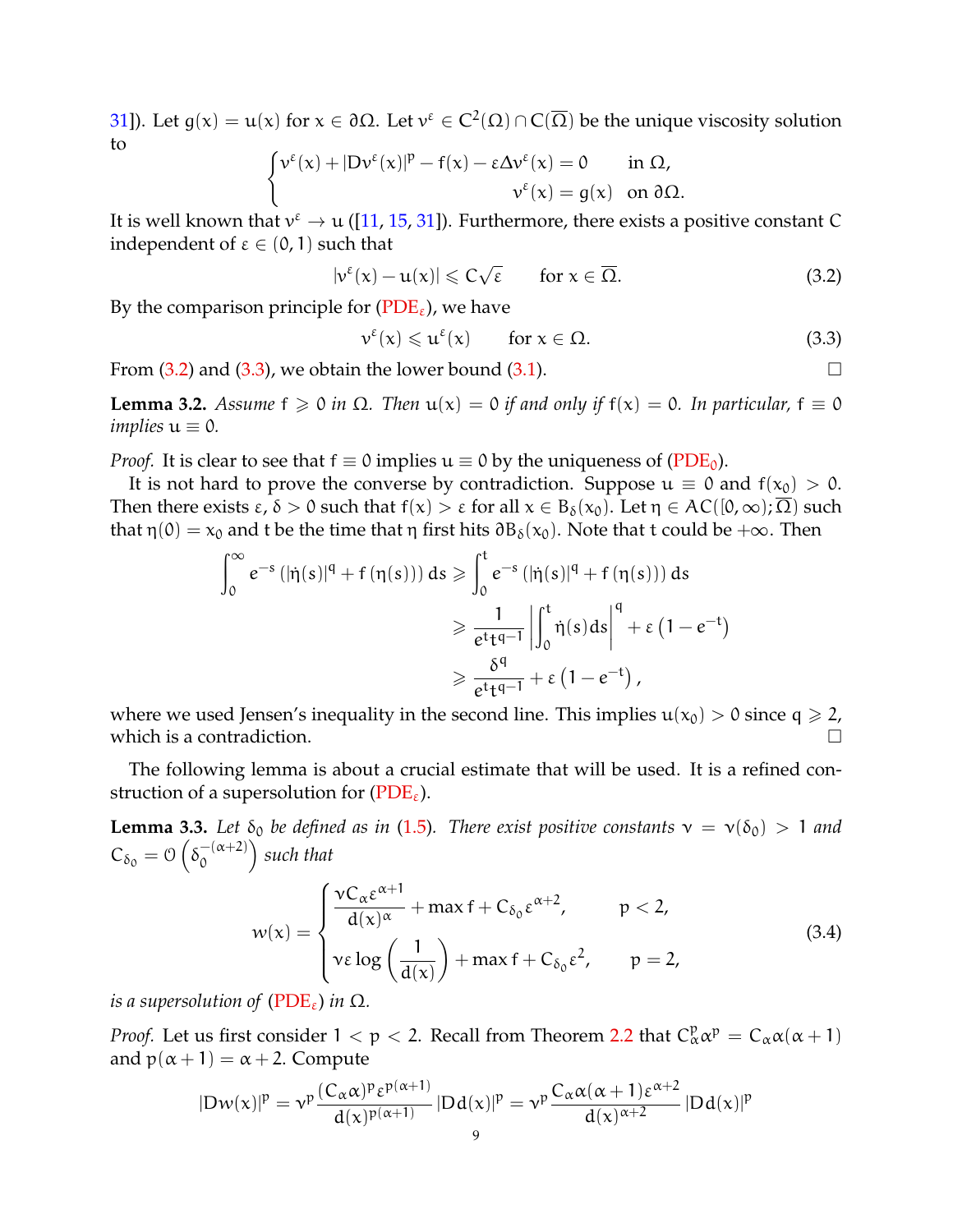and

$$
\epsilon \Delta w(x)=\nu \frac{C_{\alpha}\alpha(\alpha+1)\epsilon^{\alpha+2}}{d(x)^{\alpha+2}}\left\vert Dd(x)\right\vert ^{2}-\nu \frac{C_{\alpha}\alpha\epsilon^{\alpha+2}\Delta d(x)}{d(x)^{\alpha+1}}.
$$

We have

$$
\begin{aligned} \mathcal{L}^{\epsilon}\left[w\right] = & \frac{\nu C_{\alpha}\epsilon^{\alpha+1}}{d(x)^{\alpha}} + \max f - f(x) + C_{\delta_0}\epsilon^{\alpha+2} \\ & + \frac{C_{\alpha}\alpha(\alpha+1)\epsilon^{\alpha+2}}{d(x)^{\alpha+2}}\left[\nu^p\left|Dd(x)\right|^p - \nu\left|Dd(x)\right|^2 + \nu\frac{d(x)\Delta d(x)}{\alpha+1}\right]. \end{aligned}
$$

**Case 1.** If 0 < d(x) ≤ δ<sub>0</sub>, we have  $|Dd(x)| = 1$ . Recall that K<sub>2</sub> =  $||Δd||<sub>L∞</sub>$  and observe

$$
\left|\frac{d(x)\Delta d(x)}{\alpha+1}\right| \leqslant \frac{\delta_0 \|\Delta d\|_{L^\infty}}{\alpha+1} \leqslant \frac{K_2 \delta_0}{\alpha+1} \leqslant K_2 \delta_0.
$$

<span id="page-9-0"></span>Therefore,

$$
\nu^p - \nu + \nu \frac{d(\mathbf{x}) \Delta d(\mathbf{x})}{(\alpha + 1)} \geqslant \nu^p - \nu - \nu \mathbf{K}_2 \delta_0 = \nu \left( \nu^{p-1} - (1 + \mathbf{K}_2 \delta_0) \right). \tag{3.5}
$$

We will choose  $\nu$  as follows. For  $\gamma > 1$ , we have the inequality

 $\bigg\}$  $\overline{\phantom{a}}$  $\overline{\phantom{a}}$  $\begin{array}{c} \hline \end{array}$ 

<span id="page-9-1"></span>
$$
||x + y|^{\gamma} - |x|^{\gamma}| \leq \gamma (|x| + |y|)^{\gamma - 1} |y|
$$
 (3.6)

for  $x, y \in \mathbb{R}$ , which implies that

$$
0 \le (1 + K_2 \delta_0)^{\alpha + 1} - 1 \le \underbrace{(\alpha + 1)(1 + K_2 \delta_0)^{\alpha} K_2}_{C_2} \delta_0.
$$
  
Hence,  $(1 + K_2 \delta_0)^{\alpha + 1} \le 1 + C_2 \delta_0$ . Since  $\alpha + 1 = \frac{1}{p-1}$ ,  
 $(1 + K_2 \delta_0) \le (1 + C_2 \delta_0)^{\frac{1}{\alpha + 1}} = (1 + C_2 \delta_0)^{p-1}$ . (3.7)  
Choose  $\alpha$ ,  $1 + C_2 \delta_0$  in (2.5) and use a  
hain  $C_2 \delta_0$  in (a.6.6.4(a))  $\le 5$ .

Choose  $v = 1 + C_2 \delta_0$  in [\(3.5\)](#page-9-0) and we obtain  $\mathcal{L}[w] \ge 0$  in  $\{x \in \Omega_\delta : \delta < d(x) \le \delta_0\}$ .

**Case 2.** If  $d(x) \ge \delta_0$ , recall that  $K_0 = ||d||_{L^{\infty}}$  and  $K_1 = ||Dd||_{L^{\infty}}$ . And we have

$$
\mathcal{L}[w] = \frac{vC_{\alpha}\epsilon^{\alpha+1}}{d(x)^{\alpha}} + \max_{\Omega} f - f(x)
$$
\n
$$
+ v^p \frac{C_{\alpha}\alpha(\alpha+1)\epsilon^{\alpha+2}}{d(x)^{\alpha+2}} |Dd(x)|^p - v \frac{C_{\alpha}\alpha(\alpha+1)\epsilon^{\alpha+2}}{d(x)^{\alpha+2}} |Dd(x)|^2
$$
\n
$$
+ v \frac{C_{\alpha}\alpha\epsilon^{\alpha+2}\Delta d(x)}{d(x)^{\alpha+1}} + C_{\delta_0}\epsilon^{\alpha+2}
$$
\n
$$
\geq \frac{C_{\alpha}\alpha(\alpha+1)\epsilon^{\alpha+2}}{d(x)^{\alpha+2}} \left( v^p |Dd(x)|^p - v |Dd(x)|^2 + v \frac{d(x)\Delta d(x)}{\alpha+1} \right) + C_{\delta_0}\epsilon^{\alpha+2}
$$
\n
$$
\geq \left[ C_{\delta_0} - C_3 \left( \frac{1}{\delta_0} \right)^{\alpha+2} \right] \epsilon^{\alpha+2},
$$

where

$$
C_3 = C_{\alpha}\alpha(\alpha+1)\left(\nu^p K_1^p + \nu K_1^2 + \nu \frac{K_0 K_2}{\alpha+1}\right).
$$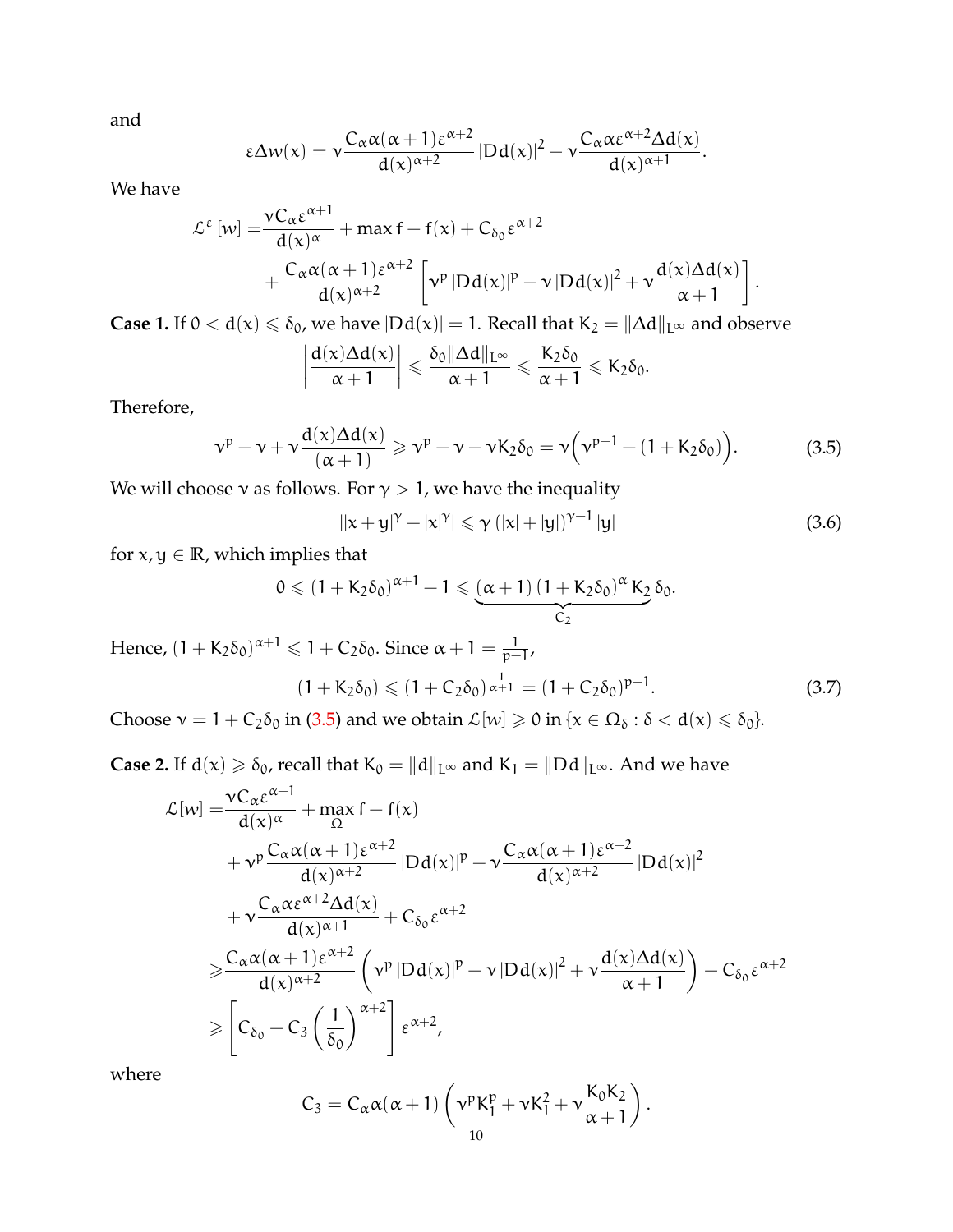We can choose  $C_{\delta_0} = C_3 \delta_0^{-(\alpha+2)}$  $\int_0^{-(\alpha+2)}$  to obtain  $\mathcal{L}[w] \geqslant 0$  in  $\{x \in \Omega_\delta : d(x) \geqslant \delta_0\}.$ 

If  $p = 2$ , then  $\alpha = 0$ . We can easily see that the similar calculation holds true with  $\mathsf{v} := 1 + \mathsf{K}_2 \delta_0$  and  $\mathsf{C}_{\delta_0} := \delta_0^{-2}$  $\int_0^{-2} \nu(\nu K_1^2 + K_1^2 + K_0 K_2).$ 

Now we begin to present the rate of convergence for the special case where  $\mathsf{f}=\mathsf{C}_\mathsf{f}$  in  $\Omega$ for some constant  $C_f$ .

<span id="page-10-0"></span>**Theorem 3.4** (Constant data). Assume  $f \equiv C_f$  in  $\Omega$ . Let  $\mathfrak{u}^{\varepsilon}$  be the unique solution to [\(PDE](#page-0-1)<sub> $\varepsilon$ </sub>) *and*  $u \equiv C_f$  *be the unique solution to* [\(PDE](#page-1-1)<sub>0</sub>). Then there exists a constant C independent of  $\varepsilon \in (0,1)$  *such that* 

$$
0 \leqslant u^{\epsilon}(x) - u(x) \leqslant C \left( \frac{\epsilon^{\alpha+1}}{d(x)^{\alpha}} + \frac{\epsilon^{\alpha+2}}{\delta_{0,\Omega}^{\alpha+2}} \right), \qquad \text{if } 1 < p < 2,
$$
  

$$
0 \leqslant u^{\epsilon}(x) - u(x) \leqslant C \left( \epsilon \log \left( \frac{1}{d(x)} \right) + \frac{\epsilon^2}{\delta_{0,\Omega}^2} \right), \qquad \text{if } p = 2,
$$

*for*  $x \in \Omega$ , where  $\delta_{0,\Omega}$  *is defined as in* [\(1.5\)](#page-1-3). In particular,

- (i) *if*  $1 < p < 2$ , we have  $C_f \leq u^{\varepsilon}(\alpha) \leq C_f + C\varepsilon$  for  $\alpha \in \Omega_{\varepsilon}$ , and
- (ii) *for any*  $K \subset\subset \Omega$ *, there holds*  $\|u^{\varepsilon} u\|_{L^{\infty}(K)} \leqslant C\varepsilon^{\alpha+1}$ .

*Proof.* Lemma [3.2](#page-8-2) implies  $u \equiv C_f$  in Ω. And Lemma [2.4](#page-6-2) tells us  $u^{\varepsilon} - u = u^{\varepsilon} - C_f \ge 0$ . By the comparison principle of  $(PDE_{\varepsilon})$  $(PDE_{\varepsilon})$  and Lemma [3.3,](#page-8-3) the conclusion follows.

**Remark 4.** The conclusion of Theorem [3.4](#page-10-0) also holds if  $f = C_f + O(\epsilon^{\beta})$  for  $\beta \ge \alpha + 1$ .

Even this special case (Theorem [3.4\)](#page-10-0) is new in the literature. As an immediate consequence, we obtain the rate of convergence on any compact subset that is disjoint from the support of f.

**Corollary 3.5.** *Assume* f *is Lipschitz with compact support and* K *is a connected compact subset of*  $\Omega$  *that is disjoint from* supp(f). Then there exists a constant  $C = C(K)$  independent of  $\varepsilon \in (0,1)$ *such that*

$$
\|u^{\epsilon}-u\|_{L^{\infty}(K)}\leqslant C\epsilon^{\alpha+1}.
$$

*Proof.* We choose an open, bounded and connected set U such that ∂U is  $C^2$  and K  $\subset\subset$ U ⊂ ⊂ Ω. Let w<sup>ε</sup> be the solution to [\(PDE](#page-0-1)<sub>ε</sub>) with Ω replaced by U. Then by Theorem [3.4,](#page-10-0) we have

$$
0 \leqslant w^{\varepsilon}(\mathsf{x}) \leqslant C\left(\varepsilon^{\alpha+1} + \varepsilon^{\alpha+2}\right), \qquad \mathsf{x} \in \mathsf{K},
$$

where C depends on dist(K,  $\partial U$ ) and U. Recall that  $u = 0$  outside the support of f. By the comparison principle in U, we see that  $u^{\epsilon} \leq w^{\epsilon}$  and thus the conclusion follows.  $\Box$ 

For the general result of nonnegative compactly supported data, we have the following theorem.

<span id="page-10-1"></span>**Theorem 3.6** (Nonnegative compactly supported data)**.** *Assume that* f *is nonnegative and* Lipschitz with compact support in  $\Omega_{\kappa}$  for some  $\kappa > 0$ . Let  $\mathfrak{u}^{\varepsilon}$  be the unique solution to [\(PDE](#page-0-1)<sub> $\varepsilon$ </sub>)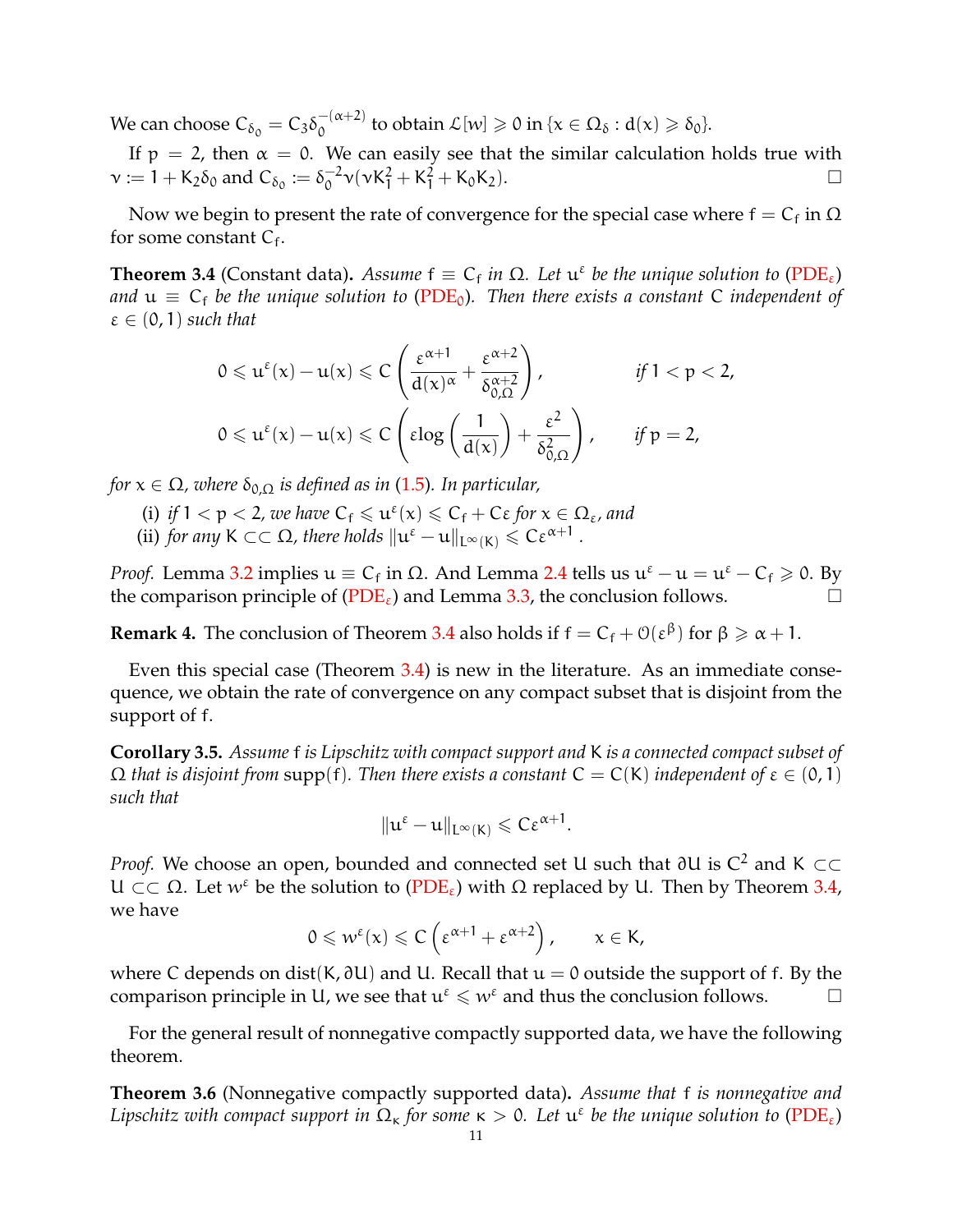*and* **u** *be the unique solution to* [\(PDE](#page-1-1)<sub>0</sub>). Then there exists a constant C independent of  $\varepsilon \in (0,1)$ *and* κ *such that*

$$
-C\sqrt{\epsilon} \leqslant u^{\epsilon}(x)-u(x) \leqslant C\left(\sqrt{\epsilon}+\left(\frac{\epsilon}{\kappa}\right)^{\alpha+2}\right)+\frac{\nu C_{\alpha}\epsilon^{\alpha+1}}{d(x)^{\alpha}}, \hspace{1cm} p<2, \hspace{0.7cm} (3.8)
$$

$$
-C\sqrt{\varepsilon} \leq u^{\varepsilon}(x) - u(x) \leq C\left(\sqrt{\varepsilon} + \left(\frac{\varepsilon}{\kappa}\right)^2\right) + v\varepsilon \log\left(\frac{1}{d(x)}\right), \qquad p = 2, \qquad (3.9)
$$

for any  $x \in \Omega$ . As a consequence,  $|u^{\varepsilon}(x) - u(x)| \leqslant C \sqrt{\varepsilon}$ ε *for all* x ∈ Ωε*.*

We state the following lemma as a preparation.

**Lemma 3.7.** Let  $0 < \kappa < \delta_0$  and  $U_{\kappa} = \{x \in \Omega : 0 < \text{dist}(x, \partial \Omega) < \kappa \} = \Omega \setminus \overline{\Omega}_{\kappa}$ . There holds  $dist(x, \partial \Omega_{\kappa}) = \kappa - dist(x, \partial \Omega)$  *for all*  $x \in U_{\kappa}$ .

*As a consequence,*  $x \mapsto dist(x, \partial U_{\kappa}) = min\left\{dist(x, \partial \Omega_{\kappa}) , dist(x, \partial \Omega)\right\}$  *is twice continuously differentiable for*  $x \in \Omega \setminus \overline{\Omega}_{\kappa/2}$ *. Hence, we can choose* 

<span id="page-11-2"></span><span id="page-11-1"></span><span id="page-11-0"></span>
$$
\delta_{0,\mathsf{u}_{\kappa}} \geqslant \frac{\kappa}{4} \tag{3.10}
$$

*where*  $\delta_{0,\Omega}$  *is defined as in* [\(1.5\)](#page-1-3).

*Proof.* By the definition of  $\delta_0 = \delta_{0,\Omega}$ , we have  $d(x) = dist(x, \partial \Omega)$  is twice continuously differentiable in the region  $U_{\delta_0} = \Omega \setminus \overline{\Omega}_{\delta_0}$ . The proof follows from [\[16,](#page-34-14) p. 355].

*Proof of Theorem [3.6.](#page-10-1)* Without loss of generality, assume that f is supported in  $\Omega_{\kappa}$  where  $0 < \kappa < \delta_0$ . Let  $g_{\kappa} = u^{\varepsilon}$  on  $\partial \Omega_{\kappa}$ . Then the solution  $u^{\varepsilon}$  of [\(PDE](#page-0-1)<sub> $\varepsilon$ </sub>) also solves

$$
\left\{ \begin{aligned} u^\epsilon(x)+|D u^\epsilon(x)|^p-\epsilon \Delta u^\epsilon(x)&=0\qquad \text{in}\ U_\kappa,\\ u^\epsilon(x)&=+\infty\quad \text{on}\ \partial\Omega,\\ u^\epsilon(x)&=g_\kappa\qquad \text{on}\ \partial\Omega_\kappa, \end{aligned} \right.
$$

in  $U_\kappa=\Omega\setminus\overline{\Omega}_\kappa=\{\mathsf{x}\in\Omega:\mathsf{0}<\mathsf{d}(\mathsf{x})<\kappa\}$ . Let  $\tilde{\mathfrak{u}}^\epsilon\in C^2(U_\kappa)$  be the solution to the following problem

$$
\left\{\begin{aligned} \tilde{u}^\epsilon(x)+|D\tilde{u}^\epsilon(x)|^p-\epsilon\Delta\tilde{u}^\epsilon(x)&=0\qquad\text{in }U_\kappa,\\ \tilde{u}^\epsilon(x)&=+\infty\quad\text{on }\partial U_\kappa=\partial\Omega\cup\partial\Omega_\kappa, \end{aligned}\right.
$$

whose existence is guaranteed by Theorem [2.2.](#page-5-2) Here the boundary condition is understood in the sense that  $\tilde{u}^{\epsilon}(x) \to \infty$  as  $d_{\kappa}(x) \to 0$ , where  $d_{\kappa}(\cdot)$  is the distance function from the boundary of  $U_{\kappa}$ , i.e.,

$$
d_{\kappa}(x) = \min \left\{ dist(x, \partial \Omega_{\kappa}), dist(x, \partial \Omega) \right\} \leqslant d(x) \qquad \text{for } x \in U_{\kappa}.
$$

Since  $f = 0$  in  $\overline{U}_{\kappa}$ , by Lemma [3.2,](#page-8-2)  $u = 0$  in  $\overline{U}_{\kappa}$ . Hence, u is also the unique state-constraint solution to

$$
\begin{cases} u(x) + |Du(x)|^p = 0 & \text{in } U_{\kappa}, \\ u(x) + |Du(x)|^p \geqslant 0 & \text{on } \partial U_{\kappa} = \partial \Omega \cup \partial \Omega_{\kappa}. \end{cases}
$$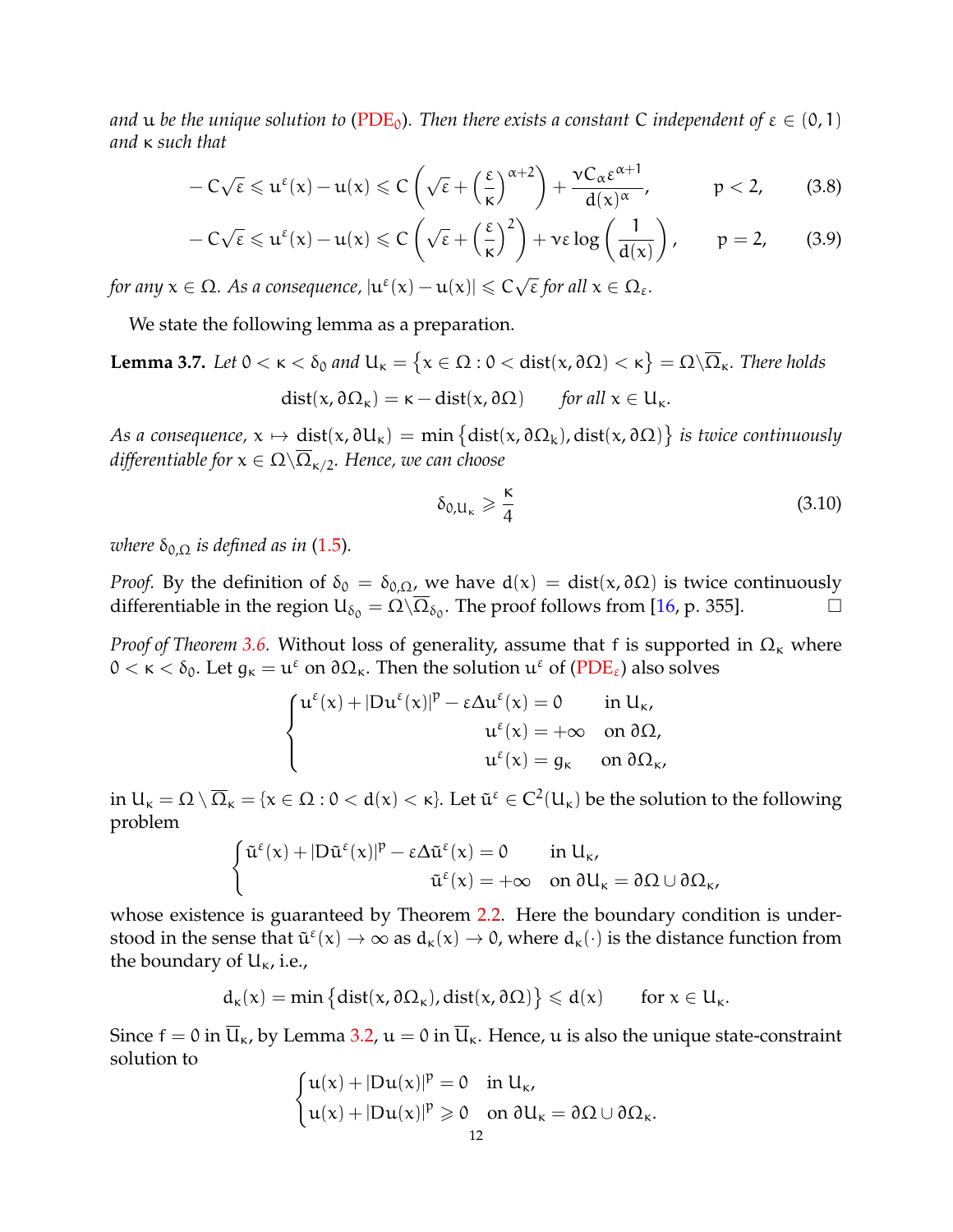The vanishing viscosity of  $\tilde{u}^{\epsilon} \to 0$  in  $U_{\kappa}$  can be quantified by Theorem [3.4,](#page-10-0) which gives us

$$
0 \leq \tilde{u}^{\epsilon}(x) \leq \frac{\nu C_{\alpha} \epsilon^{\alpha+1}}{d_{\kappa}(x)^{\alpha}} + C_{3} \left(\frac{\epsilon}{\delta_{0,U_{\kappa}}}\right)^{\alpha+2} \quad \text{for } p < 2,
$$
  

$$
0 \leq \tilde{u}^{\epsilon}(x) \leq \nu \epsilon \log \left(\frac{1}{d_{\kappa}(x)}\right) + C \left(\frac{\epsilon}{\delta_{0,U_{\kappa}}}\right)^{2} \quad \text{for } p = 2,
$$

for  $x \in U_{\kappa}$ . From [\(3.10\)](#page-11-0) and the comparison principle in  $U_{\kappa}$ , we have

$$
0 \leqslant u^{\varepsilon}(x) \leqslant \tilde{u}^{\varepsilon}(x) \leqslant \frac{\nu C_{\alpha} \varepsilon^{\alpha+1}}{d_{\kappa}(x)^{\alpha}} + C_3 \left(\frac{4\varepsilon}{\kappa}\right)^{\alpha+2} \quad \text{for } p < 2,
$$
 (3.11)

$$
0 \leq u^{\varepsilon}(x) \leq \tilde{u}^{\varepsilon}(x) \leq v \varepsilon \log \left( \frac{1}{d_{\kappa}(x)} \right) + C \left( \frac{4\varepsilon}{\kappa} \right)^2 \quad \text{for } \mathfrak{p} = 2,
$$
 (3.12)

for  $x \in U_{\kappa}$ .

We proceed with the doubling variable method. For  $p < 2$ , consider the auxiliary functional

$$
\Phi(x,y)=u^{\epsilon}(x)-u(y)-\frac{C_0\left|x-y\right|^2}{\sigma}-\frac{\nu C_{\alpha}\epsilon^{\alpha+1}}{d(x)^{\alpha}},\qquad (x,y)\in\overline{\Omega}\times\overline{\Omega},
$$

where C<sub>0</sub> is the Lipschitz constant of u from [\(2.5\)](#page-7-2),  $\sigma \in (0, 1)$ . The fact that  $d(x)^\alpha u^\varepsilon(x) \to$  $C_{\alpha} \varepsilon^{\alpha+1}$  as  $d(x) \to 0^+$  implies

$$
\max_{(x,y)\in\overline{\Omega}\times\overline{\Omega}}\Phi(x,y)=\Phi(x_{\sigma},y_{\sigma})\qquad\text{for some }(x_{\sigma},y_{\sigma})\in\Omega\times\overline{\Omega}.
$$

From  $\Phi(x_{\sigma}, y_{\sigma}) \ge \Phi(x_{\sigma}, x_{\sigma})$ , we can deduce that

<span id="page-12-3"></span><span id="page-12-0"></span>
$$
|x_{\sigma} - y_{\sigma}| \leqslant \sigma. \tag{3.13}
$$

If  $d(x_{\sigma}) \geqslant \frac{1}{2}$  $\frac{1}{2}$ κ, since  $x \mapsto \Phi(x, y_{\sigma})$  has a maximum over  $\Omega$  at  $x = x_{\sigma}$ , the subsolution test for  $u^{\epsilon}(x)$  gives us

$$
u^{\varepsilon}(x_{\sigma}) + \left| \frac{2C_{0}(x_{\sigma} - y_{\sigma})}{\sigma} - \frac{\nu C_{\alpha} \alpha \varepsilon^{\alpha+1} D d(x_{\sigma})}{d(x_{\sigma})^{\alpha+1}} \right|^{p} - f(x_{\sigma})
$$

$$
- \varepsilon \left( \frac{2nC_{0}}{\sigma} + \frac{\nu C_{\alpha} \alpha (\alpha+1) \varepsilon^{\alpha+1} |D d(x_{\sigma})|^{2}}{d(x_{\sigma})^{\alpha+2}} - \frac{\nu C_{\alpha} \alpha \varepsilon^{\alpha+1} \Delta d(x_{\sigma})}{d(x_{\sigma})^{\alpha+1}} \right) \leq 0. \tag{3.14}
$$

<span id="page-12-4"></span><span id="page-12-2"></span><span id="page-12-1"></span> $\overline{ }$ 

Since  $y \mapsto \Phi(x_{\sigma}, y)$  has a maximum over  $\overline{\Omega}$  at  $y = y_{\sigma}$ , the supersolution test for  $u(y)$  gives us

$$
u(y_{\sigma}) + \left| \frac{2C_0(x_{\sigma} - y_{\sigma})}{\sigma} \right|^p - f(y_{\sigma}) \ge 0.
$$
 (3.15)

For simplicity, define

$$
\xi_{\sigma} := \frac{2C_0(x_{\sigma} - y_{\sigma})}{\sigma} \quad \text{and} \quad \zeta_{\sigma} := -\frac{\nu C_{\alpha} \alpha \epsilon^{\alpha+1} D d(x_{\sigma})}{d(x_{\sigma})^{\alpha+1}}.
$$

From [\(3.13\)](#page-12-0) and  $d(x_{\sigma}) \geqslant \frac{1}{2}$  $\frac{1}{2}$ <sub>K</sub>

$$
|\xi_\sigma| \leqslant 2C_0, \qquad \text{and} \qquad |\zeta_\sigma| \leqslant \nu K_1 C_\alpha \alpha \left( \frac{\epsilon}{d(x_\sigma)} \right)^{\alpha+1} \leqslant \nu K_1 C_\alpha \alpha \left( \frac{2\epsilon}{\kappa} \right)^{\alpha+1}.
$$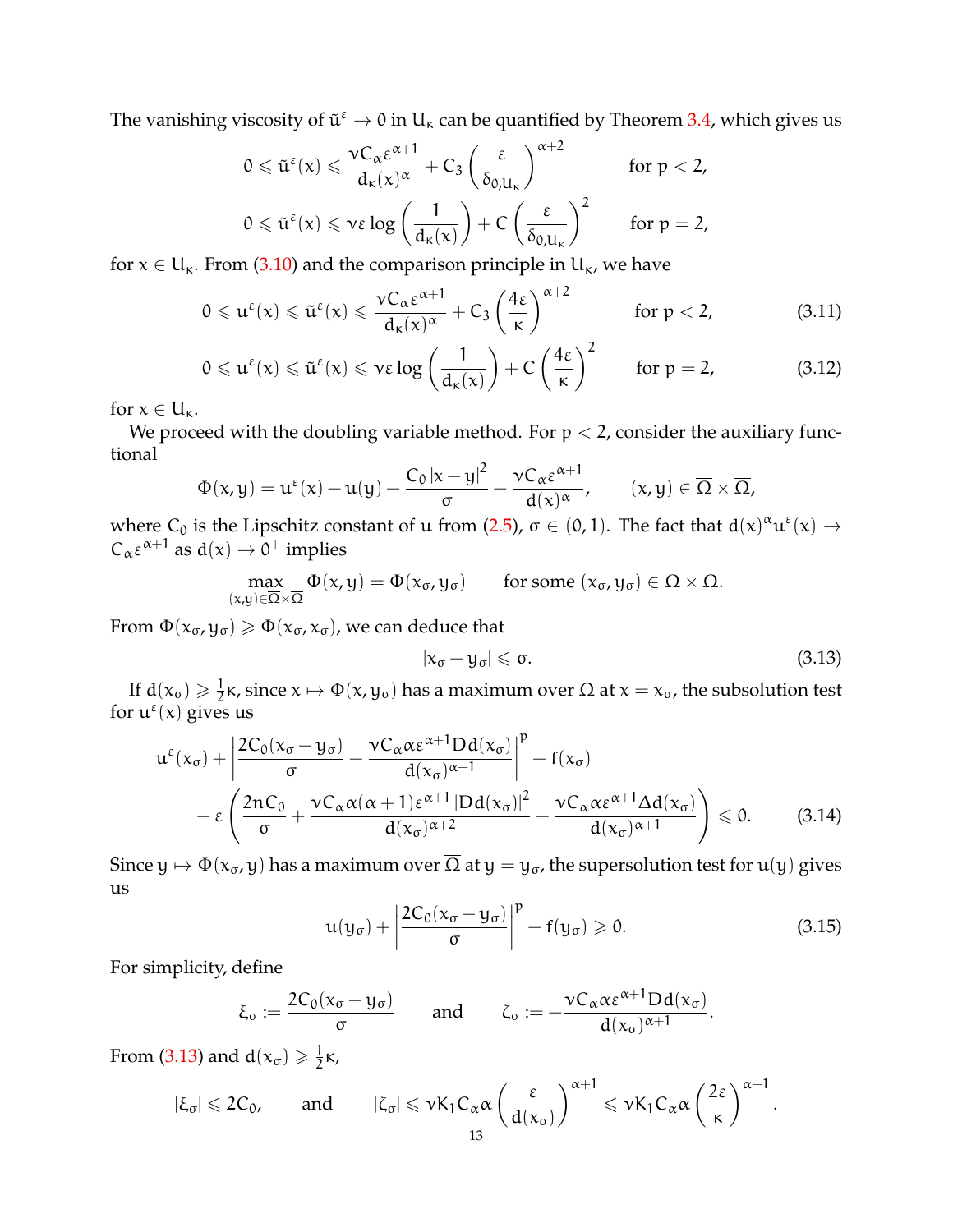Using the inequality [\(3.6\)](#page-9-1) with  $\gamma = p > 1$ , we deduce that

$$
\begin{split} \|\xi_{\sigma} + \zeta_{\sigma}|^{p} - |\xi_{\sigma}|^{p}| &\leqslant p \left( |\xi_{\sigma}| + |\zeta_{\sigma}| \right)^{p-1} |\zeta_{\sigma}| \\ &\leqslant p \left[ 2C_{0} + \nu K_{1} C_{\alpha} \alpha \left( \frac{2\varepsilon}{\kappa} \right)^{\alpha+1} \right]^{p-1} \nu K_{1} C_{\alpha} \alpha \left( \frac{2\varepsilon}{\kappa} \right)^{\alpha+1} . \end{split} \tag{3.16}
$$

Combine [\(3.16\)](#page-13-0) together with [\(3.14\)](#page-12-1), [\(3.15\)](#page-12-2) and  $|f(x_{\sigma}) - f(y_{\sigma})| \leq C |x_{\sigma} - y_{\sigma}| \leq C \sigma$  to obtain

$$
u^{\epsilon}(x_{\sigma}) - u(y_{\sigma}) \leqslant p \left( 2C_{0} + \nu K_{1} C_{\alpha} \alpha \left( \frac{2 \epsilon}{\kappa} \right)^{\alpha+1} \right)^{p-1} \nu K_{1} C_{\alpha} \alpha \left( \frac{2 \epsilon}{\kappa} \right)^{\alpha+1} + C \sigma + 2nC_{0} \left( \frac{\epsilon}{\sigma} \right) + \nu K_{1}^{2} C_{\alpha} \alpha (\alpha+1) \left( \frac{2 \epsilon}{\kappa} \right)^{\alpha+2} + \nu K_{2} C_{\alpha} \alpha \left( \frac{2 \epsilon}{\kappa} \right)^{\alpha+1} \epsilon \leqslant C \left[ \sigma + \frac{\epsilon}{\sigma} + \left( 1 + \left( \frac{\epsilon}{\kappa} \right)^{\alpha+1} \right)^{p-1} \left( \frac{\epsilon}{\kappa} \right)^{\alpha+1} + \left( \frac{\epsilon}{\kappa} \right)^{\alpha+2} \right].
$$

By the fact that  $(1+x)^\gamma \leq 1+x^\gamma$  for  $x \in [0,1]$  and  $\gamma \in [0,1]$ , we know

<span id="page-13-0"></span>
$$
\left(1+\left(\frac{\epsilon}{\kappa}\right)^{\alpha+1}\right)^{p-1}\leqslant 1+\left(\frac{\epsilon}{\kappa}\right),
$$

as 0 <  $p$  − 1 ≤ 1. Therefore,

$$
u^{\varepsilon}(x_{\sigma}) - u(y_{\sigma}) \leqslant C \left[ \sigma + \frac{\varepsilon}{\sigma} + \left( \frac{\varepsilon}{\kappa} \right)^{\alpha+1} + \left( \frac{\varepsilon}{\kappa} \right)^{\alpha+2} \right],
$$

where C is independent of  $\kappa$  and  $\varepsilon$ . Now choose  $\sigma =$  $\overline{\epsilon}$  to get (with  $\kappa$  fixed)

<span id="page-13-1"></span>
$$
\Phi(\mathbf{x}_{\sigma},\mathbf{y}_{\sigma}) \leqslant \mathbf{u}^{\varepsilon}(\mathbf{x}_{\sigma}) - \mathbf{u}(\mathbf{y}_{\sigma}) \leqslant C\sqrt{\varepsilon}.
$$
\n(3.17)

If  $d(x_{\sigma}) < \frac{1}{2}$  $\frac{1}{2}$ κ, then  $x_σ$  ∈ U<sub>κ</sub> and furthermore dist( $x_σ$ , ∂Ω<sub>κ</sub>) >  $\frac{1}{2}$  $\frac{1}{2}$ κ. Indeed, for any  $y \in \partial \Omega$  and  $z \in \partial \Omega_k$ , we have  $|x_{\sigma} - z| + |x_{\sigma} - y| \geq |y - z|$ . Taking the infimum over all  $y \in \partial \Omega$ , we deduce that

<span id="page-13-2"></span>
$$
|x_\sigma-z|+d(x_\sigma)\geqslant \inf_{y\in\partial\Omega}|y-z|=d(z)=\kappa
$$

since  $z \in \partial \Omega_k = \{x \in \Omega : d(x) = \kappa\}$ . Thus,  $|x_{\sigma} - z| \geq \kappa - d(x_{\sigma}) > \frac{1}{2}$  $\frac{1}{2}$ κ for all  $z \in \partial \Omega_k$ , which implies that dist( $x_{\sigma}$ ,  $\partial \Omega_{k}$ ) >  $\frac{1}{2}$  $\frac{1}{2}$ κ and hence  $d_{\kappa}(x_{\sigma}) = d(x_{\sigma})$ . By [\(3.11\)](#page-12-3) and the fact that  $u \ge 0$ , we have

$$
\Phi(\mathbf{x}_{\sigma}, \mathbf{y}_{\sigma}) \leqslant \mathbf{u}^{\varepsilon}(\mathbf{x}_{\sigma}) - \frac{\nu C_{\alpha} \varepsilon^{\alpha+1}}{d(\mathbf{x}_{\sigma})^{\alpha}} \leqslant C_{3} \left(\frac{4\varepsilon}{\kappa}\right)^{\alpha+2}.
$$
\n(3.18)

Since  $\Phi(x, x) \le \Phi(x_{\sigma}, y_{\sigma})$  for all  $x \in \Omega$ , we obtain from [\(3.17\)](#page-13-1) and [\(3.18\)](#page-13-2) that

$$
u^\epsilon(x)-u(x)-\frac{\nu C_\alpha\epsilon^{\alpha+1}}{d(x)^\alpha}\leqslant C\sqrt{\epsilon}+C_3\left(\frac{4\epsilon}{\kappa}\right)^{\alpha+2}
$$

and thus [\(3.8\)](#page-11-1) follows.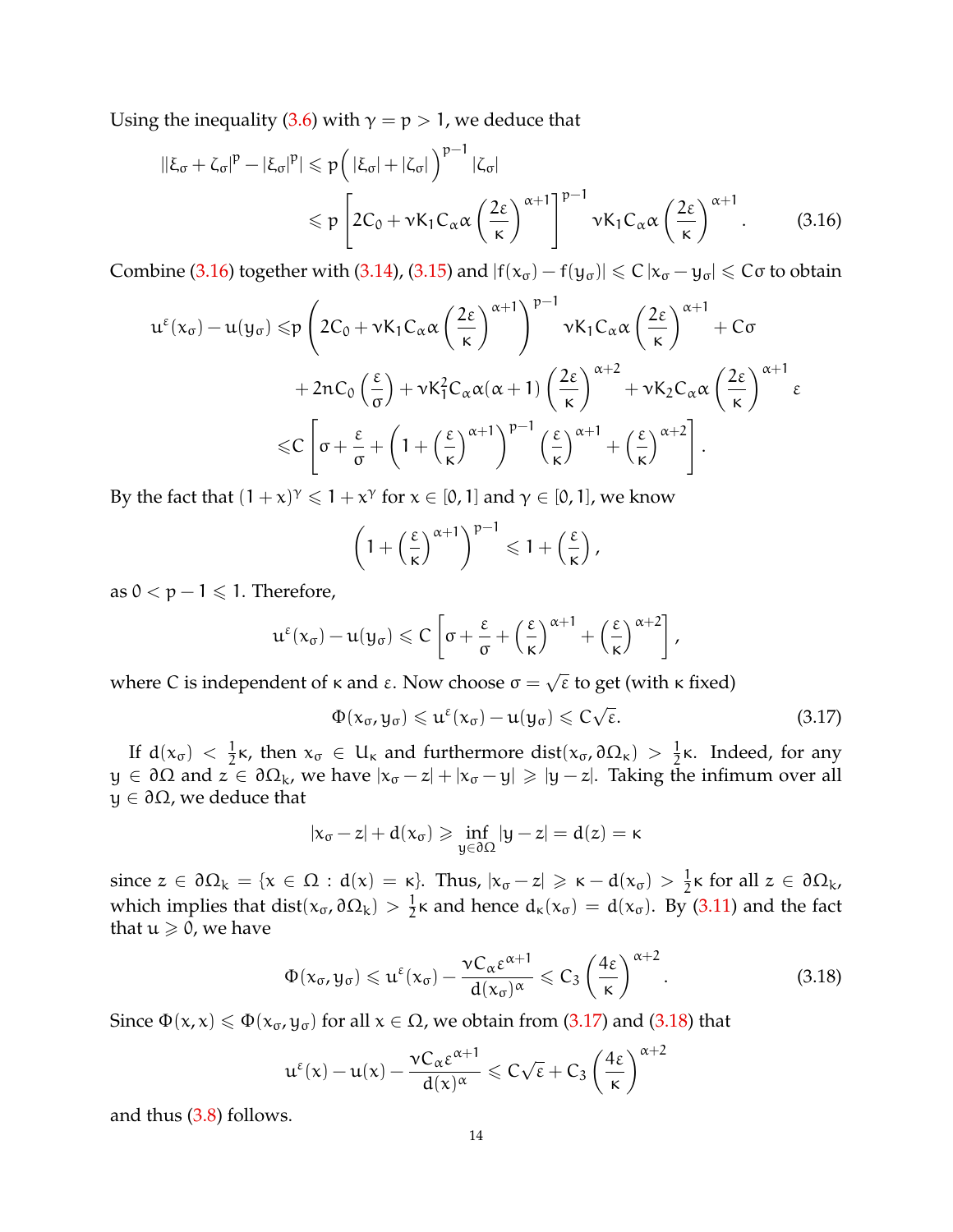For  $p = 2$ , we consider instead the functional

$$
\Phi(x,y)=u^\epsilon(x)-u(y)-\frac{C_0\left|x-y\right|^2}{\sigma}-\nu\epsilon log\left(\frac{1}{d(x)}\right),\qquad (x,y)\in\overline{\Omega}\times\overline{\Omega}.
$$

Similar to the previous case where  $1 < p < 2$ , the maximum of  $\Phi$  occurs at some point  $(x_{\sigma}, y_{\sigma}) \in \Omega \times \overline{\Omega}$  and  $|x_{\sigma} - y_{\sigma}| \leq \sigma$ . If  $d(x_{\sigma}) \geq \frac{1}{2}$  $\frac{1}{2}$ κ, by the subsolution test for  $u^{\varepsilon}(x)$ , we have

$$
u^{\varepsilon}(x_{\sigma}) + \left| \frac{2C_{0}(x_{\sigma} - y_{\sigma})}{\sigma} - \nu \varepsilon \frac{Dd(x_{\sigma})}{d(x_{\sigma})} \right|^{2} - f(x_{\sigma})
$$
  
- 2nC\_{0} \left( \frac{\varepsilon}{\sigma} \right) - \nu |Dd(x\_{\sigma})|^{2} \left( \frac{\varepsilon}{d(x\_{\sigma})} \right)^{2} + \nu \Delta d(x\_{\sigma}) \left( \frac{\varepsilon^{2}}{d(x\_{\sigma})} \right) \leq 0. (3.19)

By the supersolution test for  $u(y)$ , we have

<span id="page-14-1"></span><span id="page-14-0"></span>
$$
u(y_{\sigma}) + \left| \frac{2C_0(x_{\sigma} - y_{\sigma})}{\sigma} \right|^2 - f(y_{\sigma}) \ge 0.
$$
 (3.20)

Subtract [\(3.20\)](#page-14-0) from [\(3.19\)](#page-14-1) to get

$$
u^{\epsilon}(x_{\sigma}) - u(y_{\sigma}) \leqslant \left(4C_{0} + v\epsilon \frac{Dd(x_{\sigma})}{d(x_{\sigma})}\right) \left(v\epsilon \frac{Dd(x_{\sigma})}{d(x_{\sigma})}\right) + C\sigma + 2nC_{0}\left(\frac{\epsilon}{\sigma}\right) + v|Dd(x_{\sigma})|^{2} \left(\frac{\epsilon}{d(x_{\sigma})}\right)^{2} + v|\Delta d(x_{\sigma})| \frac{\epsilon^{2}}{d(x_{\sigma})}.
$$

Using  $d(x_{\sigma}) \geqslant \frac{1}{2}$  $\frac{1}{2}$ κ and bounds on d(x), we see that

$$
\Phi(x_{\sigma}, y_{\sigma}) \leq u^{\epsilon}(x_{\sigma}) - u(y_{\sigma})
$$
\n
$$
\leq 4K_1^2 \nu (1 + \nu) \left(\frac{\epsilon}{\kappa}\right)^2 + C\sigma + 2nC_0 \left(\frac{\epsilon}{\sigma}\right) + 2\nu (K_2 \epsilon + 4C_0 K_1) \left(\frac{\epsilon}{\kappa}\right)
$$
\n
$$
\leq C \left(\sigma + \frac{\epsilon}{\sigma} + \frac{\epsilon}{\kappa} + \left(\frac{\epsilon}{\kappa}\right)^2\right) \leq C\sqrt{\epsilon}
$$
\n(3.21)

if we choose  $\sigma =$ ε.

If  $d(x_{\sigma}) < \frac{1}{2}$  $\frac{1}{2}$ κ, then  $x_{\sigma} \in U_{\kappa}$ . Again, we have  $d_{\kappa}(x_{\sigma}) = d(x_{\sigma})$  and from [\(3.12\)](#page-12-4)

<span id="page-14-3"></span><span id="page-14-2"></span>
$$
\Phi(x_{\sigma}, y_{\sigma}) \leqslant u^{\epsilon}(x_{\sigma}) - \nu \epsilon \log \left( \frac{1}{d(x_{\sigma})} \right) \leqslant C \left( \frac{4\epsilon}{\kappa} \right)^{2}.
$$
\n(3.22)

Since  $\Phi(x, x) \le \Phi(x_{\sigma}, y_{\sigma})$  for  $x \in \Omega$ , we obtain from [\(3.21\)](#page-14-2) and [\(3.22\)](#page-14-3) that

$$
u^{\epsilon}(x) - u(x) - v\epsilon \log\left(\frac{1}{d(x)}\right) \leqslant C\sqrt{\epsilon} + C\left(\frac{4\epsilon}{\kappa}\right)^2
$$

and thus  $(3.9)$  follows.

**Remark 5.** For general nonnegative Lipschitz data  $f \in C(\overline{\Omega})$ , it is natural to try a cutoff function argument. Let  $\chi_{\kappa} \in \tilde{C}_c^{\infty}(\Omega)$  such that  $0 \leq \chi_{\kappa} \leq 1$ ,  $\chi_{\kappa} = 1$  in  $\Omega_{2\kappa}$  and supp  $\chi_{\kappa} \subset$  $Ω_κ$ . Let  $u_κ^ε ∈ C^2(Ω) ∩ C(Ω)$  solve [\(PDE](#page-0-1)<sub>ε</sub>) with data f<sub>Xκ</sub>. Then  $u_κ^ε → u^ε$  as  $κ → 0$  (since  $f\chi_{\kappa} \to f$  in the weak\* topology of  $L^{\infty}(\Omega)$  and we have the continuity of the solution to [\(PDE](#page-0-1)<sub>ε</sub>) with respect to data in this topology [\[21,](#page-34-0) Remark II.1]). However, it is not clear at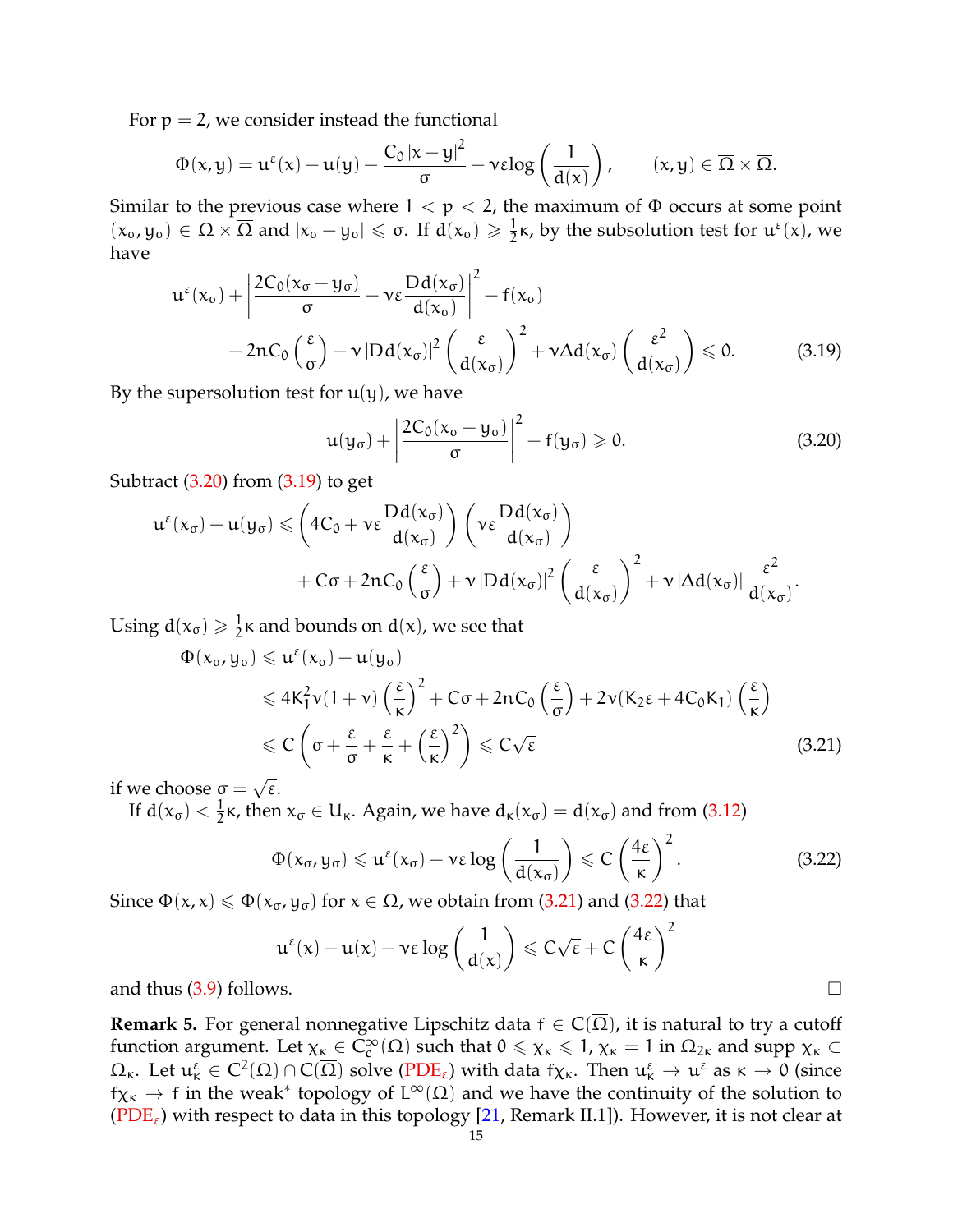the moment how to quantify this rate of convergence, since  $f_{\chi_K}$  does not converge to f in the uniform norm, unless  $f = 0$  on  $\partial \Omega$ .

3.1. **A rate for nonnegative zero boundary data.** We prove the rate of convergence for the case where f is nonnegative with  $f = 0$  on  $\partial \Omega$ .

*Proof of Theorem* [1.1.](#page-2-0) Let L =  $\|Df\|_{L^{\infty}(\Omega)}$  be the Lipschitz constant of f. For  $\kappa > 0$  small such that  $0 < \kappa < \delta_0$  and  $x \in \Omega \backslash \Omega_{\kappa}$ , let  $x_0$  be the projection of x onto  $\partial \Omega$ . We observe that

<span id="page-15-0"></span>
$$
f(x) = f(x) - f(x_0) \leq L |x - x_0| = L \kappa.
$$
 (3.23)

Define

$$
g_{\kappa}(x) = \begin{cases} 0 & \text{ if } 0 \leqslant d(x) \leqslant \kappa/2, \\ 2L\left(d(x) - \kappa/2\right) & \text{ if } \kappa/2 \leqslant d(x) \leqslant \kappa. \end{cases}
$$

It is clear that for  $x \in \partial \Omega_{\kappa}$ ,  $g_{\kappa}(x) = L\kappa \geq f(x)$  since [\(3.23\)](#page-15-0). Therefore, we can define the following continuous function

$$
f_{\kappa}(x) = \begin{cases} 0 & \text{if } 0 \leqslant d(x) \leqslant \kappa/2, \\ \min\{g_{\kappa}(x), f(x)\} & \text{if } \kappa/2 \leqslant d(x) \leqslant \kappa, \\ f(x) & \text{if } \kappa \leqslant d(x). \end{cases}
$$
(3.24)

<span id="page-15-1"></span>A graph of  $f_k$  is given in Figure [3.1.](#page-15-1) The continuity at  $x \in \partial \Omega_k$  comes from the fact that



FIGURE 3.1. Graph of the function  $f_{\kappa}$ .

when  $d(x) = \kappa$ , we have  $g_k(x) = L\kappa \geq f(x)$  by [\(3.23\)](#page-15-0). It is clear that  $f_k$  is Lipschitz with  $||f_{\kappa}||_{L^{\infty}(\Omega)} \leq 1$  as well and  $f_{\kappa} \to f$  uniformly as  $\kappa \to 0$ . Indeed, we have  $0 \leq f_{\kappa} \leq f$  and

$$
0\leqslant \max_{x\in \overline{\Omega}}(f(x)-f_{\kappa}(x))\leqslant \max_{x\in \overline{\Omega}\setminus \overline{\Omega}_{\kappa}}(f(x)-f_{\kappa}(x))=\max_{x\in \overline{\Omega}\setminus \overline{\Omega}_{\kappa}}f(x)\leqslant L\kappa.
$$

Let  $\mathfrak{u}_\kappa^\epsilon\in C^2(\Omega)\cap C(\overline{\Omega})$  be the solution to [\(PDE](#page-0-1)<sub> $\epsilon$ </sub>) with data f $\chi_\kappa$  and  $\mathfrak{u}_\kappa\in C(\overline{\Omega})$  be the cor-responding solution to [\(PDE](#page-1-1)<sub>0</sub>) with data f<sub>X<sup>k</sub></sub>. By the comparison principle ([\[21,](#page-34-0) Corollary</sub></sup> II.1]), we have

<span id="page-15-2"></span>
$$
0 \leqslant u^{\varepsilon}(x) - u^{\varepsilon}_{\kappa}(x) \leqslant L\kappa \quad \text{for } x \in \Omega.
$$
 (3.25)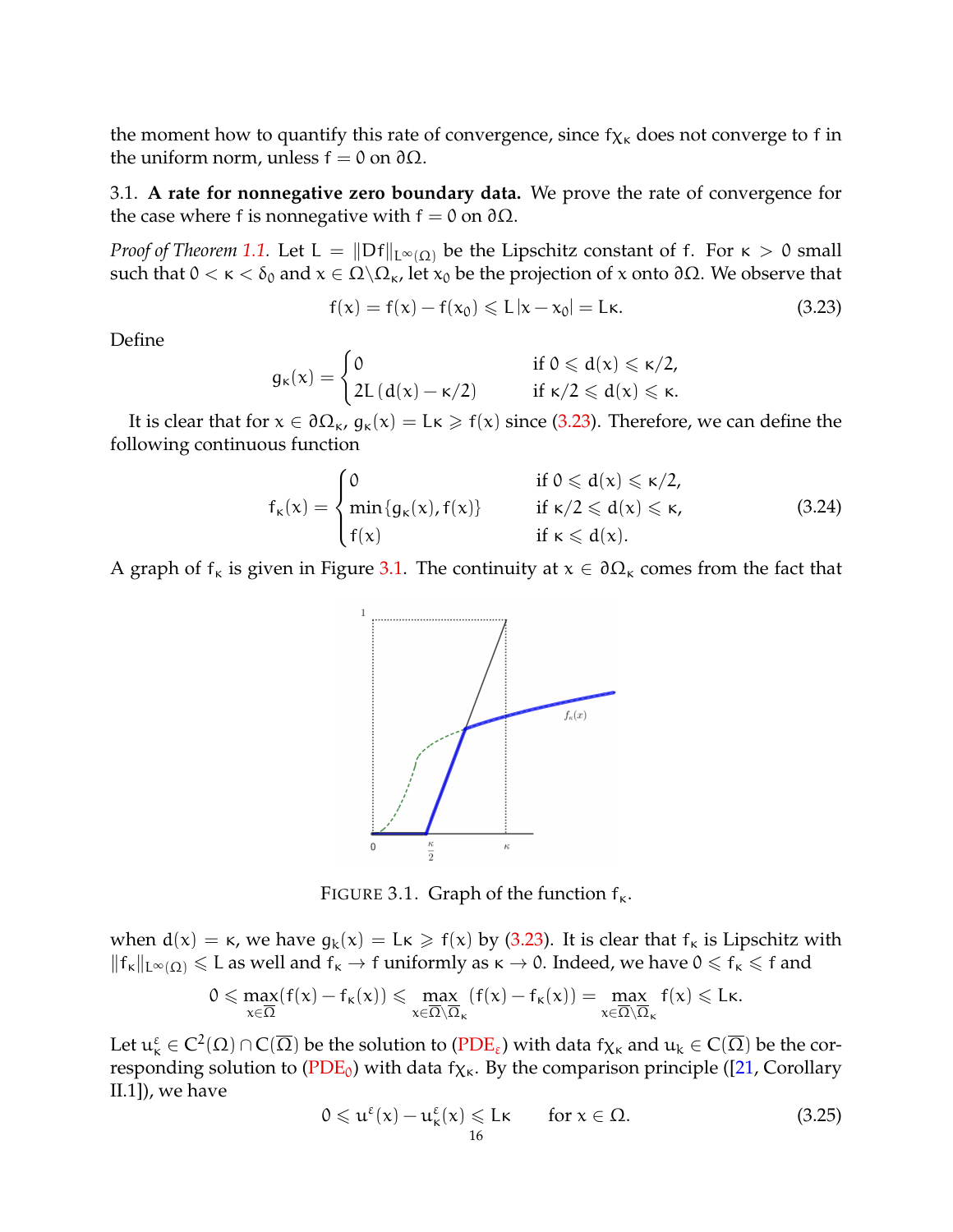By the comparison principle for  $(PDE_0)$  $(PDE_0)$ , we also have

<span id="page-16-0"></span>
$$
0 \leqslant u(x) - u_{\kappa}(x) \leqslant L\kappa \qquad \text{for } x \in \Omega. \tag{3.26}
$$

If  $1 < p < 2$ , by Theorem [3.6,](#page-10-1) there exists a constant C independent of  $\kappa$  such that

<span id="page-16-1"></span>
$$
-C\sqrt{\epsilon} \leq u_{\kappa}^{\epsilon}(x) - u_{\kappa}(x) \leq C\left[\sqrt{\epsilon} + \left(\frac{\epsilon}{\kappa}\right)^{\alpha+2} + \frac{\epsilon^{\alpha+1}}{d(x)^{\alpha}}\right], \qquad x \in \Omega. \tag{3.27}
$$

Combining [\(3.25\)](#page-15-2), [\(3.26\)](#page-16-0) and [\(3.27\)](#page-16-1), we obtain

$$
-C\sqrt{\epsilon} \leqslant u^{\epsilon}(x) - u(x) = \left(u^{\epsilon}(x) - u^{\epsilon}_{\kappa}(x)\right) + \left(u^{\epsilon}_{\kappa}(x) - u_{\kappa}(x)\right) + \left(u_{\kappa}(x) - u(x)\right)
$$

$$
\leqslant L\kappa + C\left[\sqrt{\epsilon} + \left(\frac{\epsilon}{\kappa}\right)^{\alpha+2} + \frac{\epsilon^{\alpha+1}}{d(x)^{\alpha}}\right], \qquad x \in \Omega.
$$

Choose  $\kappa =$  $\overline{\epsilon}$  and we deduce that

$$
-C\sqrt{\epsilon} \leqslant u^{\epsilon}(x) - u(x) \leqslant C\sqrt{\epsilon} + \frac{C\epsilon^{\alpha+1}}{d(x)^{\alpha}}
$$

for  $x \in \Omega$ . Thus, the conclusion follows.

If  $p = 2$ , by Theorem [3.6,](#page-10-1) there exists a constant C independent of  $\kappa$  such that

<span id="page-16-2"></span>
$$
-C\sqrt{\epsilon} \leq u_{\kappa}^{\epsilon}(x) - u_{\kappa}(x) \leqslant C\left[\sqrt{\epsilon} + \left(\frac{\epsilon}{\kappa}\right)^{2} + \epsilon \log\left(\frac{1}{d(x)}\right)\right], \qquad x \in \Omega. \tag{3.28}
$$

Combining [\(3.25\)](#page-15-2), [\(3.26\)](#page-16-0) and [\(3.28\)](#page-16-2), we obtain

$$
-C\sqrt{\epsilon} \leqslant u^{\epsilon}(x) - u(x) = \left(u^{\epsilon}(x) - u^{\epsilon}_{\kappa}(x)\right) + \left(u^{\epsilon}_{\kappa}(x) - u_{\kappa}(x)\right) + \left(u_{\kappa}(x) - u(x)\right) \\ \leqslant L\kappa + C\left[\sqrt{\epsilon} + \left(\frac{\epsilon}{\kappa}\right)^{2} + \epsilon\log\left(\frac{1}{d(x)}\right)\right], \qquad x \in \Omega.
$$

Choose  $\kappa = \varepsilon$  and we deduce that

$$
-C\sqrt{\epsilon} \leqslant u^{\epsilon}(x)-u(x) \leqslant C\sqrt{\epsilon}+\epsilon\log\left(\frac{1}{d(x)}\right)
$$

for  $x \in \Omega$ . Thus, the conclusion follows.

# 4. IMPROVED ONE-SIDED RATE OF CONVERGENCE

In this section, we assume  $f \in C^2(\overline{\Omega})$  (or uniformly semiconcave in  $\overline{\Omega}$ ) such that  $f=0$ on ∂Ω and f > 0. It is known that for the problem on **R**n, namely,

$$
u(x) + |Du|^p - f(x) = 0 \quad \text{in } \mathbb{R}^n,
$$

if f is semiconcave in the whole space  $\mathbb{R}^n$ , then the solution u is also semiconcave (Theo-rem [A.1,](#page-32-0) see also  $[8]$ ).

**Remark 6.** The heuristic idea that we will use in this section is the following. Assume that  $u^{\epsilon}(x) - u(x)$  has a maximum over  $\overline{\Omega}$  at some interior point  $x_0 \in \Omega$ . Then by the equation [\(PDE](#page-1-1)<sub>ε</sub>) at  $x_0$  and the supersolution test for (PDE<sub>0</sub>) at  $x_0$ , we obtain

$$
\max_{x \in \overline{\Omega}} \left( u^{\epsilon}(x) - u(x) \right) \leqslant u^{\epsilon}(x_0) - u(x_0) \leqslant \epsilon \Delta u^{\epsilon}(x_0).
$$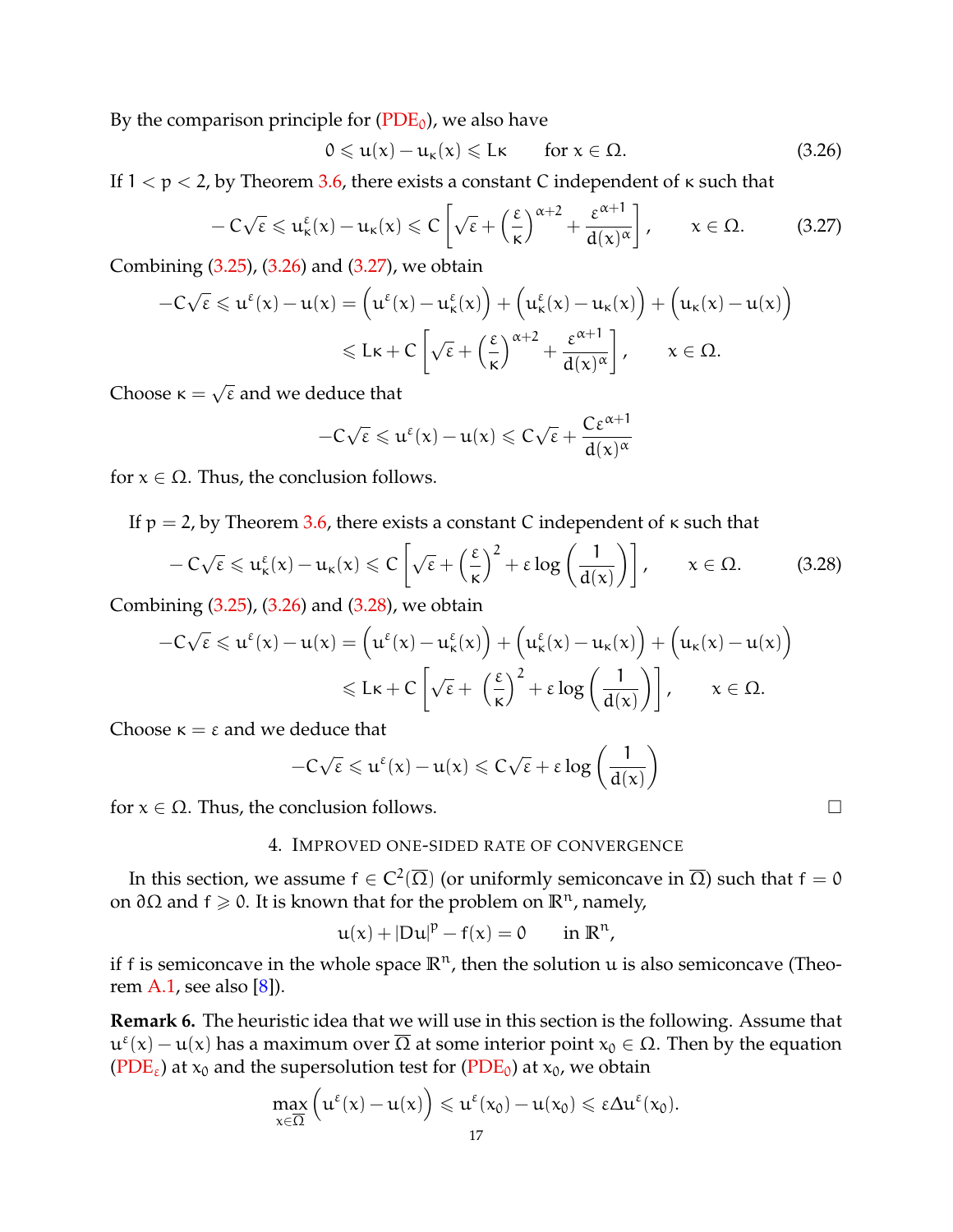If u is uniformly semiconcave in  $\overline{\Omega}$ , then  $\Delta u^{\epsilon}(x_0) \leq \Delta u(x_0) \leq C$ . Thus, we obtain a better one-sided rate  $\mathcal{O}(\varepsilon)$  for  $\mathfrak{u}^{\varepsilon} - \mathfrak{u}$ . However, there are a couple of problems with this argument. Firstly, as  $u^{\epsilon} = +\infty$  on  $\partial \Omega$ , we need to subtract an appropriate term from  $u^{\epsilon}$  to make a maximum over  $\overline{\Omega}$  happen in the interior. Secondly, unless  $\mathsf{f}\in C^2_\mathrm{c}(\Omega)$ , in general, u is not uniformly semiconcave but only *locally semiconcave*. In this section, we provide estimates on the local semiconcavity constant of u and rigorously show how the upper bound of  $u^{\epsilon}$  – u can be obtained.

From Lemma [3.2,](#page-8-2) we have  $u = 0$  on  $\partial \Omega$ . It is clear that the solution u to [\(PDE](#page-1-1)<sub>0</sub>) is also the unique solution to the following Dirichlet boundary problem

$$
\begin{cases} u(x) + |Du(x)|^p = f(x) & \text{in } \Omega, \\ u(x) = 0 & \text{on } \partial\Omega. \end{cases}
$$
 (4.1)

Since  $H(x, \xi) = |\xi|^p - f(x)$ , the corresponding Legendre transform is

$$
L(x,v) = C_p |v|^q + f(x)
$$

where  $p^{-1} + q^{-1} = 1$  and  $C_p$  is defined in Lemma [3.2.](#page-8-2) Let us extend f to a function  $\tilde{f}: \mathbb{R}^n \to \mathbb{R}$  by setting  $\tilde{f}(x) = 0$  for  $x \notin \Omega$ .

**Definition 2.** *Define*

$$
C^k_0(\overline{\Omega})=\left\{\phi\in C^k(\overline{\Omega}): D^\beta\phi(x)=0 \text{ on }\partial\Omega \text{ with } |\beta|\in [0,k]\right\},
$$

*where* β *is a multiindex and* |β| *is its order.*

We summarize the results about the semiconcavity of u as follows.

<span id="page-17-0"></span>**Theorem 4.1** (Semiconcavity). *Assume*  $f \ge 0$ ,  $f = 0$  *on*  $\partial\Omega$  *and*  $f$  *is uniformly semiconcave in*  $\overline{\Omega}$  with semiconcavity constant c. Let u be the solution to [\(PDE](#page-1-1)<sub>0</sub>).

- (i) If  $\tilde{f}$  *is uniformly semiconcave in*  $\mathbb{R}^n$ , then  $u$  *is uniformly semiconcave in*  $\overline{\Omega}$ *.*
- (ii) In general,  $u$  is locally semiconcave. More specifically, there exists a constant  $C > 0$ *independent of*  $x \in \Omega$  *such that*  $\forall x \in \Omega$ *,*

$$
u(x+h) - 2u(x) + u(x-h) \leq \frac{C}{d(x)} |h|^2,
$$
 (4.2)

 $∀h ∈ ℝ<sup>n</sup>$  *with*  $|h| ≤ M<sub>x</sub>$  *for some constant*  $M<sub>x</sub>$  *that depends on x*.

The proof of Theorem [4.1](#page-17-0) is given at the end of this section.

**Remark 7.** If  $f \in C_c^2(\mathbb{R}^n)$  (or  $C_0^2(\overline{\Omega})$ ), then f is uniformly semiconcave with semiconcavity constant

$$
c = \max \left\{ D^2 f(x) \xi \cdot \xi : |\xi| = 1, x \in \mathbb{R}^n \right\} \ge 0.
$$
 (4.3)

Also, the condition that  $\tilde{f}$  is semiconcave in  $\mathbb{R}^n$  holds for  $C_c^2(\Omega)$  and  $C_0^2(\overline{\Omega})$ .

The following lemma is a refined version of the local gradient bound in Theorem [2.1.](#page-5-1) We follow [\[1,](#page-34-20) Theorem 3.1] where the authors use Bernstein's method inside a doubling variable argument and explicitly keep track of all the dependencies. We refer the reader to [\[4,](#page-34-21) [9\]](#page-34-22) and the references therein for related versions of the gradient bound. We believe this result is new in the literature since it is uniform in  $\varepsilon$ , namely, we give the explicit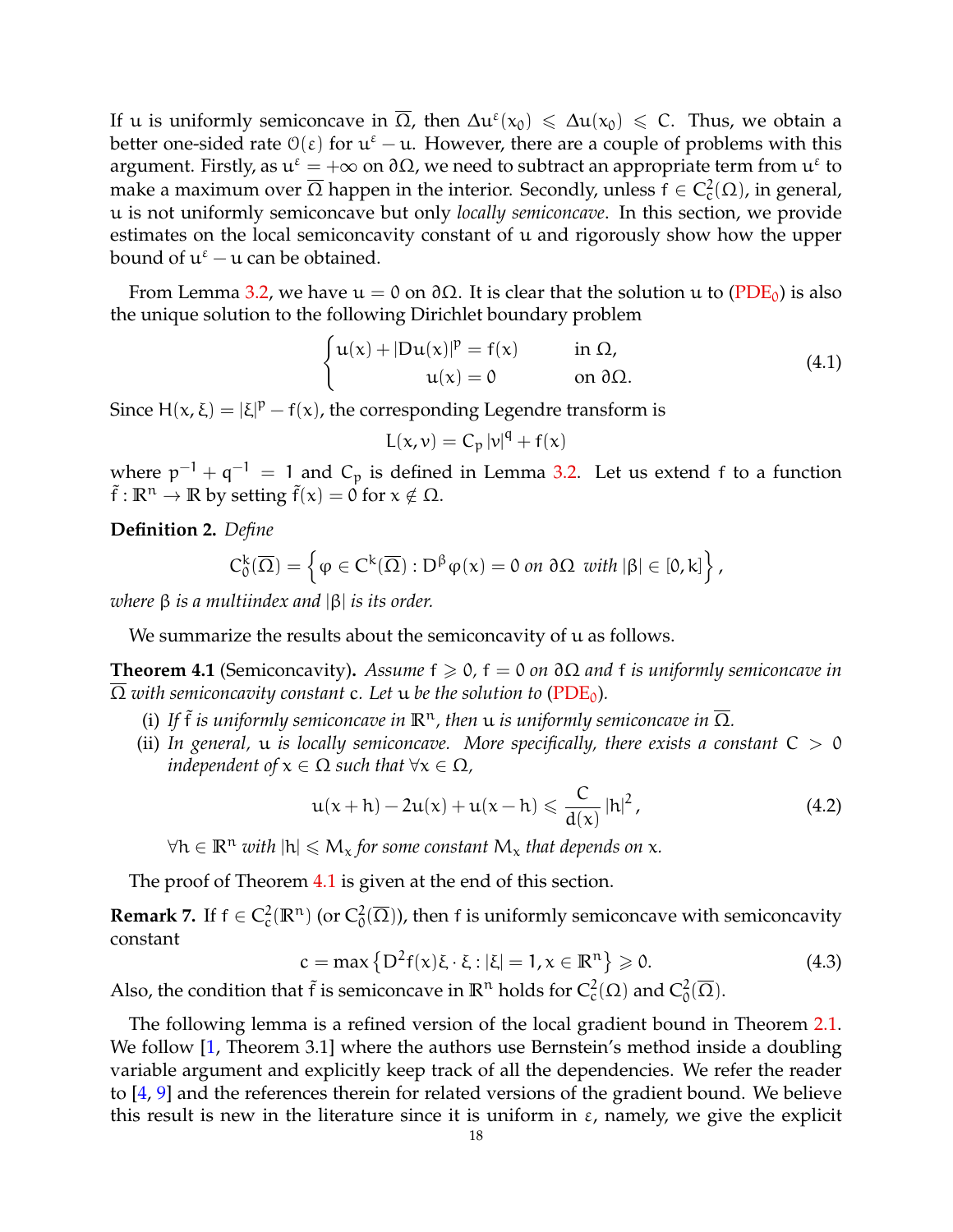dependence of the gradient bound on  $d(x)$ . It also indicates that the boundary layer is a strip of size  $\mathcal{O}(\varepsilon)$  from the boundary.

<span id="page-18-0"></span>**Lemma 4.2.** *For all* ε *small enough, there exists a constant* C *independent of* ε *such that*

<span id="page-18-1"></span>
$$
|\mathrm{D}\mathrm{u}^{\varepsilon}(\mathrm{x})| \leqslant C\left(1 + \left(\frac{\varepsilon}{\mathrm{d}(\mathrm{x})}\right)^{\alpha+1}\right) \qquad \text{for } \mathrm{x} \in \Omega. \tag{4.4}
$$

*Proof of Lemma* [4.2.](#page-18-0) Fix  $x_0 \in \Omega \backslash \Omega_{\delta_0}$ . Let  $\delta := \frac{1}{4} d(x_0)$  and

$$
\nu(x) := \frac{1}{\delta} u^{\varepsilon}(x_0 + \delta x), \qquad x \in B(0, 2).
$$

Then v solves

$$
\delta v(x) + |Dv(x)|^p - \tilde{f}(x) - \frac{\varepsilon}{\delta} \Delta v(x) = 0 \quad \text{in } B(0, 2), \tag{4.5}
$$

where  $\tilde{f}(x) := f(x_0 + \delta x)$  on  $\overline{B(0, 2)}$ . Note that  $\|\tilde{f}\|_{L^{\infty}} \le \|f\|_{L^{\infty}}$  and

$$
B(x_0, 2\delta) \subset \Omega_{2\delta} \subset\subset \Omega.
$$

By Lemma [3.3,](#page-8-3) there is a constant C independent of  $δ$ , ε such that

$$
\delta \|\nu\|_{L^\infty\left(B\left(0,\frac{3}{2}\right)\right)} \leqslant \|\mathfrak{u}^\epsilon\|_{L^\infty(\Omega_{2\delta}))} \leqslant C\left(1+\frac{\epsilon^{\alpha+1}}{\delta^\alpha}\right).
$$

Apply Theorem 3.1 in [\[1\]](#page-34-20) to obtain

$$
\sup_{x \in B(0,1)} |D\nu(x)| \leqslant C \left[ \left( \frac{\epsilon}{\delta} \right)^{\frac{1}{p-1}} + \left( \|f\|_{L^{\infty}} + \delta \|v\|_{L^{\infty}\left(B(0,\frac{3}{2})\right)} \right)^{\frac{1}{p}} \right]
$$
  

$$
\leqslant C \left[ \left( \frac{\epsilon}{\delta} \right)^{\alpha+1} + \left( 1 + \frac{\epsilon^{\alpha+1}}{\delta^{\alpha}} \right)^{\frac{\alpha+1}{\alpha+2}} \right] \leqslant C \left( 1 + \left( \frac{\epsilon}{\delta} \right)^{\alpha+1} \right),
$$

where  $p = \frac{\alpha+2}{\alpha+1}$  $\frac{\alpha+2}{\alpha+1}$  and  $\alpha+1=\frac{1}{p-1}$  $\frac{1}{p−1}$ . Plugging in  $\delta = \frac{1}{4}$  $\frac{1}{4}d(x_0)$ , we obtain

$$
|\mathrm{D}\mathrm{u}^{\varepsilon}(\mathrm{x}_0)|=|\mathrm{D}\mathrm{v}(0)|\leqslant C\left(1+\left(\frac{\varepsilon}{d(\mathrm{x}_0)}\right)^{\alpha+1}\right).
$$

In other words, we have [\(4.4\)](#page-18-1) for all  $x \in \Omega \backslash \Omega_{\delta_0}$ . On the other hand, from Theorem [2.1,](#page-5-1) there exists a constant C independent of  $\varepsilon$  such that  $|Du^{\varepsilon}(x)| \leqslant C$  for all  $x \in \Omega_{\delta_0}$ . Thus, the proof is complete.  $\Box$ 

*Proof of Theorem [1.2.](#page-4-0)* For  $1 < p < 2$ , we proceed as in the proof of Theorem [3.6](#page-10-1) to obtain

$$
0 \leqslant u^{\varepsilon}(x) \leqslant \tilde{u}^{\varepsilon}(x) \leqslant \frac{\nu C_{\alpha} \varepsilon^{\alpha+1}}{d_{\kappa}(x)^{\alpha}} + C_3 \left(\frac{4\varepsilon}{\kappa}\right)^{\alpha+2}
$$
\n(4.6)

for  $x \in U_{\kappa}$ . Let

<span id="page-18-2"></span>
$$
\psi^{\varepsilon}(x) := u^{\varepsilon}(x) - \frac{\nu C_{\alpha} \varepsilon^{\alpha+1}}{d(x)^{\alpha}}, \qquad x \in \Omega,
$$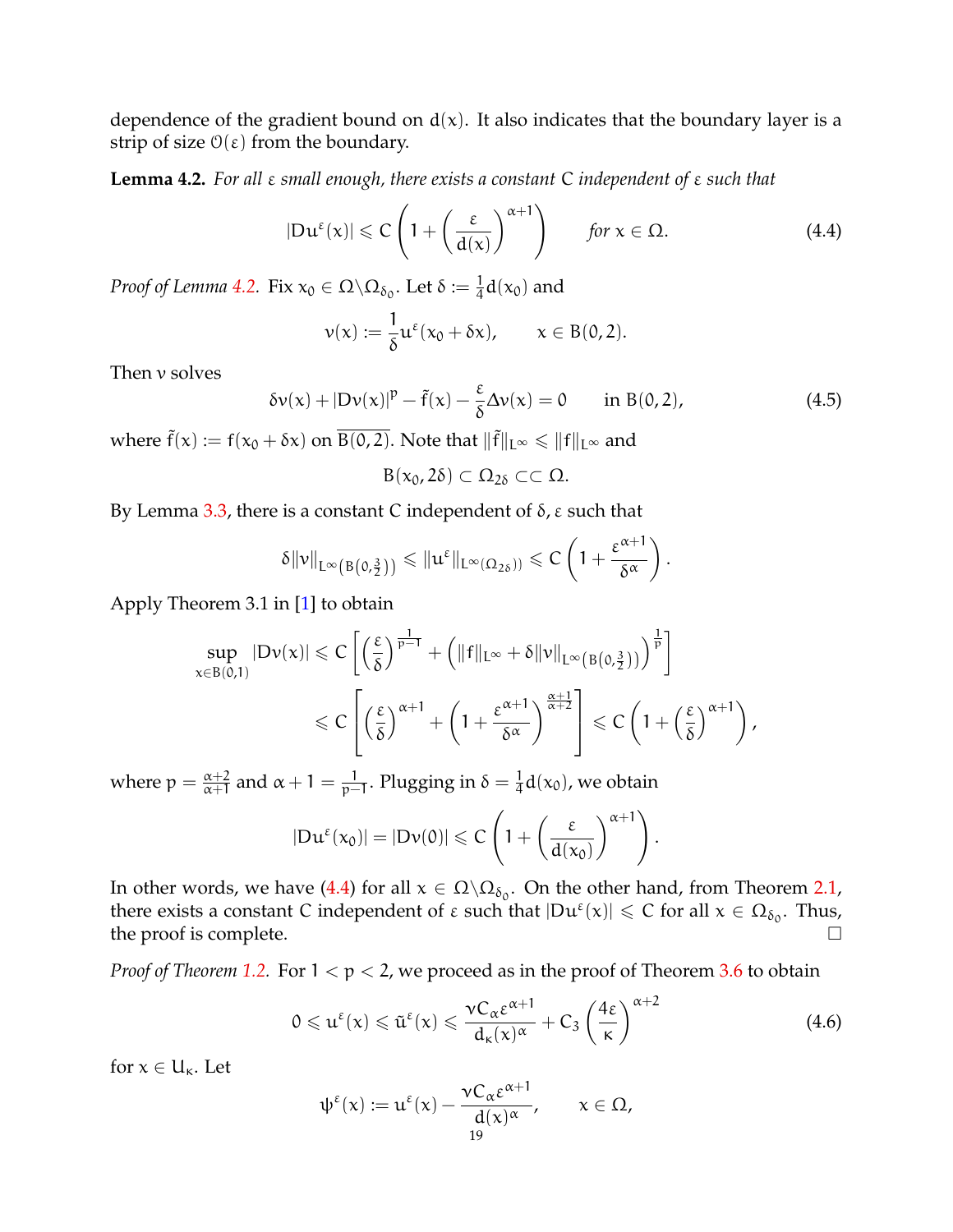where  $v > 1$  is chosen as in Lemma [3.3.](#page-8-3) It is clear that  $u - \psi^{\epsilon}$  has a local minimum at some point  $x_0$  ∈ Ω since  $ψ^ε(x)$  →  $-\infty$  as  $x \to ∂Ω$ . The normal derivative test gives us

$$
D\psi^{\epsilon}(x_0) = Du^{\epsilon}(x_0) + \nu C_{\alpha} \alpha \left(\frac{\epsilon}{d(x_0)}\right)^{\alpha+1} Dd(x_0) \in D^{-}u(x_0).
$$

There are two cases to consider:

• If  $d(x_0) < \frac{1}{2}$  $\frac{1}{2}$ κ, then as in the proof of Theorem [3.6,](#page-10-1)  $x_0 \in U_{\kappa}$  and  $d_{\kappa}(x_0) = d(x_0)$ . By the definition of  $x_0$ , for any  $x \in \Omega$ , there holds

$$
u(x) - \left(u^{\varepsilon}(x) - \frac{\nu C_{\alpha} \varepsilon^{\alpha+1}}{d(x)^{\alpha}}\right) \geqslant u(x_0) - \left(u^{\varepsilon}(x_0) - \frac{\nu C_{\alpha} \varepsilon^{\alpha+1}}{d(x_0)^{\alpha}}\right).
$$

Therefore,

$$
u^\epsilon(x)-u(x)-\frac{\nu C_\alpha \epsilon^{\alpha+1}}{d(x)^\alpha}\leqslant \left(u^\epsilon(x_0)-\frac{\nu C_\alpha \epsilon^{\alpha+1}}{d(x_0)^\alpha}\right)-u(x_0)\leqslant C_3\left(\frac{4\epsilon}{\kappa}\right)^{\alpha+2}
$$

thanks to  $(4.6)$ . Thus, in this case

$$
u^{\varepsilon}(x) - u(x) \leqslant \frac{\nu C_{\alpha} \varepsilon^{\alpha+1}}{d(x)^{\alpha}} + C_3 \left(\frac{4\varepsilon}{\kappa}\right)^{\alpha+2}, \qquad x \in \Omega.
$$

• If  $d(x_0) \geqslant \frac{1}{2}$  $\frac{1}{2}$ κ, from the fact that u is semiconcave in Ω with a linear modulus c(x) as in Theorem [4.1,](#page-17-0) we have

$$
D^2\psi^\epsilon(x_0)\leqslant c(x_0)\;{\rm I\!I}_n,
$$

where  $\mathbb{I}_n$  denotes the identity matrix of size n. This implies that

<span id="page-19-0"></span>
$$
\Delta \psi^{\varepsilon}(x_0) \leqslant n c(x_0) \leqslant \frac{Cn}{d(x_0)} \leqslant \frac{Cn}{\kappa}.
$$
 (4.7)

In other words, we have

$$
\epsilon \Delta u^{\epsilon}(x_0)-\frac{\nu C_{\alpha}\alpha(\alpha+1)\epsilon^{\alpha+2}}{d(x_0)^{\alpha+2}}\left\vert Dd(x_0)\right\vert^2+\frac{\nu C_{\alpha}\alpha\epsilon^{\alpha+2}}{d(x_0)^{\alpha+1}}\Delta d(x_0)\leqslant \frac{Cn\epsilon}{\kappa}.
$$

Since  $d(x_0) \geqslant \frac{1}{2}$  $\frac{1}{2}$ κ, we can further deduce that

<span id="page-19-3"></span>
$$
\epsilon \Delta u^{\epsilon}(x_0) \leqslant \frac{Cn\epsilon}{\kappa} + \frac{C\epsilon^{\alpha+2}}{d(x_0)^{\alpha+2}} \leqslant \frac{Cn\epsilon}{\kappa} + C\left(\frac{\epsilon}{\kappa}\right)^{\alpha+2}, \tag{4.8}
$$

where C is independent of ε. Since  $\psi^\varepsilon\in C^2(\Omega)$ , the viscosity supersolution test for u gives us

<span id="page-19-1"></span>
$$
u(x_0)+\left|Du^{\epsilon}(x_0)+\frac{vC_{\alpha}\alpha\epsilon^{\alpha+1}}{d(x_0)^{\alpha+1}}Dd(x_0)\right|^p-f(x_0)\geqslant 0. \hspace{1.5cm} (4.9)
$$

On the other hand, since  $\mathfrak{u}^{\varepsilon}$  solves [\(PDE](#page-0-1)<sub> $\varepsilon$ ), we have</sub>

<span id="page-19-2"></span>
$$
\mathbf{u}^{\varepsilon}(\mathbf{x}_0) + |\mathbf{D}\mathbf{u}^{\varepsilon}(\mathbf{x}_0)|^{\mathbf{p}} - \mathbf{f}(\mathbf{x}_0) - \varepsilon \Delta \mathbf{u}^{\varepsilon}(\mathbf{x}_0) = 0. \tag{4.10}
$$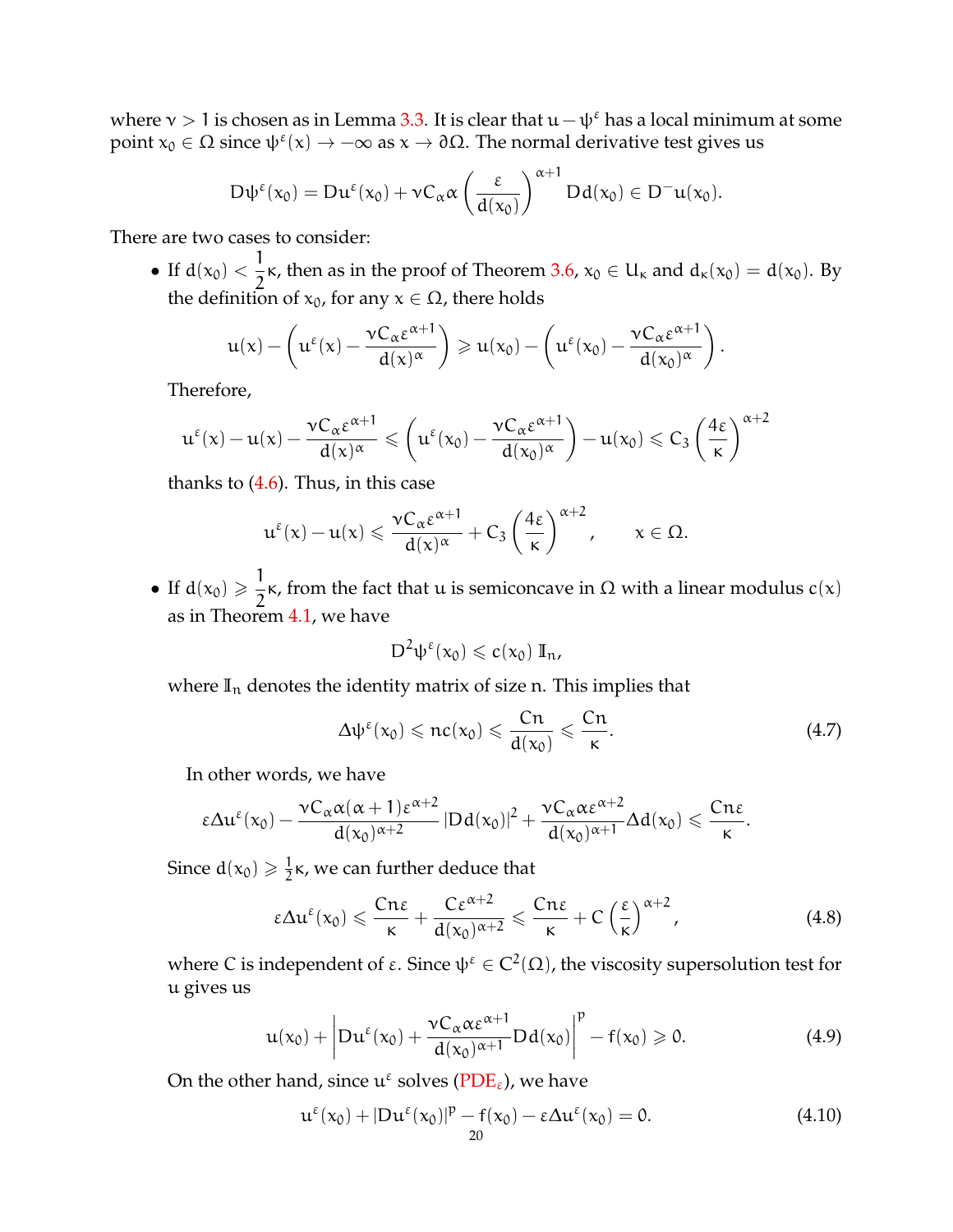Combine [\(4.9\)](#page-19-1) and [\(4.10\)](#page-19-2) to obtain that

<span id="page-20-1"></span>
$$
u^{\epsilon}(x_0)-u(x_0)\leqslant \left|Du^{\epsilon}(x_0)+\frac{\nu C_{\alpha}\alpha\epsilon^{\alpha+1}}{d(x_0)^{\alpha+1}}Dd(x_0)\right|^p-|Du^{\epsilon}(x_0)|^p+\epsilon\Delta u^{\epsilon}(x_0). \hspace{0.7cm} (4.11)
$$

By Lemma [4.2,](#page-18-0) we can bound  $Du^{\varepsilon}(x_0)$  as

<span id="page-20-2"></span>
$$
|\mathrm{D}\mathrm{u}^{\varepsilon}(\mathrm{x}_{0})| \leqslant C + C \left( \frac{\varepsilon}{\mathrm{d}(\mathrm{x}_{0})} \right)^{\alpha+1} \leqslant C + C \left( \frac{\varepsilon}{\mathrm{\kappa}} \right)^{\alpha+1}
$$
(4.12)

since  $d(x_0) \geqslant \frac{1}{2}$  $\frac{1}{2}$ κ. We estimate the gradient terms on the right hand side of [\(4.11\)](#page-20-1) using  $(4.12)$  as follows.

<span id="page-20-3"></span>
$$
\begin{aligned} \left|Du^{\epsilon}(x_0)+\frac{\nu C_{\alpha}\alpha\epsilon^{\alpha+1}}{d(x_0)^{\alpha+1}}Dd(x_0)\right|^p& -|Du^{\epsilon}(x_0)|^p\\ & \quad \leqslant p\left(|Du^{\epsilon}(x_0)|+\frac{\nu C_{\alpha}\alpha\epsilon^{\alpha+1}}{d(x_0)^{\alpha+1}}|Dd(x_0)|\right)^{p-1}\frac{\nu C_{\alpha}\alpha\epsilon^{\alpha+1}}{d(x_0)^{\alpha+1}}\left|Dd(x_0)\right|\\ & \quad \leqslant p\left(C+C\left(\frac{\epsilon}{\kappa}\right)^{\alpha+1}\right)^{p-1}C\left(\frac{\epsilon}{\kappa}\right)^{\alpha+1}\leqslant C\left(\frac{\epsilon}{\kappa}\right)^{\alpha+1}\left(1+\left(\frac{\epsilon}{\kappa}\right)\right), \end{aligned}
$$

where C is a constant depending only on  $v$ ,  $\alpha$ , and d. Plugging [\(4.8\)](#page-19-3) and [\(4.13\)](#page-20-3) in the right hand side of  $(4.11)$ , we get

$$
u^{\epsilon}(x_0)-u(x_0)\leqslant \frac{Cn\epsilon}{\kappa}+C\left(\frac{\epsilon}{\kappa}\right)^{\alpha+1}\left(1+\left(\frac{\epsilon}{\kappa}\right)\right).
$$

Therefore,

$$
u^\epsilon(x)-u(x)\leqslant \frac{\nu C_\alpha \epsilon^{\alpha+1}}{d(x)^\alpha}+C\left(\left(\frac{\epsilon}{\kappa}\right)^{\alpha+1}+\left(\frac{\epsilon}{\kappa}\right)^{\alpha+2}\right)+\frac{Cn\epsilon}{\kappa},\qquad x\in\Omega.
$$

For  $p = 2$ , the argument is similar. We take  $\psi^{\epsilon}(x) := u^{\epsilon}(x) - \nu \epsilon \log \left( \frac{1}{d \Omega} \right)$  $d(x)$  instead and still  $u - \psi^{\varepsilon}$  attains a local minimum at some point  $x_0 \in \Omega$ . Carrying out the similar computations as in the case of  $1 < p < 2$ , we have:

\n- If 
$$
d(x_0) < \frac{1}{2}\kappa
$$
, then  $u^{\varepsilon}(x) - u(x) \leqslant v\epsilon \log\left(\frac{1}{d(x)}\right) + C\left(\frac{4\epsilon}{\kappa}\right)^2$ ,  $x \in \Omega$ .
\n- If  $d(x_0) \geqslant \frac{1}{2}\kappa$ , then  $u^{\varepsilon}(x) - u(x) \leqslant v\epsilon \log\left(\frac{1}{d(x)}\right) + C\left(\left(\frac{\epsilon}{\kappa}\right) + \left(\frac{\epsilon}{\kappa}\right)^2\right) + \frac{Cn\varepsilon}{\kappa}$ ,  $x \in \Omega$ .
\n

From these two cases, the conclusion for  $p = 2$  follows.

<span id="page-20-0"></span>**Remark 8.** If  $f \in C^2(\overline{\Omega})$  with  $f = 0$ , D $f = 0$  and D<sup>2</sup> $f = 0$  on  $\partial\Omega$ , then [\(4.7\)](#page-19-0) can be improved to  $\Delta \psi^{\epsilon}(x_0) \leq \pi c$  where c is the semiconcavity constant of f, and thus the final estimate becomes

$$
u^\epsilon(x)-u(x)\leqslant \frac{\nu C_\alpha \epsilon^{\alpha+1}}{d(x)^\alpha}+C\left(\Big(\frac{\epsilon}{\kappa}\Big)^{\alpha+1}+\Big(\frac{\epsilon}{\kappa}\Big)^{\alpha+2}\right)+nc\epsilon, \qquad x\in \Omega.
$$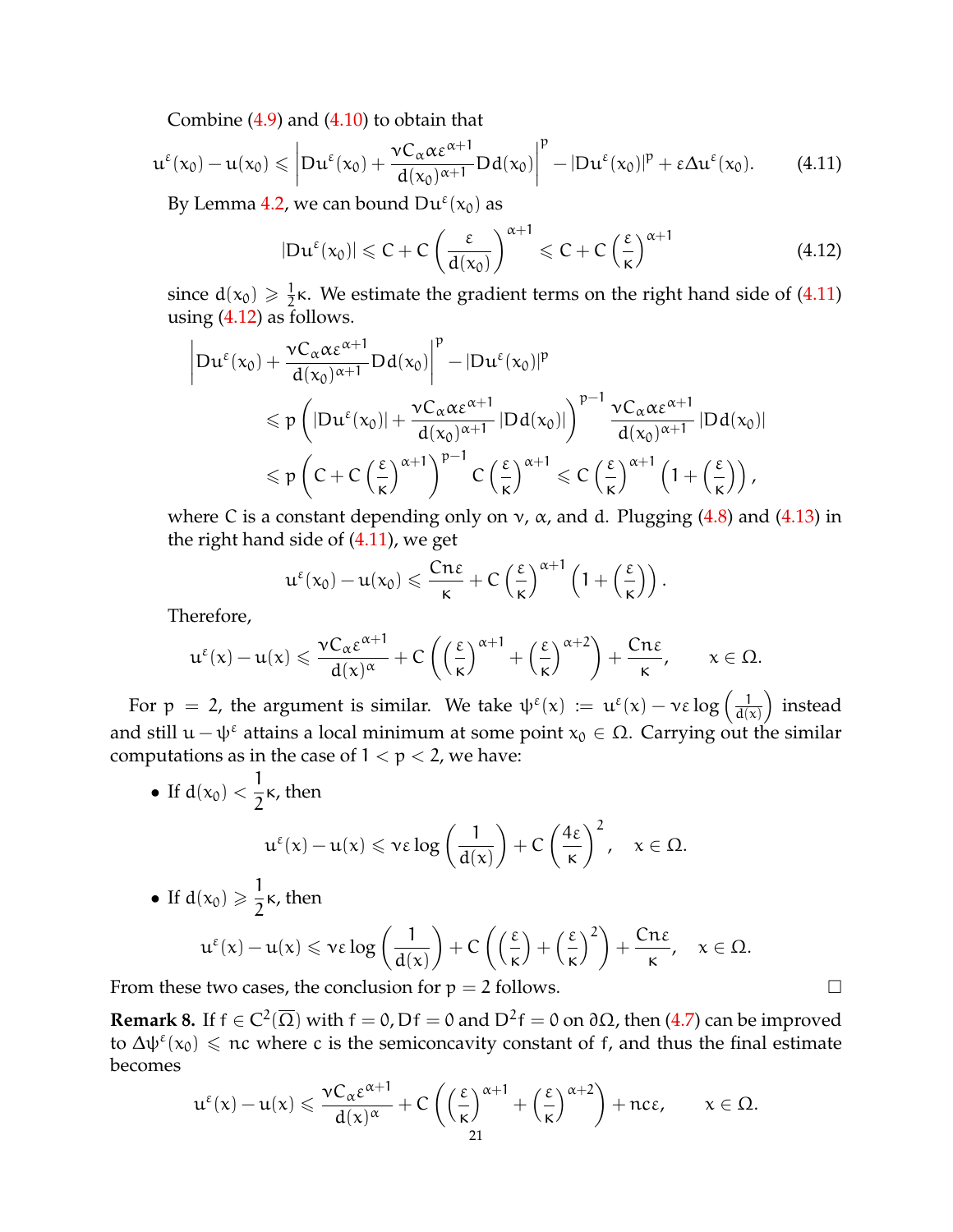# **Remark 9.**

- We only need the local gradient bound in Theorem [2.1](#page-5-1) to obtain the local rate of convergence  $\mathcal{O}(\varepsilon)$  in [\(4.13\)](#page-20-3). However, to make the dependence on κ explicit, we need to bound  $Du^{\varepsilon}(x_0)$  as in [\(4.13\)](#page-20-3).
- Another way to get [\(4.12\)](#page-20-2) without using Lemma [4.2](#page-18-0) (which is true for all  $x \in \Omega$ ) is using the fact that  $D\psi^{\epsilon}(x_0) \in D^{-}u(x_0)$ , which implies

$$
|D\psi^{\epsilon}(x_0)| = \left| Du^{\epsilon}(x_0) + \nu C_{\alpha} \alpha \left( \frac{\epsilon}{d(x_0)} \right)^{\alpha+1} Dd(x_0) \right| \leqslant C_0
$$

since  $u$  is Lipschitz with constant  $C_0$ .

Before giving the proof of Corollary [1.3,](#page-5-0) we need to modify the construction of the cutoff function in the proof of Theorem [1.1.](#page-2-0)

**Lemma 4.3.** *Assume*  $f \in C^2(\overline{\Omega})$  *such that*  $f = 0$  *and* D $f = 0$  *on* ∂Ω*. For all*  $κ > 0$  *small enough, there exists*  $f_k \in C_c^2(\Omega)$  *such that* 

$$
\|f_\kappa-f\|_{L^\infty(\Omega)}\leqslant C\kappa\qquad\text{and}\qquad \|D^2f_\kappa\|_{L^\infty(\Omega)}\leqslant C
$$

*where* C *is independent of* κ*.*

*Proof.* Choose a smooth function  $\chi \in C^{\infty}(\mathbb{R})$  such that  $\chi \ge 0$ ,  $\chi = 0$  if  $x \le 1$ ,  $\chi = 1$  if  $x \ge 2$ and  $0 \le \chi' \le 2$  in R.

For  $\kappa > 0$  such that  $0 < 2\kappa < \delta_0$  and  $x \in \Omega \backslash \Omega_{2\kappa}$ , let  $x_0$  be the projection of x onto  $\partial \Omega$ and denote by  $v(x_0)$  the outward unit normal vector at  $x_0$ . Write  $x = x_0 - d(x)v(x_0)$  where  $d(x) \le 2\kappa$ . We have

$$
f(x) = f(x_0) - Df(x_0) \cdot \nu(x_0) d(x) + \int_0^{d(x)} (d(x) - s) \nu(x_0) \cdot D^2 f(x_0 - s \nu(x_0)) \cdot \nu(x_0) ds.
$$

Since  $f = 0$  and  $Df = 0$  on  $\partial \Omega$ , we deduce that

$$
|f(x)| \leqslant \left( \left\| \frac{1}{2} D^2 f \right\|_{L^{\infty}(\overline{\Omega})} \right) d(x)^2 \leqslant C\kappa^2 \qquad \text{and} \qquad |Df(x)| \leqslant C\kappa \tag{4.13}
$$

for all  $d(x) \leq 2\kappa$ . Define

$$
f_{\kappa}(x) = f(x)\chi\left(\frac{d(x)}{\kappa}\right)
$$
 for  $x \in \overline{\Omega}$ .

It is clear that  $0 \le f_k(x) \le f(x)$  for all  $x \in \overline{\Omega}$  and  $f_k(x) = f(x)$  if  $d(x) \ge 2\kappa$ . Furthermore, we observe that

$$
0 \leqslant \max_{x \in \overline{\Omega}} \big(f(x) - f_{\kappa}(x)\big) \leqslant \max_{0 \leqslant d(x) \leqslant 2\kappa} \big(f(x) - f_{\kappa}(x)\big) \leqslant \max_{0 \leqslant d(x) \leqslant 2\kappa} f(x) \leqslant C\kappa^2.
$$

We have

$$
Df_{\kappa}(x) = Df(x)\chi\left(\frac{d(x)}{\kappa}\right) + f(x)\chi'\left(\frac{d(x)}{\kappa}\right)\frac{Dd(x)}{\kappa}
$$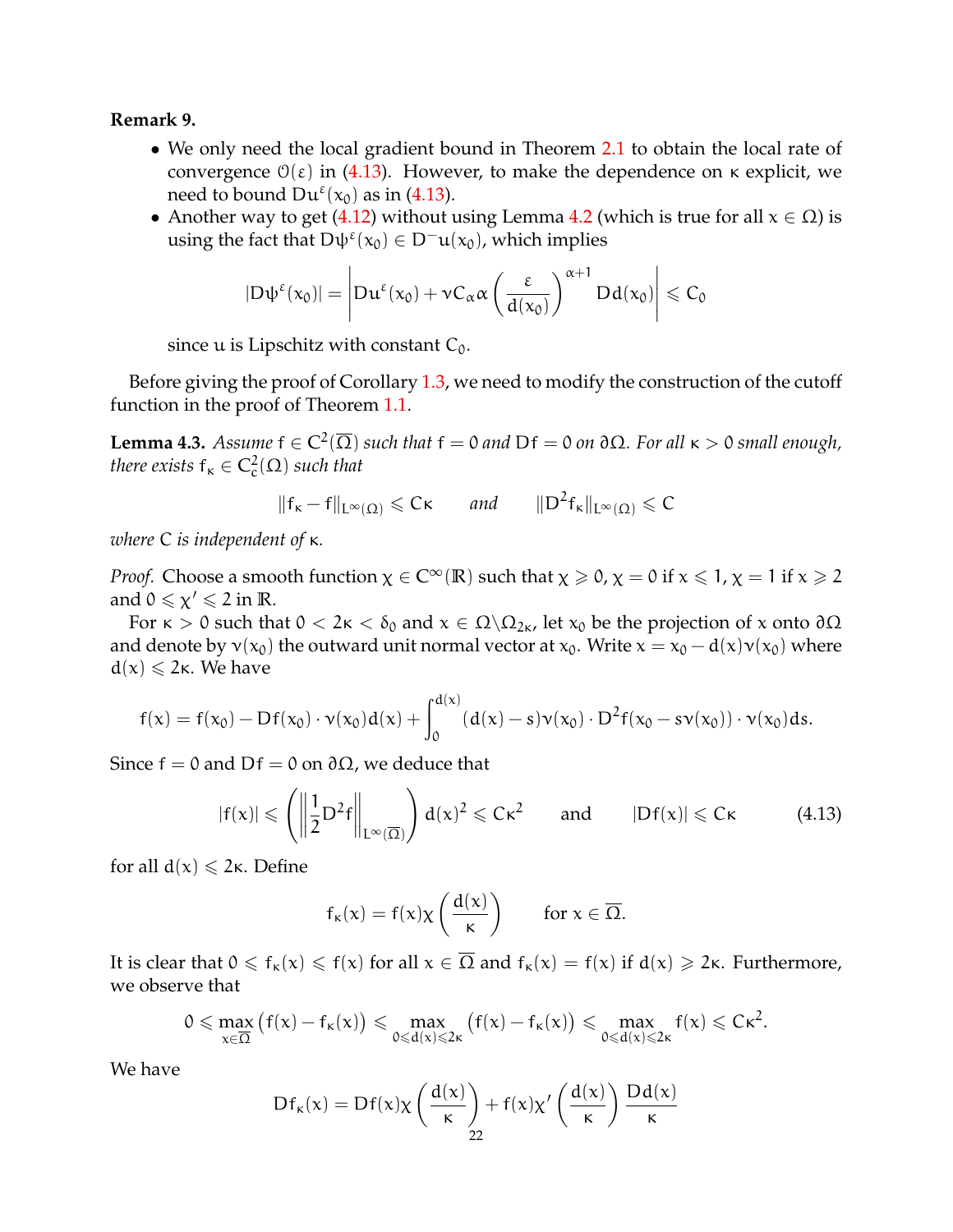and

$$
\begin{aligned} D^2f_\kappa(x)=&D^2f(x)\chi\left(\frac{d(x)}{\kappa}\right)+2\chi'\left(\frac{d(x)}{\kappa}\right)\frac{Df(x)\otimes Dd(x)}{\kappa}\\&+f(x)\left(\chi''\left(\frac{d(x)}{\kappa}\right)\frac{Dd(x)\otimes Dd(x)}{\kappa^2}+\chi'\left(\frac{d(x)}{\kappa}\right)\frac{D^2d(x)}{\kappa}\right) \end{aligned}
$$

is uniformly bounded thanks to  $(4.13)$ .

*Proof of Corollary [1.3.](#page-5-0)* Let  $\mathsf{u}_\kappa^\varepsilon \in C^2(\Omega) \cap C(\overline{\Omega})$  be the solution to  $(PDE_\varepsilon)$  $(PDE_\varepsilon)$  and  $\mathsf{u}_\kappa$  be the solution to ( $PDE_0$ ) with f replaced by  $f_k$ , respectively. It is clear that

$$
0\leqslant u^\epsilon(x)-u^\epsilon_\kappa(x)\leqslant C\kappa\qquad\text{for $x\in\Omega$}
$$

and

$$
0\leqslant u(x)-u_\kappa(x)\leqslant C\kappa\qquad\text{for }x\in\Omega.
$$

Therefore,

<span id="page-22-0"></span>
$$
\mathfrak{u}^{\epsilon}(x) - \mathfrak{u}(x) \leqslant 2C\kappa + \Big(\mathfrak{u}^{\epsilon}_{\kappa}(x) - \mathfrak{u}_{\kappa}(x)\Big). \tag{4.14}
$$

By Theorem [1.2](#page-4-0) and Remark [8,](#page-20-0) as  $f_k \in C_c^2(\Omega)$  with a uniform bound on  $D^2f_k$ , we have

$$
u_{\kappa}^{\epsilon}(x) - u_{\kappa}(x) \leqslant \frac{\nu C_{\alpha} \epsilon^{\alpha+1}}{d(x)^{\alpha}} + C\left(\left(\frac{\epsilon}{\kappa}\right)^{\alpha+1} + \left(\frac{\epsilon}{\kappa}\right)^{\alpha+2}\right) + 4nC\epsilon, \qquad p < 2,
$$
  

$$
u_{\kappa}^{\epsilon}(x) - u_{\kappa}(x) \leqslant \nu \epsilon \log\left(\frac{1}{d(x)}\right) + C\left(\left(\frac{\epsilon}{\kappa}\right) + \left(\frac{\epsilon}{\kappa}\right)^{2}\right) + 4nC\epsilon, \qquad p = 2
$$

for some constant C independent of  $\kappa$ . Choose  $\kappa = \varepsilon^{\gamma}$  with  $\gamma \in (0, 1)$ . Then [\(4.14\)](#page-22-0) becomes

$$
u^{\epsilon}(x) - u(x) \leqslant C\epsilon^{\gamma} + C\epsilon + \frac{C\epsilon^{\alpha+1}}{d(x)^{\alpha}} + C\epsilon^{(1-\gamma)(\alpha+1)}, \qquad p < 2,
$$
  

$$
u^{\epsilon}(x) - u(x) \leqslant C\epsilon^{\gamma} + C\epsilon + C\epsilon \log d(x) + C\epsilon^{1-\gamma}, \qquad p = 2.
$$

If  $p = 2$ , then  $\gamma = 1/2$  is the best value to choose, which implies the  $\mathcal{O}(n)$ √  $\bar{\epsilon}$ ) estimate in Theorem [1.1.](#page-2-0) If  $p < 2$ , by setting  $\gamma = (1 - \gamma)(\alpha + 1)$ , we can get the best value of  $\gamma$ , that is,

$$
\gamma=\frac{\alpha+1}{\alpha+2}=\frac{1}{p}>\frac{1}{2},
$$

and we obtain a better estimate  $\mathcal{O}(\varepsilon^{1/p})$ .  $^{1/p}$ ).

**Remark 10.** If we do not assume  $Df = 0$  on  $\partial\Omega$ , then the best we can get from the above argument is

$$
u^{\epsilon}(x)-u(x)\leqslant C\epsilon^{\gamma}+C\epsilon^{1-\gamma}+\frac{C\epsilon^{\alpha+1}}{d(x)^{\alpha}}+C\epsilon^{(1-\gamma)(\alpha+1)},\qquad p<2
$$

and we obtain the rate  $\mathcal{O}(\varepsilon^{1/2})$  again.

*Proof of Theorem [4.1.](#page-17-0)*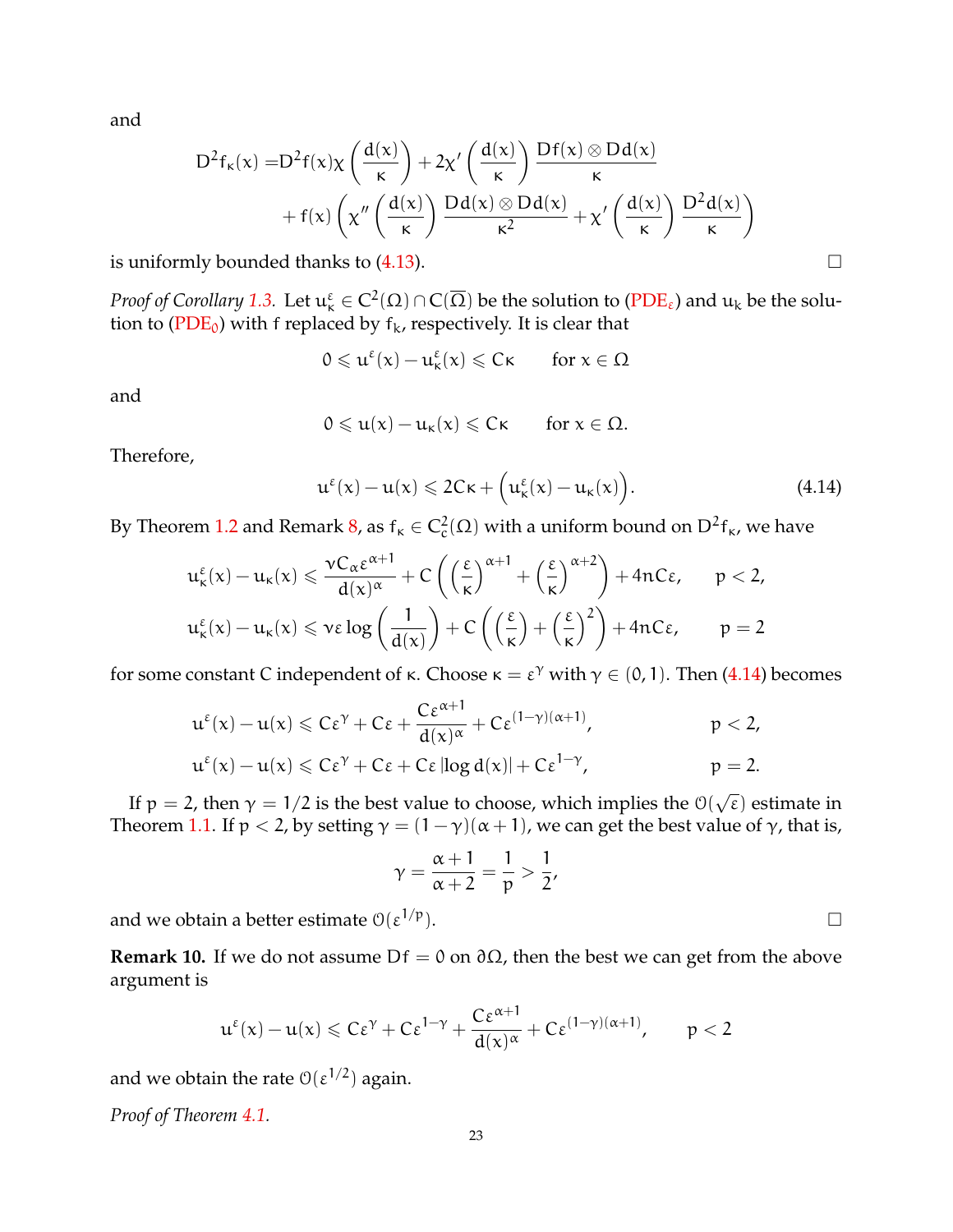(i) It is clear that

$$
\tilde{u}(x) = \begin{cases} u(x) & \text{if } x \in \overline{\Omega}, \\ 0 & \text{if } x \notin \overline{\Omega}, \end{cases}
$$

solves the equation  $\tilde{u}(x) + |D\tilde{u}(x)|^p - \tilde{f}(x) = 0$  in  $\mathbb{R}^n$ . Now we can use a classical doubling variable argument to show that  $-D^2u \ge -c \mathbb{I}_n$  in  $\mathbb{R}^n$  where

$$
c = \max\left\{D^2f(x)\xi \cdot \xi : |\xi| = 1, x \in \mathbb{R}^n\right\} \geqslant 0.
$$

We give the proof of this fact in Appendix for the reader's convenience (see also [\[8\]](#page-34-19)).

(ii) Fix  $x \in \Omega$  and let  $\eta$  be a minimizing curve for  $u(x)$ . Then

$$
u(x) = \int_0^\infty e^{-s} (C_q |\dot{\eta}(s)|^q + f(\eta(s))) ds.
$$

Since  $\eta(0) = x \in \Omega$ , then there exists  $T > 0$  such that  $\eta(s) \in \Omega$ ,  $\forall 0 \le s \le T$ . In fact, we can choose  $T \geq \frac{d(x)}{C}$  $\frac{f(x)}{C_0}$  for some constant  $C_0$  independent of x, since  $\|\eta\|_{\infty} \leq C_0$ where C is independent of x. Note that

<span id="page-23-0"></span>
$$
\mathfrak{u}(\mathfrak{x}) = \int_0^T e^{-s} \left( C_q |\dot{\eta}(s)|^q + f(\eta(s)) \right) ds + e^{-T} \mathfrak{u}(\eta(T)). \tag{4.15}
$$

Define  $\tilde{\eta}: [0, +\infty) \to \mathbb{R}^n$  by

$$
\tilde{\eta}(s) := \begin{cases} \eta(s) + \left(1 - \frac{s}{T}\right)h, & \text{if } 0 \leqslant s \leqslant T, \\ \eta(s), & \text{if } s \geqslant T. \end{cases}
$$

Choose h small enough so that  $\tilde{\eta}(s) \in \Omega$ ,  $\forall s \geq 0$ . (This can be done because there exists  $r > 0$  such that  $B(\eta(s), r) \subset \Omega$ , for all  $0 \le s \le T$ .) By the optimal control formula of  $u(x + h)$  and  $u(x - h)$ , we have

<span id="page-23-1"></span>
$$
u(x+h) \leqslant \int_0^T e^{-s} \left( C_q \left| \dot{\eta}(s) - \frac{h}{T} \right|^q + f \left( \eta(s) + \left( 1 - \frac{s}{T} \right) h \right) \right) ds + e^{-T} u(\eta(T)), \quad (4.16)
$$

and

<span id="page-23-2"></span>
$$
u(x-h)\leqslant \int_0^Te^{-s}\left(C_q\left|\dot{\eta}(s)+\frac{h}{T}\right|^q+f\left(\eta(s)-\left(1-\frac{s}{T}\right)h\right)\right)ds+e^{-T}u(\eta(T)).\quad \ \ (4.17)
$$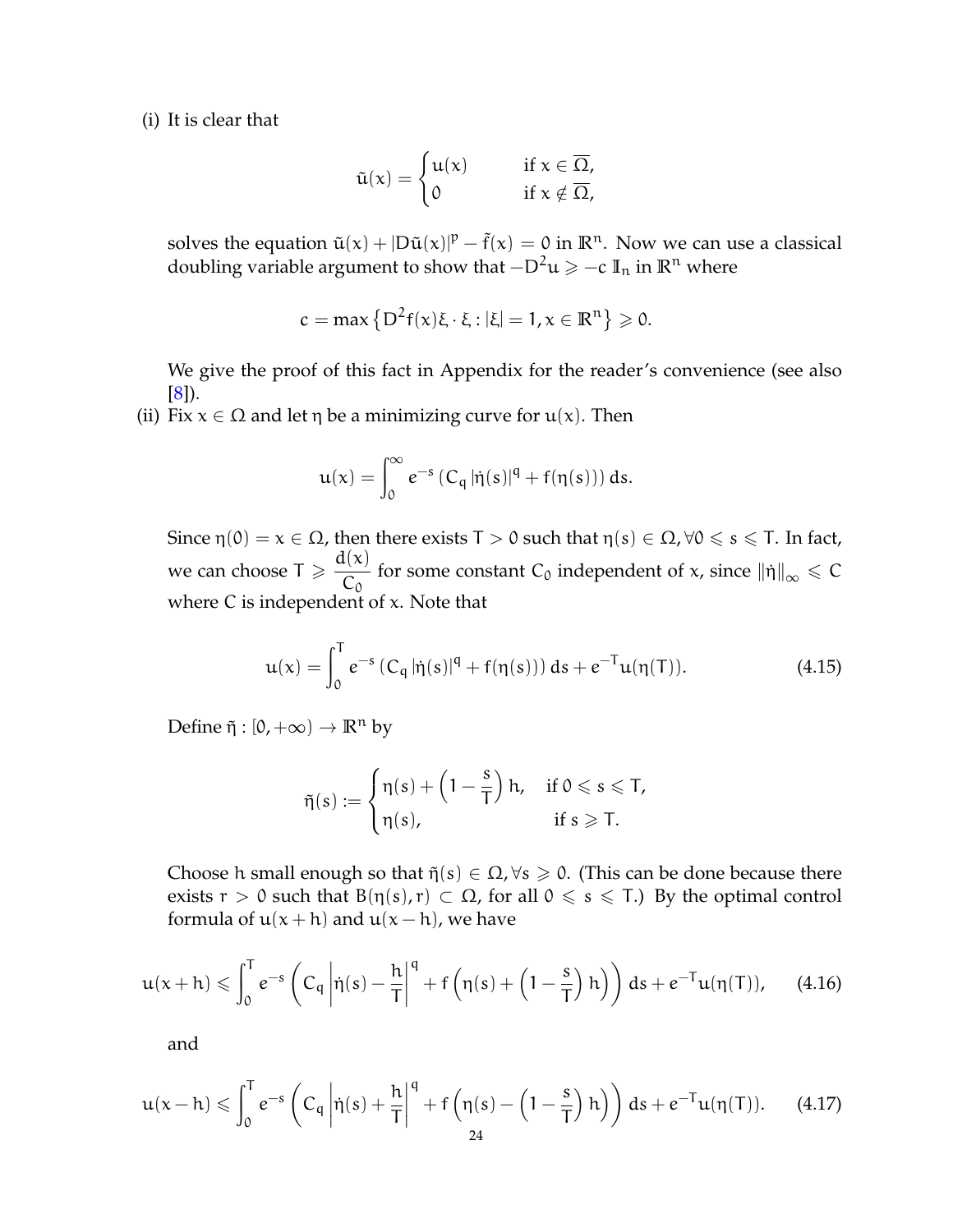Hence, from [\(4.15\)](#page-23-0), [\(4.16\)](#page-23-1), and [\(4.17\)](#page-23-2), for h small enough,

<span id="page-24-1"></span>
$$
u(x+h) + u(x-h) - 2u(x)
$$
  
\n
$$
\leqslant \int_0^T e^{-s} C_q \left( \left| \dot{\eta}(s) - \frac{h}{T} \right|^q + \left| \dot{\eta}(s) + \frac{h}{T} \right|^q - 2 \left| \dot{\eta}(s) \right|^q \right) ds
$$
  
\n
$$
+ \int_0^T e^{-s} \left( f \left( \eta(s) + \left( 1 - \frac{s}{T} \right) h \right) + f \left( \eta(s) - \left( 1 - \frac{s}{T} \right) h \right) - 2f \left( \eta(s) \right) \right) ds
$$
  
\n
$$
\leqslant \int_0^T e^{-s} C_q \left( \left| \dot{\eta}(s) - \frac{h}{T} \right|^q + \left| \dot{\eta}(s) + \frac{h}{T} \right|^q - 2 \left| \dot{\eta}(s) \right|^q \right) ds
$$
  
\n
$$
+ C \left| h \right|^2 \int_0^T e^{-s} \left( 1 - \frac{s}{T} \right)^2 ds,
$$
  
\n(4.18)

where the second inequality follows from the semiconcavity of f. By Taylor's theorem, for any  $y \in \mathbb{R}^n$ ,

$$
\left| y + \frac{1}{T} h \right|^q = |y|^q + q |y|^{q-2} y \cdot \frac{1}{T} h
$$
  
+ 
$$
\int_0^1 q(q-2) |y + \frac{t}{T} h|^{q-4} \left( \left( y + \frac{t}{T} h \right) \cdot \frac{h}{T} \right)^2 (1-t) dt
$$
  
+ 
$$
\int_0^1 q |y + \frac{t}{T} h|^{q-2} \left| \frac{h}{T} \right|^2 (1-t) dt
$$
  

$$
\leq |y|^q + q |y|^{q-2} y \cdot \frac{1}{T} h + C \int_0^1 |y + \frac{t}{T} h|^{q-2} \left| \frac{h}{T} \right|^2 dt
$$
  

$$
\leq |y|^q + q |y|^{q-2} y \cdot \frac{1}{T} h + C \left( |y|^{q-2} \left| \frac{h}{T} \right|^2 + \left| \frac{h}{T} \right|^q \right)
$$
  
(4.19)

and similarly

$$
\left|y - \frac{1}{T}h\right|^q \leqslant |y|^q - q\left|y\right|^{q-2}y \cdot \frac{1}{T}h + C\left(|y|^{q-2}\left|\frac{h}{T}\right|^2 + \left|\frac{h}{T}\right|^q\right),\tag{4.20}
$$

which implies

<span id="page-24-0"></span>
$$
\left|\dot{\eta}(s) - \frac{h}{T}\right|^q + \left|\dot{\eta}(s) + \frac{h}{T}\right|^q - 2\left|\dot{\eta}\right|^q \leqslant C\left(\left|\frac{h}{T}\right|^2 + \left|\frac{h}{T}\right|^q\right) \leqslant C\left|\frac{h}{T}\right|^2\tag{4.21}
$$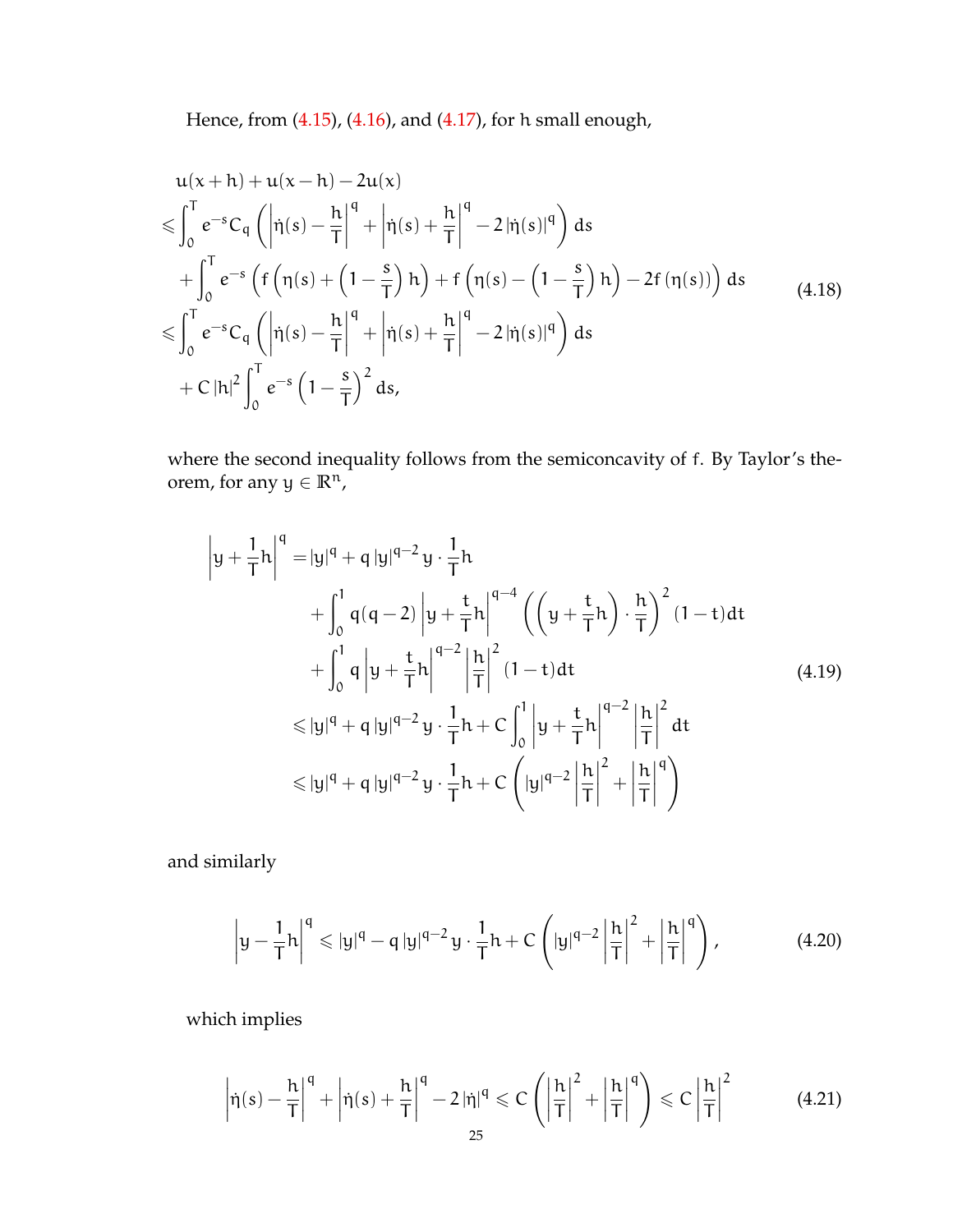where  $q \ge 2$ ,  $C = C(q, ||\eta||_{\infty})$ , and h is chosen to be small enough so that  $\Big|$ h T  $\begin{array}{c} \hline \end{array}$  $\leqslant$  1. Plugging  $(4.21)$  into  $(4.18)$ , we get

$$
u(x+h) + u(x-h) - 2u(x) \le C|h|^2 \int_0^T \frac{e^{-s}}{T^2} ds + C|h|^2 \int_0^T e^{-s} \left(1 - \frac{s}{T}\right)^2 ds
$$
  
\n
$$
\le C \frac{|h|^2}{T} \int_0^1 e^{-sT} ds + C|h|^2 \int_0^T e^{-s} ds
$$
  
\n
$$
\le C \left(1 + \frac{1}{T}\right)|h|^2 \le C \left(1 + \frac{1}{d(x)}\right)|h|^2 \le \frac{C}{d(x)}|h|^2
$$
  
\nsince  $T \ge \frac{d(x)}{C_0}.$ 

4.1. **Future work.** In the end, we would like to mention some questions that are worth investigating in the future.

- GENERAL f. As is mentioned earlier, one interesting question is to figure out the rate of convergence for the case of general f where f is not equal to its minimum on the boundary.
- GENERAL H. In our proof, an explicit estimate of the asymptotic behavior of the solution  $u^{\epsilon}$  near the boundary is obtained due to the specific form of Hamiltonian  $H(\xi) = |\xi|^p$ . We believe that a similar but more technical computation can be done to establish such an estimate of the asymptotic behavior of the solution for Hamiltonian that satisfies

$$
\delta^{\frac{p}{p-1}}H\left(\delta^{\frac{-1}{p-1}}\xi\right)=|\xi|^p
$$

locally uniformly in  $\xi$  as  $\delta \to 0$ . This condition is mentioned in [\[29\]](#page-35-8). For more general Hamiltonian, the question is still open.

• THE CASE  $p > 2$ . In this case, the solution to the second order state-constraint equation is no longer blowing up near the boundary and we do not know any explicit boundary information, which becomes a main difficulty. In fact, loss of boundary data can happen in this case, that is, the Dirichlet boundary problem may not be solvable for any boundary condition in the classical sense. ([\[5\]](#page-34-9))

### APPENDIX A. APPENDIX

A.1. **Estimates on solutions.** We present here a proof for the gradient bound of the solution to ( $PDE_{\varepsilon}$ ) using Bernstein's method (see also [\[21,](#page-34-0) [23\]](#page-34-23)). Another proof using Berstein's method inside a doubling variable argument is given in [\[1\]](#page-34-20).

*Proof of Theorem [2.1.](#page-5-1)* Let  $\theta \in (0,1)$  be chosen later,  $\varphi \in C_c^{\infty}(\Omega)$ ,  $0 \leq \varphi \leq 1$ , supp  $\varphi \subset \Omega$ and  $\varphi = 1$  on  $\Omega_{\delta}$  such that

<span id="page-25-0"></span>
$$
|\Delta \varphi(x)| \leqslant C\varphi^{\theta} \qquad \text{and} \qquad |D\varphi(x)|^2 \leqslant C\varphi^{1+\theta}, \quad \forall x \in \Omega,
$$
 (A.1)

where  $C = C(\delta, \theta)$  is a constant depending on  $\delta, \theta$ .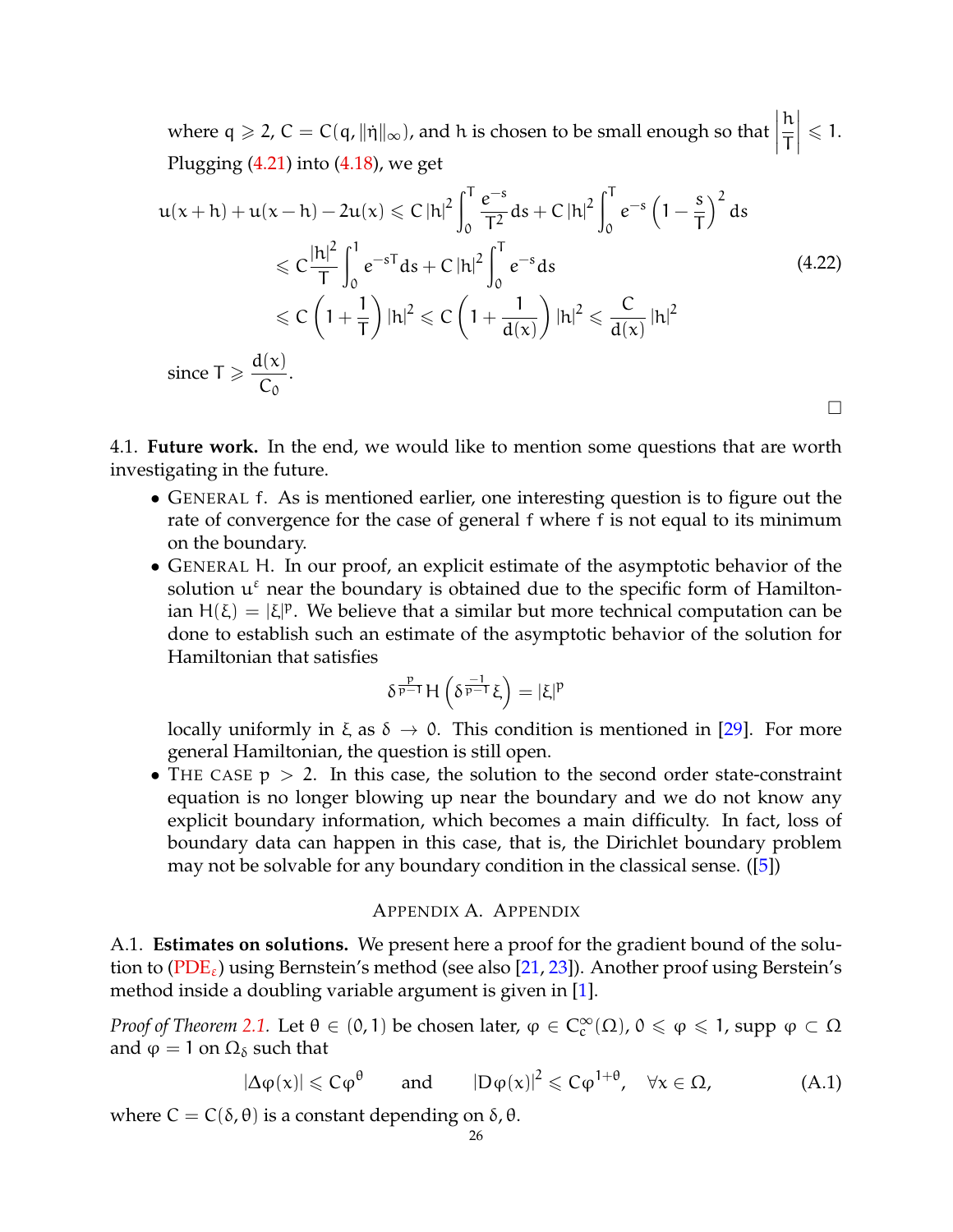Define  $w(x) := |Du^{\epsilon}(x)|^2$  for  $x \in \Omega$ . The equation for w is given by

$$
-\varepsilon \Delta w + 2p |Du^{\varepsilon}|^{p-2} Du^{\varepsilon} \cdot Du + 2w - 2Df \cdot Du^{\varepsilon} + 2\varepsilon |D^2 u^{\varepsilon}|^2 = 0 \quad \text{in } \Omega.
$$

Then an equation for  $(\varphi w)$  can be derived as follows.

$$
- \varepsilon \Delta(\varphi w) + 2p |Du^{\varepsilon}|^{p-2} Du^{\varepsilon} \cdot D(\varphi w) + 2(\varphi w) + 2\varepsilon \varphi |D^2 u^{\varepsilon}|^2 + 2\varepsilon \frac{D\varphi}{\varphi} \cdot D(\varphi w)
$$
  
=  $\varphi(Df \cdot Du^{\varepsilon}) + 2p |Du^{\varepsilon}|^{p-2} (Du^{\varepsilon} \cdot D\varphi)w - \varepsilon w \Delta \varphi + 2\varepsilon \frac{|D\varphi|^2}{\varphi} w$  in supp  $\varphi$ .

Assume that  $\varphi w$  achieves its maximum over  $\overline{\Omega}$  at  $x_0 \in \Omega$ . And we can further assume that  $x_0 \in \text{supp } \varphi$ , since otherwise the maximum of  $\varphi w$  over  $\overline{\Omega}$  is zero. By the classical maximum principle,

 $-\varepsilon\Delta(\varphi w)(x_0) \geq 0$  and  $|D(\varphi w)(x_0)| = 0.$ 

Use this in the equation of  $\varphi w$  above to obtain

$$
\epsilon\phi\left|D^2u^\epsilon\right|^2\leqslant \phi(Df\cdot Du^\epsilon)+2p\left|Du^\epsilon\right|^{p-1}|D\phi| \,w+\epsilon w\left|\Delta\phi\right|+2\epsilon w\frac{\left|D\phi\right|^2}{\phi},
$$

where all terms are evaluated at  $x_0$ . From  $(A.1)$ , we have

<span id="page-26-1"></span>
$$
\epsilon \varphi \left| D^2 u^{\epsilon} \right|^2 \leqslant \varphi \left| Df \right| w^{\frac{1}{2}} + 2Cpw^{\frac{p-1}{2}+1} \varphi^{\frac{1+\theta}{2}} + C\epsilon w \varphi^{\theta} + 2C\epsilon w \varphi^{\theta}.
$$
 (A.2)

By Cauchy-Schwartz inequality,  $n |D^2u^{\varepsilon}|$  $^2\geqslant (\Delta\mathfrak{u}^\varepsilon)^2.$  Thus, if  $\mathfrak{n}\varepsilon < 1$ , then

<span id="page-26-0"></span>
$$
\varepsilon \left| D^2 u^{\varepsilon} \right|^2 \geqslant \frac{(\varepsilon \Delta u^{\varepsilon})^2}{n\varepsilon} \geqslant (\varepsilon \Delta u^{\varepsilon})^2 = \left( u^{\varepsilon} + |Du^{\varepsilon}|^p - f \right)^2
$$
\n
$$
\geqslant |Du^{\varepsilon}|^{2p} - 2C|Du^{\varepsilon}|^p \geqslant \frac{|Du^{\varepsilon}|^{2p}}{2} - 2C,
$$
\n(A.3)

where C depends on max $_{\overline{O}}$  f only. Using [\(A.3\)](#page-26-0) in [\(A.2\)](#page-26-1), we obtain that

$$
\varphi\left(\frac{1}{2}w^{p}-2C\right) \leqslant \varphi\left|Df\right| w^{\frac{1}{2}}+2Cpw^{\frac{p-1}{2}+1}\varphi^{\frac{1+\theta}{2}}+3C\epsilon w\varphi^{\theta}.
$$

Multiply both sides by  $\phi^{p-1}$  to deduce that

$$
(\phi w)^p \leqslant 4C\phi^{p-1} + 2\|Df\|_{L^\infty}\phi^pw^{\frac{1}{2}} + 4Cp\phi^{\frac{2p+\theta-1}{2}}w^{\frac{p+1}{2}} + 6C\epsilon\phi^{p+\theta-1}w.
$$

Choose  $2p + \theta - 1 \geq p + 1$ , i.e.,  $p + \theta \geq 2$ . This is always possible with the requirement  $\theta \in (0, 1)$ , as  $1 < p < \infty$ . Then we get

<span id="page-26-2"></span>
$$
(\varphi w)^p \leq C \left( 1 + (\varphi w)^{\frac{1}{2}} + (\varphi w)^{\frac{p+1}{2}} + (\varphi w) \right). \tag{A.4}
$$

As a polynomial in  $z = (\varphi w)(x_0)$ , this implies that  $(\varphi w)(x_0) \leq C$  where C depends on coefficients of the right hand side of  $(A.4)$ , which gives our desired gradient bound since  $w(x) = (\varphi w)(x) \leq (\varphi w)(x_0)$  for  $x \in \overline{\Omega}_{\delta} \subset \text{supp } \varphi$ .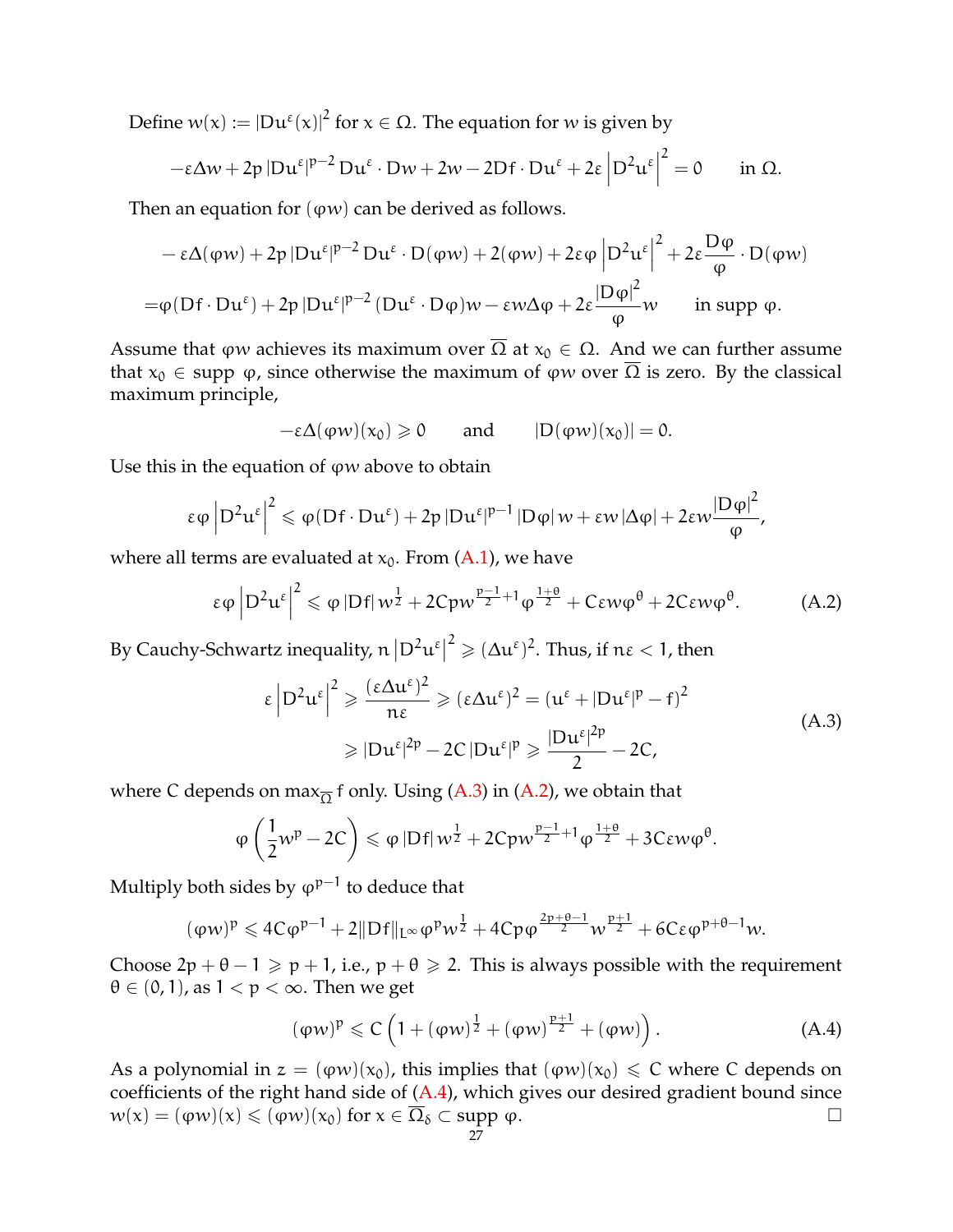# A.2. **Well-posedness of** ( $PDE_{\epsilon}$ ).

*Proof of Theorem [2.2.](#page-5-2)* If  $p \in (1,2)$ , we use the ansatz  $u(x) = C_{\epsilon} d(x)^{-\alpha}$  to find a solution to [\(PDE](#page-0-1)<sub>ε</sub>). Plug the ansatz into (PDE<sub>ε</sub>) and compute

$$
|Du(x)|^p = \frac{(\alpha C_{\epsilon})^p}{d(x)^{p(\alpha+1)}} |Dd(x)|^p,
$$
  

$$
\epsilon \Delta u(x) = \frac{\epsilon C_{\epsilon} \alpha (\alpha+1)}{d(x)^{\alpha+2}} |Dd(x)|^2 - \frac{\epsilon C_{\epsilon} \alpha}{d(x)^{\alpha+1}} \Delta d(x).
$$

Since  $|Dd(x)| = 1$  for x near  $\partial\Omega$ , as  $x \to \partial\Omega$ , the explosive terms of the highest order are

$$
C_{\varepsilon}^{\mathfrak{p}} \alpha^{\mathfrak{p}} d^{-(\alpha+1)\mathfrak{p}} - \varepsilon C_{\varepsilon} \alpha(\alpha+1) d^{-(\alpha+2)}.
$$

Set the above to be zero to obtain that

$$
\alpha = \frac{2-p}{p-1} \quad \text{and} \quad C_{\varepsilon} = \left(\frac{1}{\alpha}(\alpha+1)^{\frac{1}{p-1}}\right) \varepsilon^{\frac{1}{p-1}} = \frac{1}{\alpha}(\alpha+1)^{\alpha+1} \varepsilon^{\alpha+1}.
$$
 (A.5)

For 0  $< \delta < \frac{1}{2} \delta_0$  and η small, define

$$
\overline{w}_{\eta,\delta}(x) := \frac{(C_{\alpha} + \eta)\varepsilon^{\alpha+1}}{(d(x) - \delta)^{\alpha}} + M_{\eta}, \qquad x \in \Omega_{\delta},
$$

$$
\underline{w}_{\eta,\delta}(x) := \frac{(C_{\alpha} - \eta)\varepsilon^{\alpha+1}}{(d(x) + \delta)^{\alpha}} - M_{\eta}, \qquad x \in \Omega^{\delta},
$$

where  $C_{\alpha} := \frac{1}{\alpha} (\alpha + 1)^{\alpha+1}$ ,  $M_{\eta}$  to be chosen. Next, we show that  $\overline{w}_{\eta,\delta}$  is a supersolution of [\(PDE](#page-0-1)<sub>ε</sub>) in  $\Omega_{\delta}$ , while  $\underline{w}_{\eta,\delta}$  is a subsolution of (PDE<sub>ε</sub>) in  $\Omega^{\delta}$ . Compute

$$
\mathcal{L}^{\epsilon}\left[\overline{w}_{\eta,\delta}\right](x) = \frac{(C_{\alpha} + \eta)\epsilon^{\alpha+1}}{(d(x) - \delta)^{\alpha}} + M_{\eta} + \frac{(C_{\alpha} + \eta)^{p}\alpha^{p}\epsilon^{\alpha+2}}{(d(x) - \delta)^{\alpha+2}}|Dd(x)|^{p} - f(x) \n- \frac{(C_{\alpha} + \eta)\alpha(\alpha + 1)\epsilon^{\alpha+2}}{(d(x) - \delta)^{\alpha+2}}|Dd(x)|^{2} + \frac{(C_{\alpha} + \eta)\alpha\epsilon^{\alpha+2}}{(d(x) - \delta)^{\alpha+1}}\Delta d(x) \n\geq M_{\eta} - f(x) \n+ \frac{\nu C_{\alpha}\alpha(\alpha + 1)\epsilon^{\alpha+2}}{(d(x) - \delta)^{\alpha+2}}\left[\nu^{p-1}|Dd(x)|^{p} - |Dd(x)|^{2} + \frac{(d(x) - \delta)\Delta d(x)}{\alpha + 1}\right],
$$

where we use  $(C_{\alpha} \alpha)^p = C_{\alpha} \alpha (\alpha + 1)$  and  $v = \frac{C_{\alpha} + \eta}{C_{\alpha}}$  $\frac{\alpha + \eta}{C_{\alpha}} \in (1, 2)$  for small η. Let

$$
\delta_{\eta} := \frac{\alpha + 1}{K_2} \left[ \nu^{p-1} - 1 \right]
$$

and  $\delta_\eta\to 0$  as  $\eta\to 0$ . To get  $\mathcal{L}^\varepsilon\left[\overline{w}_{\eta,\delta}\right]\geqslant 0$ , there are two cases to consider, depending on how large  $d(x) - \delta$  is.

• If  $0 < d(x) - \delta < \delta_{\eta} < \delta_0$  for  $\eta$  small and fixed, then  $|Dd(x)| = 1$ , and thus  $I \ge 0$ . Hence,  $\mathcal{L}^{\varepsilon}\left[\overline{w}_{\eta,\delta}\right]\geqslant 0$  if we choose  $\mathsf{M}_{\eta}\geqslant\max_{\overline{\Omega}}\mathsf{f}.$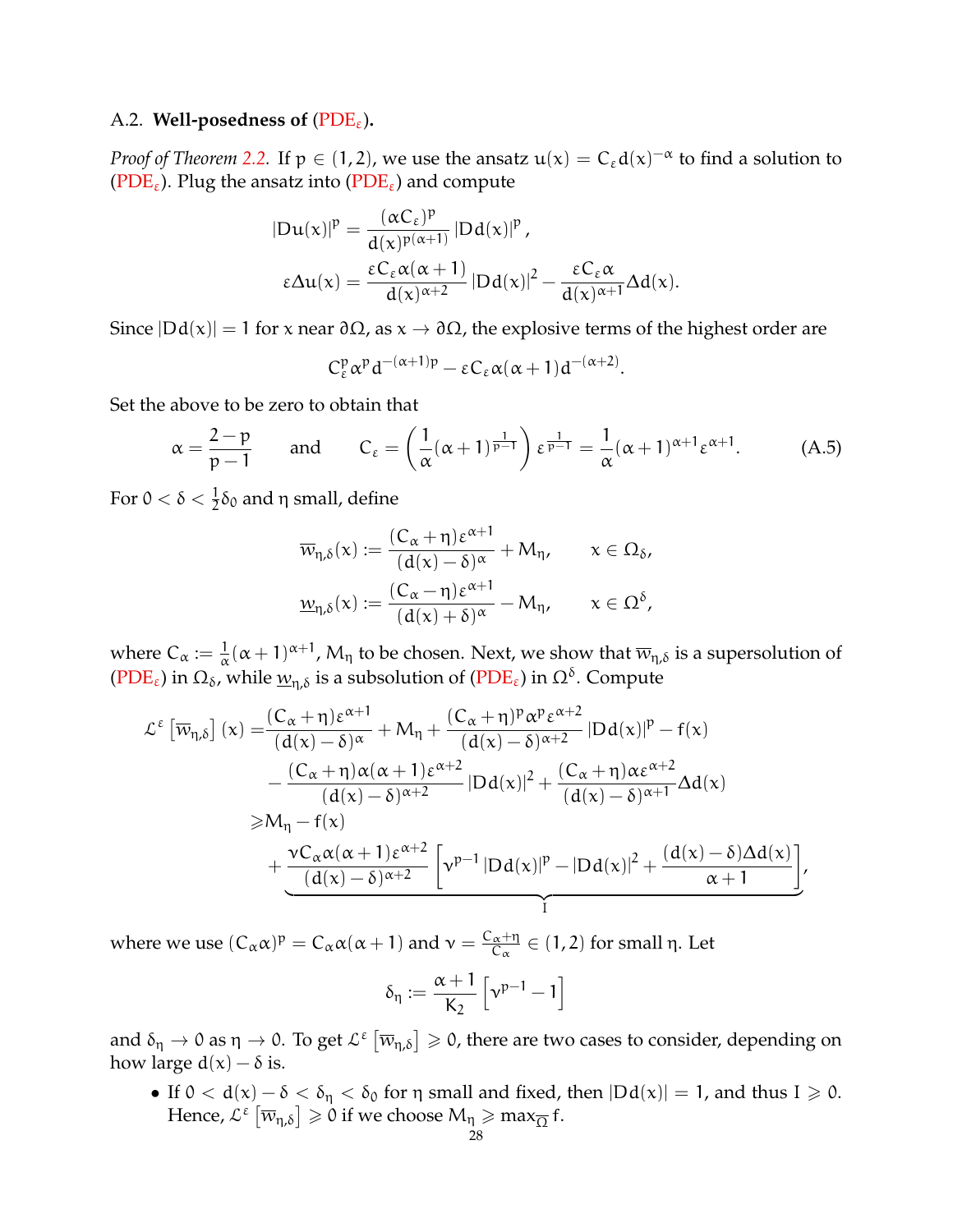• If  $d(x) - \delta \geq \delta_n$ , then

$$
I \leqslant \left(\frac{1}{\delta_\eta}\right)^{\alpha+2}\nu C_\alpha\alpha(\alpha+1)\left[\nu^{p-1}K_1^p+K_1^2+K_2K_0\right]\epsilon^{\alpha+2}.
$$

Thus, we can choose  $M_{\eta} = \max_{\overline{\Omega}} f + C \varepsilon^{\alpha+2}$  for C large enough (depending on η) so that  $\mathcal{L}^{\varepsilon} \left[ \overline{w}_{\eta, \delta} \right] \geqslant 0$ .

Therefore,  $\overline{w}_{n,\delta}$  is a supersolution in  $\Omega_{\delta}$ . Similarly, we have

$$
\begin{aligned} &\mathcal{L}_{\epsilon}\left[\underline{w}_{\eta,\delta}\right](x)\\ =&\frac{(C_{\alpha}-\eta)\epsilon^{\alpha+1}}{(d(x)+\delta)^{\alpha}}-M_{\eta}+\frac{(C_{\alpha}-\eta)^{p}\alpha^{p}\epsilon^{\alpha+2}}{(d(x)+\delta)^{\alpha+2}}|Dd(x)|^{p}-f(x)\\ &-\frac{(C_{\alpha}-\eta)\alpha(\alpha+1)\epsilon^{\alpha+2}}{(d(x)+\delta)^{\alpha+2}}|Dd(x)|^{2}+\frac{(C_{\alpha}-\eta)\alpha\epsilon^{\alpha+2}}{(d(x)+\delta)^{\alpha+1}}\Delta d(x)\\ =&-M_{\eta}-f(x)\\ &+\frac{\nu C_{\alpha}\alpha(\alpha+1)\epsilon^{\alpha+2}}{(d(x)+\delta)^{\alpha+2}}\left[\nu^{p-1}\left|Dd(x)\right|^{p}-\left|Dd(x)\right|^{2}+\frac{(d(x)+\delta)\Delta d(x)}{\alpha+1}+\frac{(d(x)+\delta)^{2}}{\alpha(\alpha+1)\epsilon}\right], \end{aligned}
$$

where  $v = \frac{C_{\alpha} - \eta}{C_{\alpha}}$  $\frac{\alpha - \eta}{C_{\alpha}} \in (0, 1)$  for small η. Let

$$
\delta_{\eta} := \left(1 - \nu^{p-1}\right) \left(\frac{\alpha(\alpha + 1)\varepsilon}{1 + K_2 \alpha \varepsilon}\right)
$$

and  $\delta_\eta\to 0$  as  $\eta\to 0$ . To obtain  $\mathcal{L}^\varepsilon\left[\underline{w}_{\eta,\delta}\right]\leqslant 0$ , there are two cases to consider depending on how large  $d(x) + \delta$  is.

- If  $0 < d(x) + \delta < \delta_{\eta} < \delta_0$  for  $\eta$  small and fixed, then  $|Dd(x)| = 1$ , and thus  $J \le 0$ . Hence,  $\mathcal{L}^{\varepsilon}\left[\underline{w}_{\eta,\delta}\right]\leqslant 0$  if we choose  $\mathsf{M}_{\eta}\geqslant-\max_{\Omega} \mathsf{f}.$
- If  $d(x) + \delta \geq \delta_n$ , then

$$
|J| \leqslant \left(\frac{1}{\delta_{\eta}}\right)^{\alpha+2} \nu C_{\alpha} \alpha(\alpha+1) \left[\nu^{p-1} K_{1}^{p} + K_{1}^{2} + \frac{(K_{0}+1)K_{2}}{\alpha+1} + \frac{(K_{0}+1)^{2}}{\alpha(\alpha+1)\epsilon}\right] \epsilon^{\alpha+2}
$$

Thus, we can choose  $M_{\eta} = -\max_{\overline{\Omega}} f - C \varepsilon^{\alpha+2}$  for C large enough (depending on η) so that  $\mathcal{L}^{\varepsilon}\left[\underline{w}_{\eta,\delta}\right] \leqslant 0$ .

Therefore,  $\underline{w}_{\eta,\delta}$  is a subsolution in  $\Omega^{\delta}$ .

For  $p = 2$ , we use the ansatz  $u(x) = -C_{\varepsilon} \log(d(x))$  instead. Similar to the previous case, one can find  $u(x) = -\varepsilon \log(d(x))$ . For  $0 < \delta < \frac{1}{2}\delta_0$ , define

$$
\begin{aligned} \overline{w}_{\eta,\delta}(x)=&-(1+\eta)\epsilon\log(d(x)-\delta)+M_{\eta},\qquad x\in\Omega_{\delta},\\ \underline{w}_{\eta,\delta}(x)=&-(1-\eta)\epsilon\log(d(x)+\delta)-M_{\eta},\qquad x\in\Omega^{\delta}, \end{aligned}
$$

where  $M_\eta$  is to be chosen so that  $\overline w_{\eta,\delta}(x)$  is a supersolution in  $\Omega_\delta$  and  $\underline w_{\eta,\delta}$  is a subsolution in  $\Omega^\delta.$  The computations are omitted here, as they are similar to the previous case.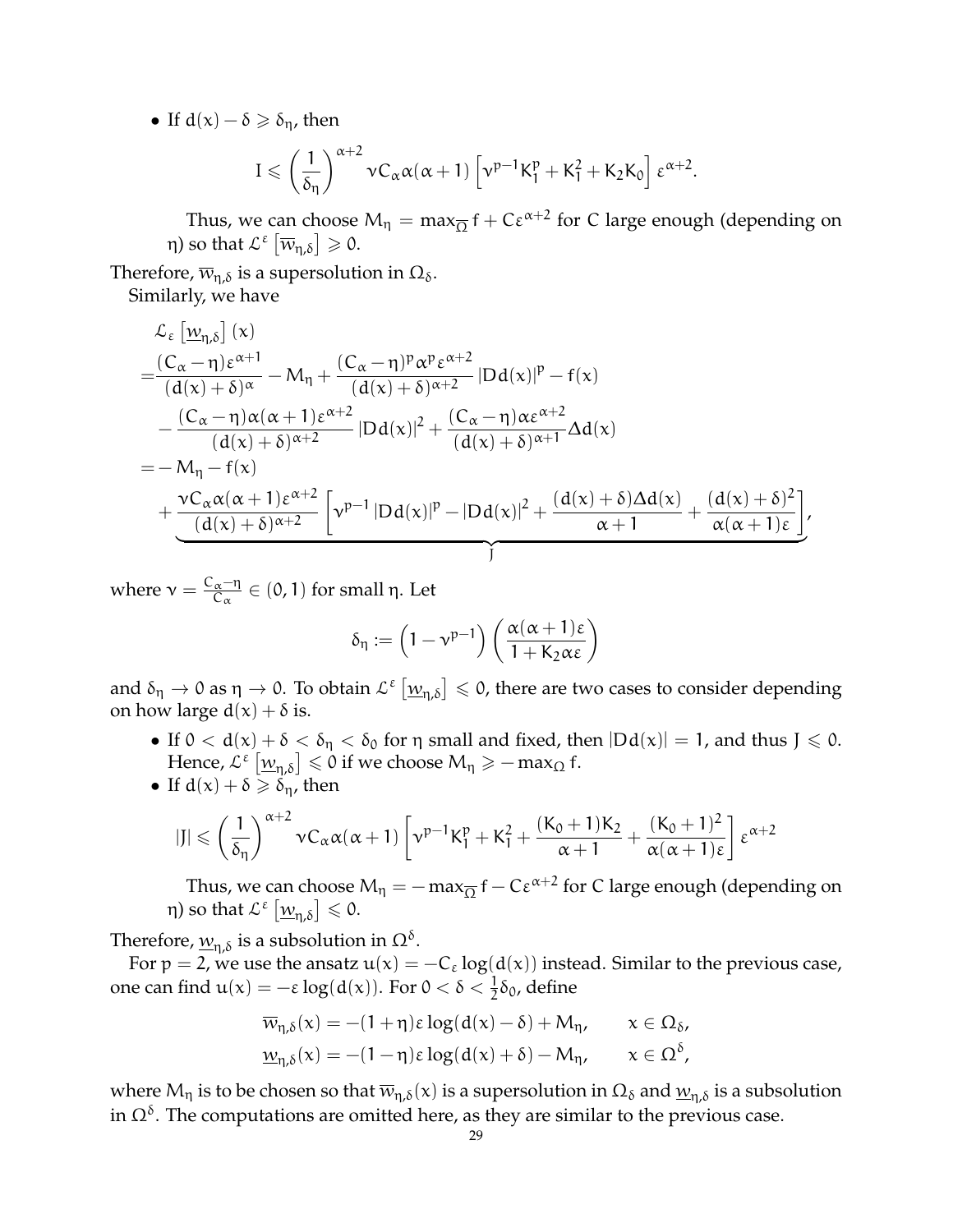We divide the rest of the proof into 3 steps. We first construct a minimal solution, then a maximal solution to  $(PDE_{\varepsilon})$  $(PDE_{\varepsilon})$ , and finally show that they are equal to conclude the existence and the uniqueness of the solution to ( $PDE_{\epsilon}$ ).

**Step 1.** There exists a minimal solution  $\underline{u} \in C^2(\Omega)$  of [\(PDE](#page-0-1)<sub>ε</sub>) such that  $v \geqslant \underline{u}$  for any other solution  $v \in C^2(\Omega)$  solving [\(PDE](#page-0-1)<sub>ε</sub>).

*Proof.* Let  $w_{\eta,\delta} \in C^2(\Omega)$  solve

<span id="page-29-2"></span>
$$
\begin{cases} \mathcal{L}^{\varepsilon} \left[ w_{\eta, \delta} \right] = 0 & \text{in } \Omega, \\ w_{\eta, \delta} = \underline{w}_{\eta, \delta} & \text{on } \partial \Omega. \end{cases}
$$
 (A.6)

- Fix  $\eta > 0$ . As  $\delta \to 0^+$ , the value of  $\underline{w}_{\eta,\delta}$  blows up on the boundary. Therefore, by the standard comparison principle for the second-order elliptic equation with the Dirichlet boundary,  $\delta_1 \leqslant \delta_2$  implies  $w_{\eta, \delta_1} \geqslant w_{\eta, \delta_2}$  on  $\overline{\Omega}$ .
- For  $\delta' > 0$ , since  $\underline{w}_{\eta, \delta'}$  is a subsolution in  $\overline{\Omega}$  with finite boundary,

<span id="page-29-0"></span>
$$
0 < \delta \leqslant \delta' \qquad \Longrightarrow \qquad \underline{w}_{\eta, \delta'} \leqslant w_{\eta, \delta'} \leqslant w_{\eta, \delta} \qquad \text{on } \overline{\Omega}. \tag{A.7}
$$

• Similarly, since  $\overline{w}_{\eta,\delta'}$  is a supersolution on  $\Omega_{\delta'}$  with infinity value on the boundary  $\partial \Omega_{\delta}$ , by the comparison principle,

<span id="page-29-1"></span>
$$
w_{\eta,\delta} \leq \overline{w}_{\eta,\delta'} \qquad \text{in } \Omega_{\delta'} \qquad \Longrightarrow \qquad w_{\eta,\delta} \leq \overline{w}_{\eta,0} \qquad \text{in } \Omega. \tag{A.8}
$$

From  $(A.7)$  and  $(A.8)$ , we have

<span id="page-29-3"></span>
$$
0 < \delta \leqslant \delta' \qquad \Longrightarrow \qquad \underline{w}_{\eta,\delta'} \leqslant w_{\eta,\delta'} \leqslant w_{\eta,\delta} \leqslant \overline{w}_{\eta,0} \qquad \text{in } \Omega. \tag{A.9}
$$

Thus,  $\{w_{\eta,\delta}\}_{\delta>0}$  is locally bounded in  $L^{\infty}_{loc}(\Omega)$   $(\{w_{\eta,\delta}\}_{\delta>0}$  is uniformly bounded from below). Using the local gradient estimate for  $\widetilde{w_{\eta,\delta}}$  solving [\(A.6\)](#page-29-2), we deduce that  $\{w_{\eta,\delta}\}_{\delta>0}$  is locally bounded in  $W_{\rm loc}^{1,\infty}(\Omega)$ . Since  $w_{\eta,\delta}$  solves [\(A.6\)](#page-29-2), we further have that  $\{w_{\eta,\delta}\}_{\delta>0}$  is locally bounded in  $W^{2,r}_{loc}(\Omega)$  for all  $r < \infty$  by Calderon-Zygmund estimates.

Local boundedness of  $\{w_{\eta,\delta}\}_{\delta>0}$  in  $W^{2,r}_{loc}(\Omega)$  implies weak<sup>\*</sup> compactness, that is, there exists a function  $u \in W^{2,r}_{loc}(\Omega)$  such that (via subsequence and monotonicity)

$$
w_{\eta,\delta} \rightharpoonup u
$$
 weakly in  $W_{loc}^{2,r}(\Omega)$ , and  $w_{\eta,\delta} \to u$  strongly in  $W_{loc}^{1,r}(\Omega)$ .

In particular,  $w_{\eta,\delta}\to u$  in  $C^1_{loc}(\Omega)$  thanks to Sobolev compact embedding. Let us rewrite the equation  $\mathcal{L}^{\varepsilon}[w_{\eta,\delta}] = 0$  as  $\varepsilon \Delta w_{\eta,\delta}(x) = F[w_{\eta,\delta}](x)$  for  $x \in U \subset\subset \Omega$ , where

$$
F[w_{\eta,\delta}](x) = w_{\eta,\delta}(x) + H(x, Dw_{\eta,\delta}(x)).
$$

Since  $w_{\eta,\delta} \to u$  in  $C^1(U)$  as  $\delta \to 0$ , we have  $F[w_{\eta,\delta}](x) \to F(x)$  uniformly in U as  $\delta \to 0$ , where

$$
F(x) = u(x) + H(x, Du(x)).
$$

In the limit, we obtain that  $u \in L^2(U)$  is a weak solution of  $\epsilon \Delta u = F$  in U where F is continuous. Thus,  $u \in C^2(\Omega)$  and by stability, u solves  $\mathcal{L}^{\varepsilon}[u] = 0$  in  $\Omega$ . From [\(A.9\)](#page-29-3), we also have

$$
\underline{w}_{\eta,0}\leqslant u\leqslant \overline{w}_{\eta,0}\qquad\text{in }\Omega.
$$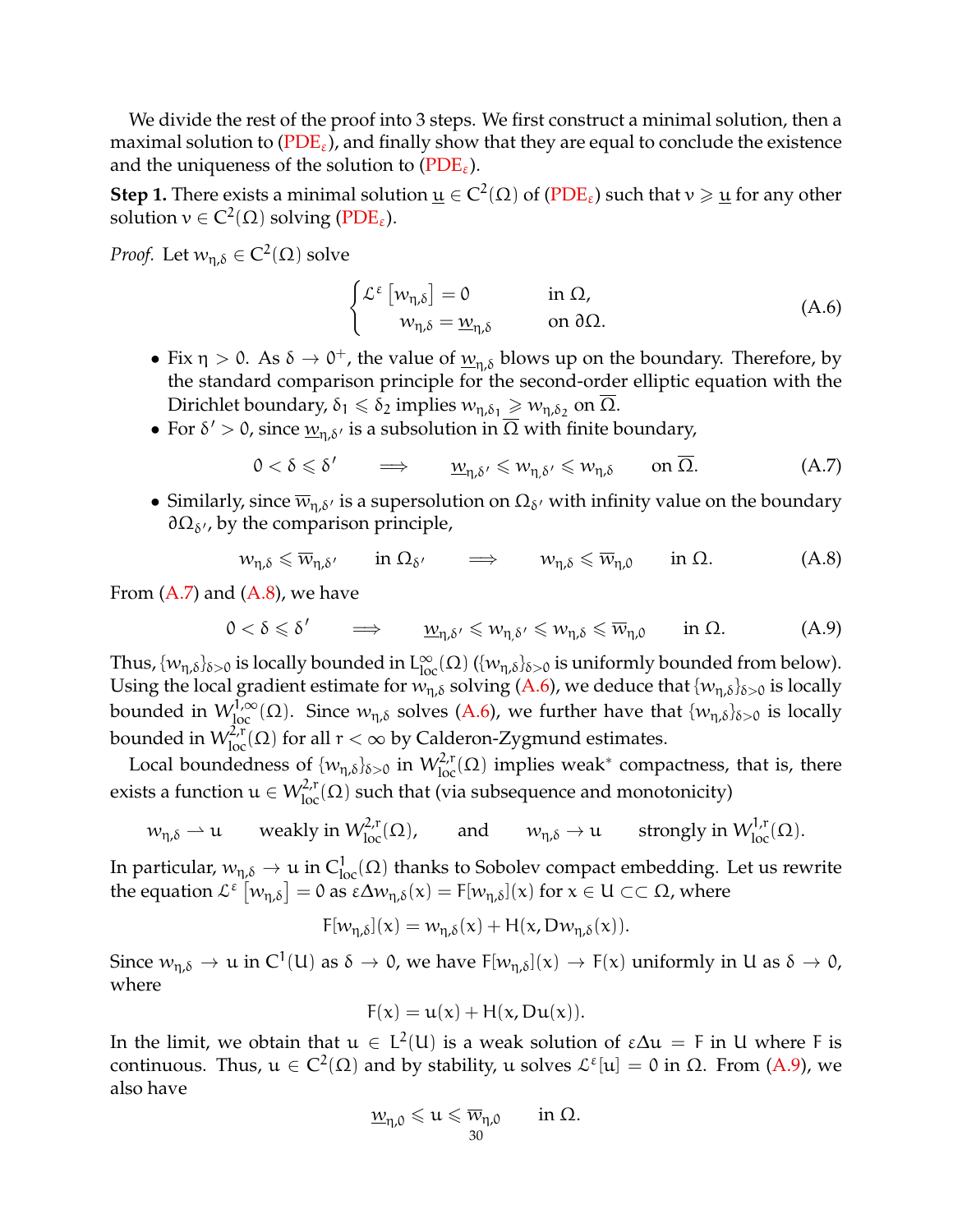Moreover,  $u(x) \to \infty$  as dist $(x, \partial \Omega) \to 0$  with the precise rate like [\(2.1\)](#page-5-3) or [\(2.2\)](#page-6-3). Note that by construction, u may depend on η. But next, we will show that u is independent of η, by proving u is the unique minimal solution of  $\mathcal{L}^{\varepsilon}[\mathbf{u}] = 0$  in  $\Omega$  with  $\mathbf{u} = +\infty$  on  $\partial\Omega$ .

Let  $v \in C^2(\Omega)$  be a solution to  $(PDE_{\varepsilon})$  $(PDE_{\varepsilon})$ . Fix  $\delta > 0$ . Since  $v(x) \to \infty$  as  $x \to \partial \Omega$  while  $w_{\eta,\delta}$ remains bounded on  $\partial Ω$ , the comparison principle yields

$$
\nu \geqslant w_{\eta,\delta} \qquad \text{in } \Omega.
$$

Let  $\delta \to 0$  and we deduce that  $\nu \geq \mu$  in  $\Omega$ . This concludes that  $\mu$  is the minimal solution in  $C^2(\Omega)(\forall r < \infty)$  and thus u is independent of  $\eta$ .

**Step 2.** There exists a maximal solution  $\overline{u} \in C^2(\Omega)$  of [\(PDE](#page-0-1)<sub>ε</sub>) such that  $v \leqslant \overline{u}$  for any other solution  $v \in C^2(\Omega)$  solving [\(PDE](#page-0-1)<sub>ε</sub>).

*Proof.* For each  $\delta > 0$ , let  $u_\delta \in C^2(\Omega_\delta)$  be the minimal solution to  $\mathcal{L}^\varepsilon[u_\delta] = 0$  in  $\Omega_\delta$  with  $u_{\delta} = +\infty$  on  $\partial \Omega_{\delta}$ . By the comparison principle, for every  $\eta > 0$ , there holds

$$
\underline{w}_{\eta,\delta} \leqslant u_\delta \leqslant \overline{w}_{\eta,\delta} \qquad \text{in} \ \Omega_\delta,
$$

and

$$
0<\delta<\delta'\qquad\Longrightarrow\qquad u_\delta\leqslant u'_\delta\qquad\text{in }\Omega_{\delta'}\,.
$$

The monotoniciy, together with the local boundedness of  $\{u_\delta\}_{\delta>0}$  in  $W^{2,r}_{loc}(\Omega)$ , implies that there exists  $u \in W^{2,r}_{loc}(\Omega)$  for all  $r < \infty$  such that  $u_{\delta} \to u$  strongly in  $C^{1}_{loc}(\Omega)$ . Using the equation  $\mathcal{L}^{\varepsilon}[\mathfrak{u}_{\delta}] = 0$  in  $\Omega_{\delta}$  and the regularity of Laplace's equation, we can further deduce that  $\mathfrak{u}\in C^2(\Omega)$  solves ( $PDE_\varepsilon$ ) and

$$
\underline{w}_{\eta,0}\leqslant u\leqslant \overline{w}_{\eta,0}\qquad\text{in }\Omega
$$

for all  $\eta > 0$ . As  $u_{\delta}$  is independent of  $\eta$  by the previous argument in Step 1, it is clear that u is also independent of η. Now we show that u is the maximal solution of  $(PDE_{\epsilon})$  $(PDE_{\epsilon})$ . Let  $v \in C^2(\Omega)$  solve [\(PDE](#page-0-1)<sub>ε</sub>). Clearly  $v \leqslant u_\delta$  on  $\Omega_\delta$ . Therefore, as  $\delta \to 0$ , we have  $v \leqslant u$ .

In conclusion, we have found a minimal solution  $\underline{u}$  and a maximal solution  $\overline{u}$  in  $C^2(\Omega)$ such that

<span id="page-30-0"></span>
$$
\underline{w}_{\eta,0} \leqslant \underline{u} \leqslant \overline{u} \leqslant \overline{w}_{\eta,0} \qquad \text{in } \Omega \tag{A.10}
$$

for any  $η > 0$ . This extra parameter η now enables us to show that  $\overline{u} = \underline{u}$  in  $Ω$ . The key ingredient here is the convexity in the gradient slot of the operator.

**Step 3.** We have  $\overline{u} \equiv \underline{u}$  in  $\Omega$ . Therefore, the solution to [\(PDE](#page-0-1)<sub>ε</sub>) in  $C^2(\Omega)$  is unique.

*Proof.* Let  $\theta \in (0, 1)$ . Define  $w_{\theta} = \theta \overline{u} + (1 - \theta) \inf_{\Omega} f$ . It can be verified that  $w_{\theta}$  is a subsolution to ( $PDE_{\varepsilon}$ ). Then one may argue that by the comparison principle,

$$
w_\theta = \theta \overline{u} + (1-\theta) \inf_\Omega f \leqslant \underline{u} \qquad \text{in } \Omega,
$$

and conclude that  $\overline{u} \leq \underline{u}$  by letting  $\theta \to 1$ . But we have to be careful here. As they are both explosive solutions, to use the comparison principle, we need to show that  $w_{\theta} \leqslant \underline{u}$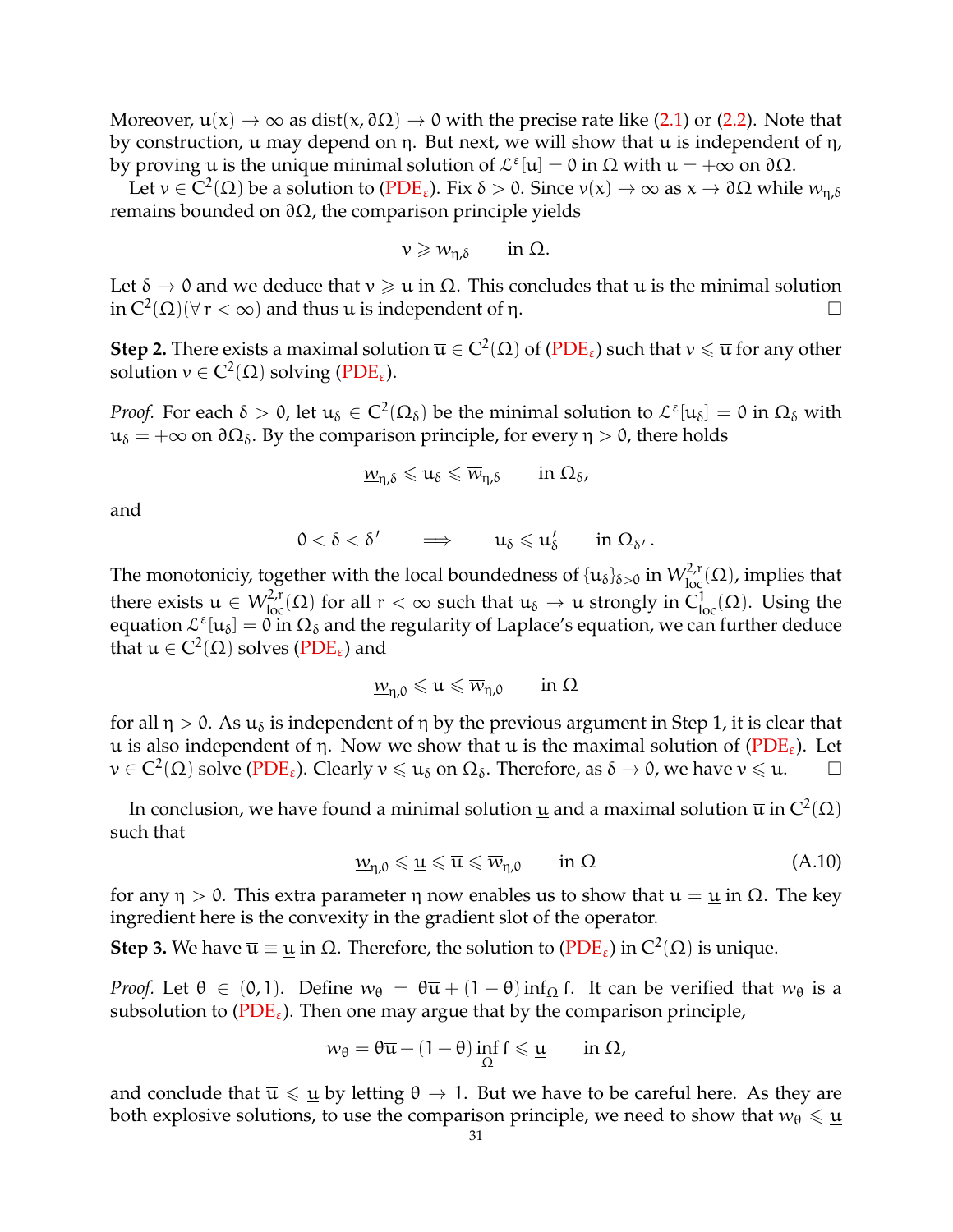in a neighborhood of  $\partial \Omega$ . From [\(A.10\)](#page-30-0), we see that

$$
\begin{aligned}1 &\leqslant \frac{\overline{u}(x)}{\underline{u}(x)} \leqslant \frac{\overline{w}_{\eta,0}(x)}{\underline{w}_{\eta,0}(x)} = \frac{(C_{\alpha}+\eta)+M_{\eta}d(x)^{\alpha}}{(C_{\alpha}-\eta)-M_{\eta}d(x)^{\alpha}}, \qquad & 1 < p < 2,\\1 &\leqslant \frac{\overline{u}(x)}{\underline{u}(x)} \leqslant \frac{\overline{w}_{\eta,0}(x)}{\underline{w}_{\eta,0}(x)} = \frac{-(1+\eta)\log(d(x))+M_{\eta}}{-(1-\eta)\log(d(x))-M_{\eta}}, \qquad & p = 2,\end{aligned}
$$

for  $x \in \Omega$ . Hence,

$$
1 \leqslant \lim_{d(x) \to 0} \left( \frac{\overline{u}(x)}{\underline{u}(x)} \right) \leqslant \frac{C_{\alpha} + \eta}{C_{\alpha} - \eta'}, \qquad 1 < p < 2,
$$
  

$$
1 \leqslant \lim_{d(x) \to 0} \left( \frac{\overline{u}(x)}{\underline{u}(x)} \right) \leqslant \frac{-(1 + \eta)}{-(1 - \eta)}, \qquad p = 2.
$$

Since  $\eta > 0$  is chosen arbitrary, we obtain

$$
\lim_{d(x)\to 0}\left(\frac{\overline{u}(x)}{\underline{u}(x)}\right)=1.
$$

This means for any  $\sigma \in (0, 1)$ , there exists  $\delta_1(\sigma) > 0$  small such that

$$
\frac{\overline{u}(x)}{\underline{u}(x)} \leqslant (1+\sigma) \Longrightarrow \left(\frac{1}{1+\sigma}\right) \overline{u}(x) \leqslant \underline{u}(x) \qquad \text{in } \Omega \setminus \Omega_{\delta_1}.
$$

For a fixed θ  $\in$  (0,1), one can always choose σ small enough so that  $(1 + σ)^{-1} \geqslant \frac{1 + θ}{2}$  $\frac{1}{2}$ . Since  $\overline{u}(x) \rightarrow +\infty$  as  $d(x) \rightarrow 0$ , there exists  $\delta_2 > 0$  such that  $\overline{u}(x) \geq 2$  inf<sub>Ω</sub> f for all  $\mathsf{x} \in \Omega \setminus \Omega_{\delta_2}.$  Now we have

$$
\underline{u}(x) \geqslant \left(\frac{1}{1+\sigma}\right)\overline{u}(x) \geqslant \theta\overline{u}(x) + \left(\frac{1-\theta}{2}\right)\overline{u}(x) \geqslant \theta\overline{u}(x) + (1-\theta)\left(\inf_{\Omega}f\right)
$$

for all  $x \in \Omega \setminus \Omega_\delta$  where  $\delta := \min{\delta_1, \delta_2}$ . This implies for any fixed  $\theta \in (0, 1)$ ,  $w_\theta \leq \underline{u}$  in a neighborhood of ∂Ω. Hence, by the comparison principle,

$$
w_\theta = \theta \overline{u} + (1-\theta) \inf_\Omega f \leqslant \underline{u} \qquad \text{in } \Omega,
$$

for any  $\theta \in (0, 1)$ . Then let  $\theta \to 1$  to get the conclusion.

This finishes the proof of the well-posedness of  $(PDE_{\varepsilon})$  $(PDE_{\varepsilon})$  for  $1 < p \le 2$ .

*Proof of Lemma [2.3.](#page-6-0)* The proof is a variation of Perron's method (see [\[10\]](#page-34-2)) and we proceed by contradiction. Let  $\varphi \in C(\overline{\Omega})$  and  $x_0 \in \overline{\Omega}$  such that  $u(x_0) = \varphi(x_0)$  and  $u - \varphi$  has a global strict minimum over  $\overline{\Omega}$  at  $x_0$  with

<span id="page-31-0"></span>
$$
\varphi(x_0) + H(x_0, D\varphi(x_0)) < 0. \tag{A.11}
$$

Let 
$$
\varphi^{\epsilon}(x) = \varphi(x) - |x - x_0|^2 + \epsilon
$$
 for  $x \in \overline{\Omega}$ . Let  $\delta > 0$ . We see that for  $x \in \partial B(x_0, \delta) \cap \overline{\Omega}$ ,  

$$
\varphi^{\epsilon}(x) = \varphi(x) - \delta^2 + \epsilon \leq \varphi(x) - \epsilon
$$

if  $2\varepsilon \leqslant \delta^2$ . We observe that

$$
\varphi^{\epsilon}(x) - \varphi(x_0) = \varphi(x) - \varphi(x_0) + \epsilon - |x - x_0|^2
$$
  

$$
D\varphi^{\epsilon}(x) - D\varphi(x_0) = D\varphi(x) - D\varphi(x_0) - 2(x - x_0)
$$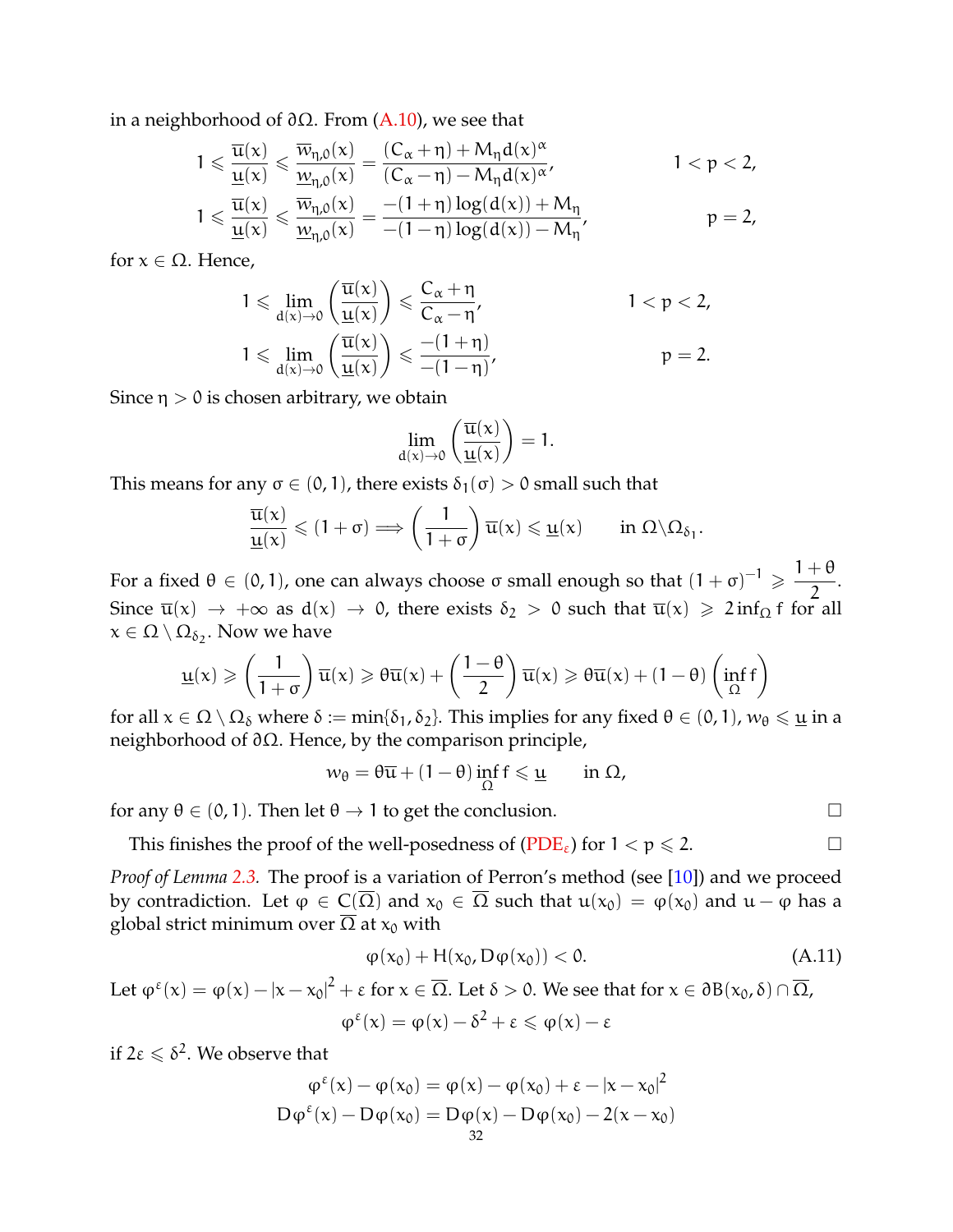for  $x \in B(x_0, \delta) \cap \overline{\Omega}$ . By the continuity of H(x, p) near  $(x_0, D\varphi(x_0))$  and the fact that  $\varphi \in$  $\mathsf{C}^1(\overline{\Omega})$ , we can deduce from [\(A.11\)](#page-31-0) that if δ is small enough and  $0 < 2\epsilon < \delta^2$ , then

<span id="page-32-1"></span>
$$
\varphi^{\varepsilon}(x) + H(x, D\varphi^{\varepsilon}(x)) < 0 \quad \text{for } x \in B(x_0, \delta) \cap \overline{\Omega}. \tag{A.12}
$$

We have found  $\phi^{\epsilon} \in C^1(\overline{\Omega})$  such that  $\phi^{\epsilon}(x_0) > u(x_0)$ ,  $\phi^{\epsilon} < u$  on  $\partial B(x_0, \delta) \cap \overline{\Omega}$  and [\(A.12\)](#page-32-1). Let

$$
\tilde{u}(x) = \begin{cases} \max \{u(x), \phi^{\epsilon}(x)\} & x \in B(x_0, \delta) \cap \overline{\Omega}, \\ u(x) & x \notin B(x_0, \delta) \cap \overline{\Omega}. \end{cases}
$$

We see that  $\tilde{u} \in C(\overline{\Omega})$  is a subsolution of [\(PDE](#page-1-1)<sub>0</sub>) in  $\Omega$  with  $\tilde{u}(x_0) > u(x_0)$ , which is a contradiction. Thus, u is a supersolution of ( $PDE_0$ ) on  $\overline{\Omega}$ .

A.3. **Semiconcavity.** We present a proof for the semiconcavity of solution to first-order Hamilton–Jacobi equation using the doubling variable method (see also [\[8\]](#page-34-19)).

<span id="page-32-0"></span>**Theorem A.1.** *Let*  $H(x, p) = G(p) - f(x)$  *where*  $G \ge 0$  *with*  $G(0) = 0$  *is a convex function from*  $\mathbb{R}^n \to \mathbb{R}^n$  and  $f \in C_c^2(\mathbb{R}^n)$ . Let  $u \in C_c(\mathbb{R}^n)$  be a viscosity solution to  $u + H(x, Du) = 0$  in  $\mathbb{R}^n$ . *Then u is semiconcave, i.e., <i>u is a viscosity solution of*  $-D^2u \ge -c \mathbb{I}_n$  *in*  $\mathbb{R}^n$  *where* 

$$
c=max\left\{D_{\xi\xi}f(x):|\xi|=1, x\in\mathbb{R}^n\right\}\geqslant 0.
$$

*Proof.* Consider the auxiliary functional

$$
\Phi(x,y,z)=u(x)-2u(y)+u(z)-\frac{\alpha}{2}\left|x-2y+z\right|^2-\frac{c}{2}\left|y-x\right|^2-\frac{c}{2}\left|y-z\right|^2
$$

for  $(x, y, z) \in \mathbb{R}^n \times \mathbb{R}^n \times \mathbb{R}^n$ . By the a priori estimate, u is bounded and Lipschitz. Thus, we can assume  $\Phi$  achieves its maximum over  $\mathbb{R}^n \times \mathbb{R}^n \times \mathbb{R}^n$  at  $(x_\alpha, y_\alpha, z_\alpha)$ . The viscosity solution tests give us

$$
u(x_{\alpha}) + G(p_{\alpha} + c(x_{\alpha} - y_{\alpha})) \leq f(x_{\alpha})
$$
  
\n
$$
u(z_{\alpha}) + G(p_{\alpha} + c(z_{\alpha} - y_{\alpha})) \leq f(z_{\alpha})
$$
  
\n
$$
u(y_{\alpha}) + G(p_{\alpha} + \frac{c}{2}(x_{\alpha} - y_{\alpha}) + \frac{c}{2}(z_{\alpha} - y_{\alpha})) \geq f(y_{\alpha}),
$$

where  $p_{\alpha} = \alpha(x_{\alpha} - 2y_{\alpha} + z_{\alpha})$ . By the convexity of G, we have

$$
2G\left(p_\alpha+\frac{c}{2}(x_\alpha-y_\alpha)+\frac{c}{2}(z_\alpha-y_\alpha)\right)\leqslant G\big(p_\alpha+c(x_\alpha-y_\alpha)\big)+G\big(p_\alpha+c(z_\alpha-y_\alpha)\big)
$$

Therefore,

$$
u(x_{\alpha})-2u(y_{\alpha})+u(z_{\alpha})\leqslant f(x_{\alpha})-2f(y_{\alpha})+f(z_{\alpha}).
$$

•  $\Phi(x_\alpha, y_\alpha, z_\alpha) \geq \Phi(0, 0, 0)$  gives us

$$
\frac{\alpha}{2}|x_{\alpha}-2y_{\alpha}+z_{\alpha}|^2+\frac{c}{2}|y_{\alpha}-x_{\alpha}|^2+\frac{c}{2}|y_{\alpha}-z_{\alpha}|^2\leqslant C.
$$

Thus,  $(x_{\alpha}-y_{\alpha}) \to h_0$  and  $(y_{\alpha}-z_{\alpha}) \to h_0$  as  $\alpha \to \infty$  for some  $h_0 \in \mathbb{R}^n$ . •  $\Phi(x_\alpha, y_\alpha, z_\alpha) \geq \Phi(y_\alpha + h_0, y_\alpha, y_\alpha - h_0)$  gives us

$$
\begin{aligned} u(x_\alpha)-2u(y_\alpha)+u(z_\alpha)-\frac{\alpha}{2}\left|x_\alpha-2y_\alpha+z_\alpha\right|^2-\frac{c}{2}\left|x_\alpha-y_\alpha\right|^2-\frac{c}{2}\left|y_\alpha-z_\alpha\right|^2\\ \geqslant u(y_\alpha+h_0)-2u(y_\alpha)+u(y_\alpha-h_0)-c\left|h_0\right|^2. \end{aligned}
$$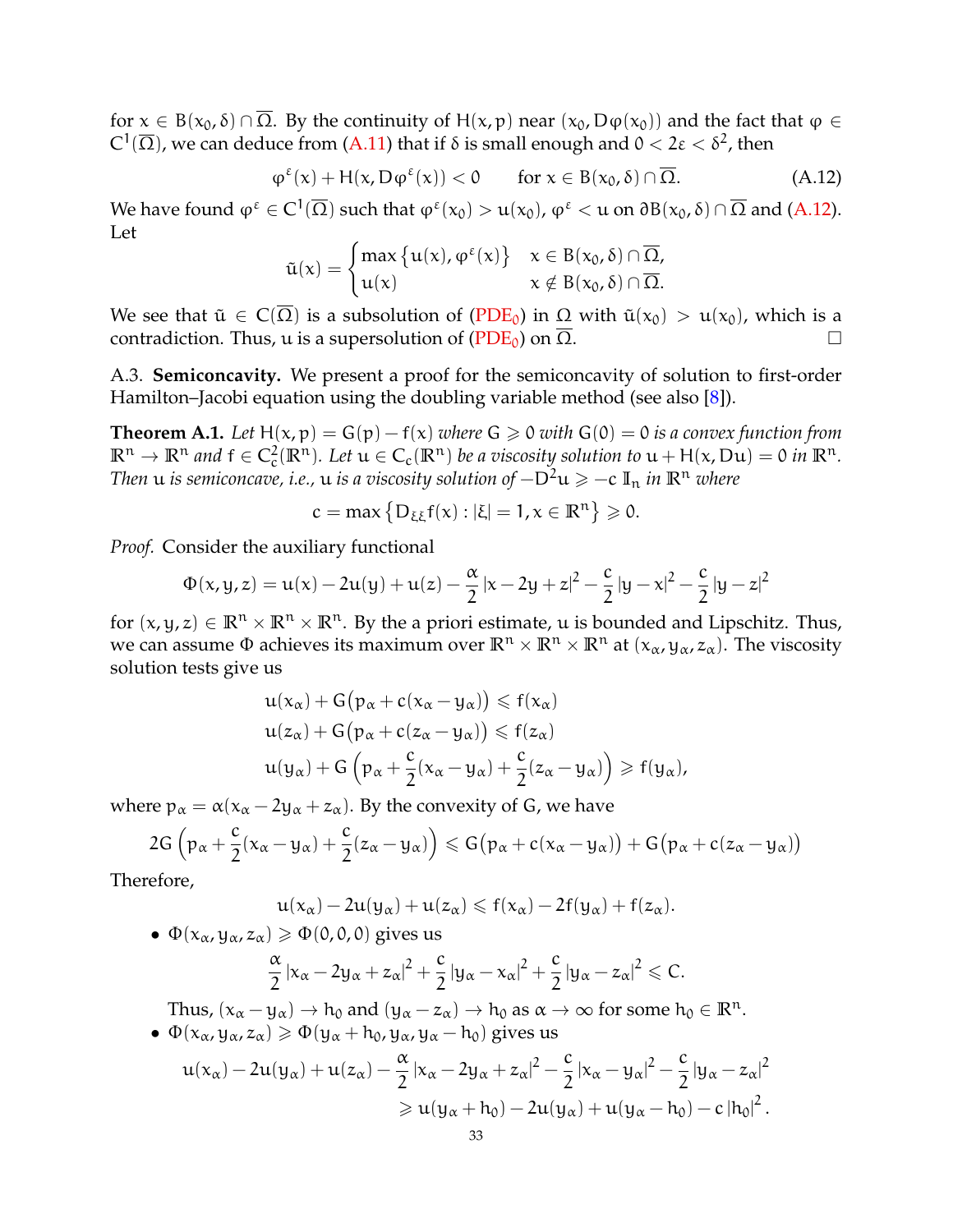Therefore, by the fact that u is Lipschitz, we have

$$
\frac{\alpha}{2} |x_{\alpha} - 2y_{\alpha} + z_{\alpha}|^2 \leqslant c \left( \frac{2 |h_0|^2 - |x_{\alpha} - y_{\alpha}|^2 - |y_{\alpha} - z_{\alpha}|^2}{2} \right) + C \left( |(x_{\alpha} - y_{\alpha}) - h_0| + |(z_{\alpha} - y_{\alpha}) + h_0| \right) \to 0
$$

as  $\alpha \rightarrow \infty$ .

For any  $x \in \mathbb{R}^n$ , we have  $\Phi(x_\alpha, y_\alpha, z_\alpha) \geq \Phi(x + h, x, x - h)$ , i.e.,

$$
u(x+h) - 2u(x) + u(x-h) - c|h|^2
$$
  
\n
$$
\leq f(x_\alpha) - 2f(y_\alpha) + f(z_\alpha)
$$
  
\n
$$
-\frac{\alpha}{2}|x_\alpha - 2y_\alpha + z_\alpha|^2 - \frac{c}{2}|y_\alpha - x_\alpha|^2 - \frac{c}{2}|y_\alpha - z_\alpha|^2.
$$

If  $\{y_\alpha\}$  is unbounded, then since  $f \in C_c^2(\mathbb{R}^n)$ , we have  $f(y_\alpha) \to 0$  as  $\alpha \to \infty$ . As a consequence,  $x_{\alpha}, z_{\alpha} \to \infty$  as well and thus  $f(x_{\alpha}) - 2f(y_{\alpha}) + f(z_{\alpha}) \to 0$  as  $\alpha \to \infty$ . Therefore,

$$
u(x+h)-2u(x)+u(x-h)-c\left|h\right|^2\leqslant 0.
$$

If  $\{y_\alpha\}$  is bounded, then  $y_\alpha \to y_0$  for some  $y_0 \in \mathbb{R}^n$  as  $\alpha \to \infty$ . Thus,

$$
u(x+h)-2u(x)+u(x-h)-c|h|^2 \leqslant f(y_0+h_0)-2f(y_0)+f(y_0-h_0)-c|h_0|^2.
$$

Let  $\xi = h_0$  and we have

$$
\begin{cases} f(y_0 + h_0) - f(y_0) = \int_0^1 D_x f(y_0 + t\xi) \cdot \xi dt, \\ f(y_0) - f(y_0 - h_0) = \int_0^1 D_x f(y_0 - \xi + t\xi) \cdot \xi dt. \end{cases}
$$

Therefore,

$$
f(y_0 + h_0) - 2f(y_0) + f(y_0 - h_0) = \int_0^1 (D_x f(y_0 + t\xi) - D_x f(y_0 - \xi + t\xi)) \cdot \xi dt
$$
  
= 
$$
\int_0^1 \int_0^1 \xi^T D^2 f(y_0 - \xi + t\xi + s\xi) \xi \, ds dt.
$$

which implies

$$
|f(y_0+h_0)-2f(y_0)+f(y_0-h_0)|\leqslant \left(\max_{|\xi|=1}D_{\xi\xi}f\right)|\xi|^2.
$$

Hence,

$$
u(x+h)-2u(x)+u(x-h)-c\left|h\right|^2\leqslant 0
$$

and thus u is semiconcave. It is easy to see that if  $\varphi$  is smooth and  $u - \varphi$  has a local min at x, then D<sup>2</sup> $\varphi(x) \leq c \mathbb{I}$ , i.e.,  $-\mathbb{D}^2 \varphi(x) \geq -c \mathbb{I}$ .  $\Box$ 

#### ACKNOWLEDGEMENT

The authors would like to express their appreciation to Hung V. Tran for his invaluable guidance. The authors would also like to thank Dohyun Kwon for useful discussions.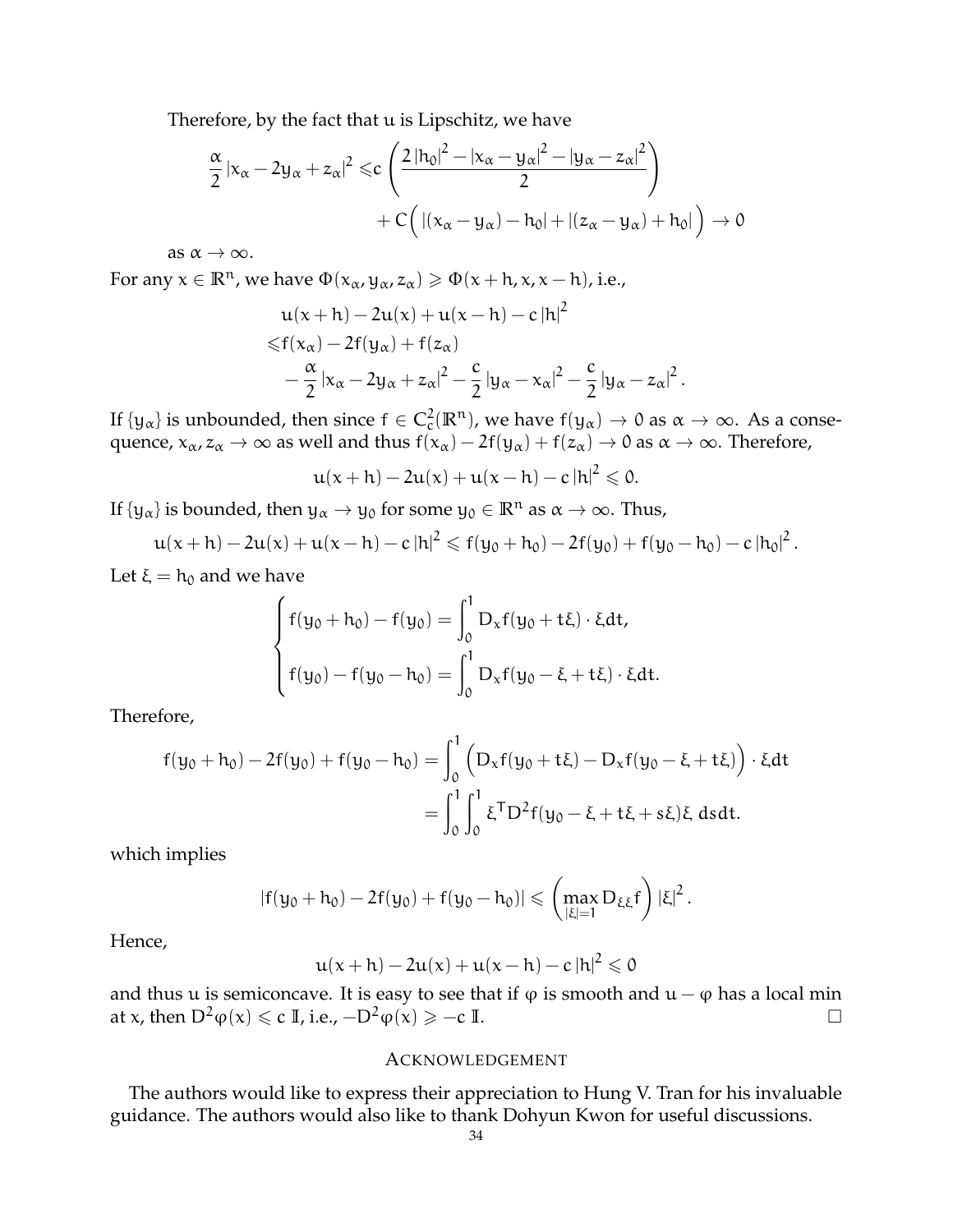### **REFERENCES**

- <span id="page-34-20"></span>[1] ARMSTRONG, S. N., AND TRAN, H. V. Viscosity solutions of general viscous Hamilton–Jacobi equations. *Mathematische Annalen 361*, 3 (Apr 2015), 647–687.
- <span id="page-34-7"></span>[2] BANDLE, C, AND ESSEN, M. On the solutions of quasilinear elliptic problems with boundary blow–up. *Symposia Matematica 35* (1994), 93–111.
- <span id="page-34-12"></span>[3] BARDI, M., AND CAPUZZO-DOLCETTA, I. *Optimal Control and Viscosity Solutions of Hamilton–Jacobi– Bellman Equations*. Modern Birkhauser Classics. 1997. ¨
- <span id="page-34-21"></span>[4] BARLES, G. A weak Bernstein method for fully nonlinear elliptic equations. *Differential and Integral Equations 4*, 2 (Jan. 1991), 241–262.
- <span id="page-34-9"></span>[5] BARLES, G., AND DA LIO, F. On the generalized Dirichlet problem for viscous Hamilton–Jacobi equations. *Journal de Mathématiques Pures et Appliquées 83*, 1 (Jan. 2004), 53–75.
- <span id="page-34-10"></span>[6] BARLES, G., PORRETTA, A., AND TCHAMBA, T. T. On the large time behavior of solutions of the Dirichlet problem for subquadratic viscous Hamilton-Jacobi equations. *Journal de Mathématiques Pures et Appliqu´ees 94*, 5 (Nov. 2010), 497–519.
- <span id="page-34-15"></span>[7] BERNSTEIN, S. Sur la généralisation du problème de Dirichlet. *Mathematische Annalen 69*, 1 (Mar. 1910), 82–136.
- <span id="page-34-19"></span>[8] CALDER, J. *Lecture notes on viscosity solutions*. 2018.
- <span id="page-34-22"></span>[9] CAPUZZO DOLCETTA, I., LEONI, F., AND PORRETTA, A. Hölder estimates for degenerate elliptic equations with coercive Hamiltonians. *Transactions of the American Mathematical Society 362*, 9 (Sept. 2010), 4511– 4536.
- <span id="page-34-2"></span>[10] CAPUZZO-DOLCETTA, I., AND LIONS, P.-L. Hamilton–Jacobi equations with state constraints. *Transactions of the American Mathematical Society 318*, 2 (1990), 643–683.
- <span id="page-34-13"></span>[11] CRANDALL, M. G., AND LIONS, P. L. Two approximations of solutions of Hamilton-Jacobi equations. *Mathematics of Computation 43*, 167 (1984), 1–19.
- <span id="page-34-17"></span>[12] EVANS, L. C. Adjoint and Compensated Compactness Methods for Hamilton–Jacobi PDE. *Archive for Rational Mechanics and Analysis 197*, 3 (Sept. 2010), 1053–1088.
- <span id="page-34-1"></span>[13] FABBRI, G., GOZZI, F., AND SWIECH, A. *Stochastic Optimal Control in Infinite Dimension: Dynamic Programming and HJB Equations*. Probability Theory and Stochastic Modelling. 2017.
- <span id="page-34-18"></span>[14] FLEMING, W. H. The convergence problem for differential games. *Journal of Mathematical Analysis and Applications 3*, 1 (Aug. 1961), 102–116.
- <span id="page-34-16"></span>[15] FLEMING, W. H., SOUGANIDIS, P. E. Asymptotic Series and the Method of Vanishing Viscosity. *Indiana University Mathematics Journal 35*, 2 ( 1986), 425-447.
- <span id="page-34-14"></span>[16] GILBARG, D., AND TRUDINGER, N. S. *Elliptic Partial Differential Equations of Second Order*, 2 ed. Classics in Mathematics. 2001.
- <span id="page-34-3"></span>[17] ISHII, H., AND KOIKE, S. A New Formulation of State Constraint Problems for First-Order PDEs. *SIAM Journal on Control and Optimization 34*, 2 (Mar. 1996), 554–571.
- <span id="page-34-4"></span>[18] ISHII, H., AND LORETI, P. A Class of Stochastic Optimal Control Problems with State Constraint. *Indiana University Mathematics Journal 51*, 5 (2002), 1167–1196.
- <span id="page-34-5"></span>[19] ISHII, H., MITAKE, H., AND TRAN, H. V. The vanishing discount problem and viscosity Mather measures. Part 2: Boundary value problems. *Journal de Mathématiques Pures et Appliquées 108*, 3 (2017), 261 – 305.
- <span id="page-34-6"></span>[20] KIM, Y., TRAN, H. V., AND TU, S. N. State-constraint Static Hamilton–Jacobi Equations in Nested Domains. *SIAM Journal on Mathematical Analysis 52*, 5 (Jan. 2020), 4161–4184.
- <span id="page-34-0"></span>[21] LASRY, J. M., AND LIONS, P.-L. Nonlinear elliptic equations with singular boundary conditions and stochastic control with state constraints. I. the model problem. *Mathematische Annalen 283*, 4 (1989), 583–630.
- <span id="page-34-11"></span>[22] LEONORI, T., AND PETITTA, F. Local estimates for parabolic equations with nonlinear gradient terms. *Calculus of Variations and Partial Differential Equations 42*, 1 (Sept. 2011), 153–187.
- <span id="page-34-23"></span>[23] LIONS, P. L. Quelques remarques sur les problemes elliptiques quasilineaires du second ordre. *Journal d'Analyse Math´ematique 45*, 1 (Dec. 1985), 234–254.
- <span id="page-34-8"></span>[24] MARCUS, M., AND VÉRON, L. Existence and uniqueness results for large solutions of general nonlinear elliptic equations. *Journal of Evolution Equations 3*, 4 (Dec. 2003), 637–652.